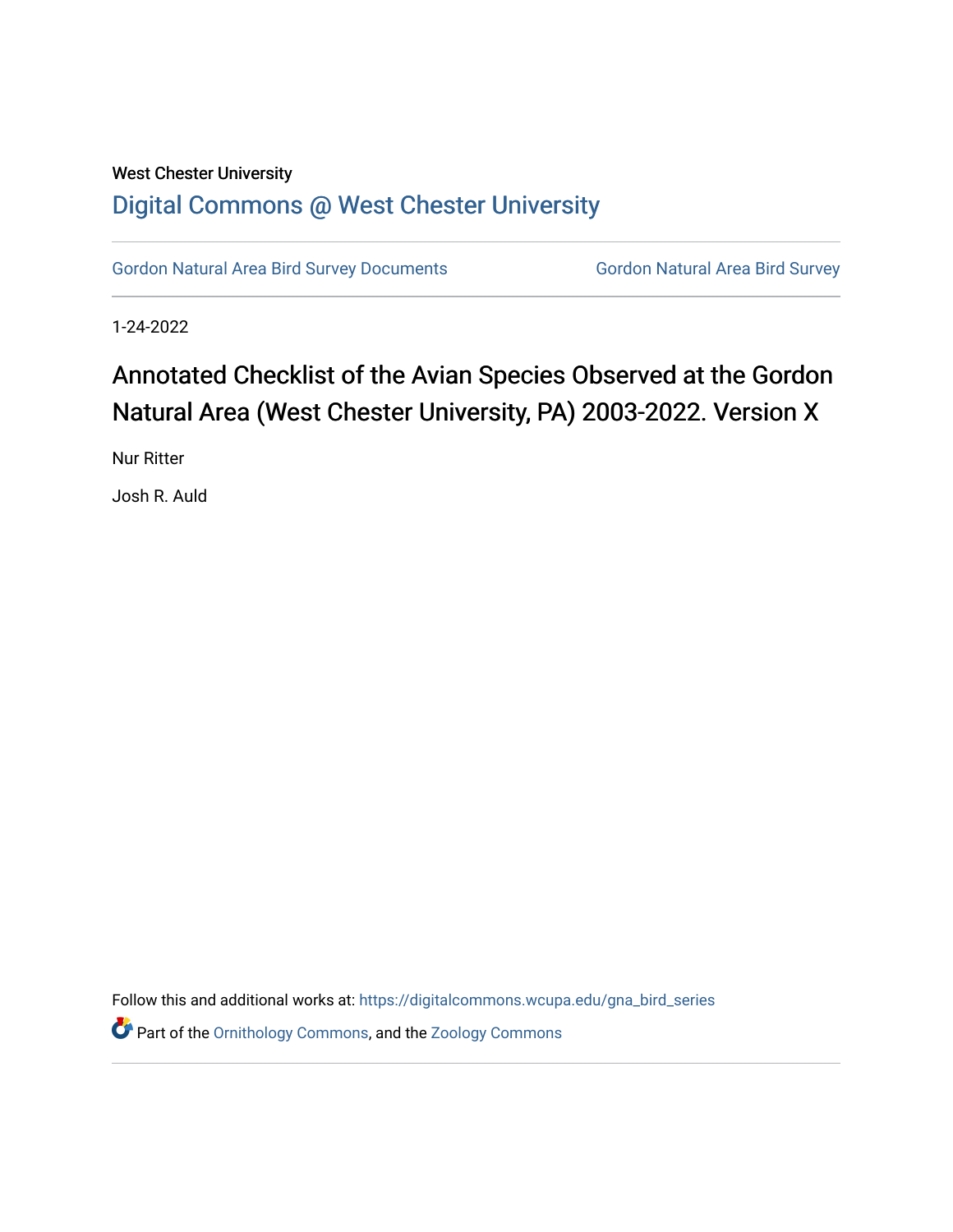

# Annotated Checklist of the Avian Species Observed at the Gordon Natural Area (West Chester University, PA) 2003-2022. Version X

#### **Summary Data**

*Number of Surveys*: 112 'Site Visits' by 44 Birders. Note: this does not count the birders who participated in the 2004 West Chester Bird Club Survey as participants were not identified by name on the data sheets.

*Number of Taxa*: 128 Species, in 88 Genera and 38 Families.

*Years Noted*: Although the title suggests that observations began in 2003, data for three species that were seen in the Gordon during 1970 are included here. This inclusion is because one of these species—the Blue Grosbeak—was observed in the GNA in 1970 and has not been noted since. Nevertheless, 2003 remains the 'starting year' because it represents the first year for which more than a single day's data exists.

#### **Abundances**

The color of each month's 'box' represents the average number of individuals observed during all surveys during that month (see key at the bottom of the page). The first number within the 'box' for each month represents the number of days in which that species was observed during the month; the second number represents the total number of days of surveying for that month.

**Audubon Priority Birds:** "are birds of significant conservation need, for which our actions, over time, can lead to measurable improvements in status" (Audubon 2020a).

#### **PBS Status**

Data are from the Pennsylvania Biological Survey (PBS 2020).

IUCN Status: Data are from the The IUCN Red List of Threatened Species (IUCN 2020).

#### **Threats**

The 2014 climate threat assessment data are from Audubon (2020b). The 2020 climate threat assessment data (Audubon 2020c) were compiled from a query based on species' statuses in Zip Code 19383 and a query for species' statuses in Pennsylvania. The default was data for Zip Code 19383, whenever these were available.

#### **Foraging Strategies and Food Sources**

Data were compiled from the Audubon Guide to North American Birds website (Audubon 2020d). Ground Foraging Species (i.e., species that are either ground foragers or foliage-gleaners and which forage on invertebrates) were determined based on Conover (2011).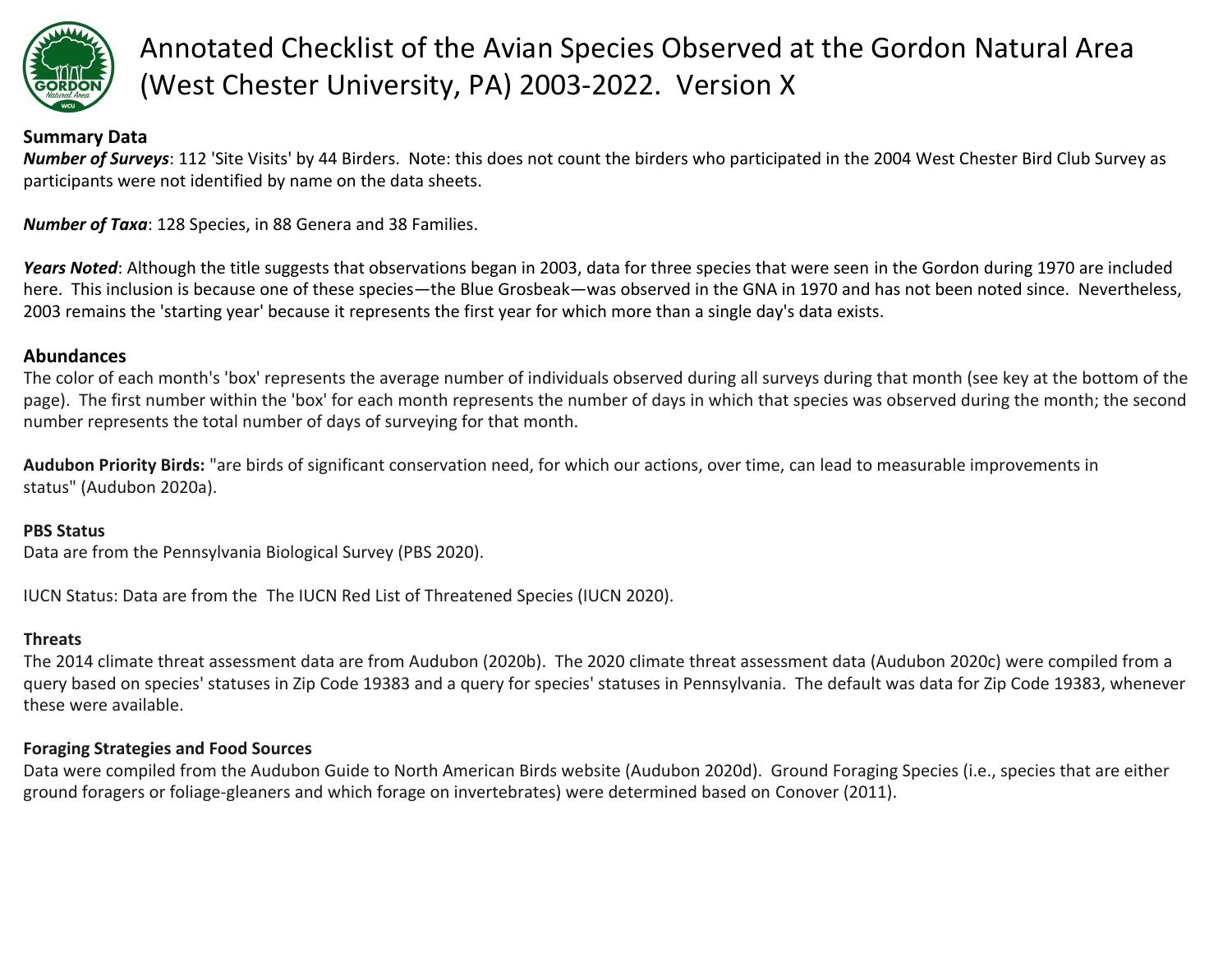|                                                                                                                                                                                                                                                                                                                                                                                                     |            | <b>FEB</b> |            | APR  |                                  | <b>JUN</b> |     | <b>AUG</b> |            | <b>OCT</b> |            | <b>DEC</b> |
|-----------------------------------------------------------------------------------------------------------------------------------------------------------------------------------------------------------------------------------------------------------------------------------------------------------------------------------------------------------------------------------------------------|------------|------------|------------|------|----------------------------------|------------|-----|------------|------------|------------|------------|------------|
|                                                                                                                                                                                                                                                                                                                                                                                                     | <b>JAN</b> |            | <b>MAR</b> |      | <b>MAY</b>                       |            | JUL |            | <b>SEP</b> |            | <b>NOV</b> |            |
| Ducks, Geese, and Swans (Anatidae)                                                                                                                                                                                                                                                                                                                                                                  |            |            |            |      |                                  |            |     |            |            |            |            |            |
| <b>Wood Duck (Aix sponsa)</b>                                                                                                                                                                                                                                                                                                                                                                       |            |            |            | 2/32 | 1/33                             |            |     |            |            |            |            |            |
| Years Observed: 2016; 2019                                                                                                                                                                                                                                                                                                                                                                          |            |            |            |      | Most Recently Observed: 5/4/2021 |            |     |            |            |            |            |            |
| <b>IUCN: Redlist Global Status: Least Concern; Global Population: Increasing</b><br>Audubon Climate Threat Level (2014): Climate Threatened<br>Audubon Climate Threat Level (2020): Low (Summer) Stable (Winter) - Assessments evaluated for Zip Code 19383<br>Food Sources: Herbaceous Material (Secondarily/Seasonal); Insects and Other Invertebrates (Secondarily/Seasonal); Seeds (Primarily). |            |            |            |      |                                  |            |     |            |            |            |            |            |
| <b>Mallard (Anas platyrhynchos)</b>                                                                                                                                                                                                                                                                                                                                                                 |            |            |            |      | 1/33                             |            |     |            |            |            |            |            |
| Years Observed: 2016                                                                                                                                                                                                                                                                                                                                                                                |            |            |            |      | Most Recently Observed: 5/7/2016 |            |     |            |            |            |            |            |
| <b>Status</b><br><b>IUCN:</b> Redlist Global Status: Least Concern; Global Population: Increasing<br>Audubon Climate Threat Level (2014): Climate Endangered<br>Audubon Climate Threat Level (2020): Low (Summer) Stable (Winter) — Assessments evaluated for Zip Code 19383                                                                                                                        |            |            |            |      |                                  |            |     |            |            |            |            |            |
| Food Sources: Earthworms (Rarely/Small Amounts); Fish and Other Aquatic Life (Rarely/Small Amounts); Herbaceous Material (Primarily); Herptiles<br>(Rarely/Small Amounts); Insects and Other Invertebrates (Secondarily/Seasonal); Seeds (Secondarily/Seasonal).                                                                                                                                    |            |            |            |      |                                  |            |     |            |            |            |            |            |

| Canada Goose ( <i>Branta canadensis</i> ) | 4/10 | 3/9 | 1/9 | 6/32 | 4/33 | 1/12 |  | 2/23 | Q/15<br>0/10 | 9/17 |  |
|-------------------------------------------|------|-----|-----|------|------|------|--|------|--------------|------|--|
|                                           |      |     |     |      |      |      |  |      |              |      |  |

Years Observed: 2004; 2011; 2014-2020 Most Recently Observed: 12/18/2021

#### **Status**

**IUCN: Redlist Global Status: Least Concern; Global Population: Increasing Audubon Climate Threat Level (2020):** Moderate (Summer) Stable (Winter) — Assessments evaluated for Zip Code 19383

**Food Sources:** Fruits (Secondarily/Seasonal); Herbaceous Material (Primarily); Insects and Other Invertebrates (Secondarily/Seasonal); Seeds (Secondarily/Seasonal).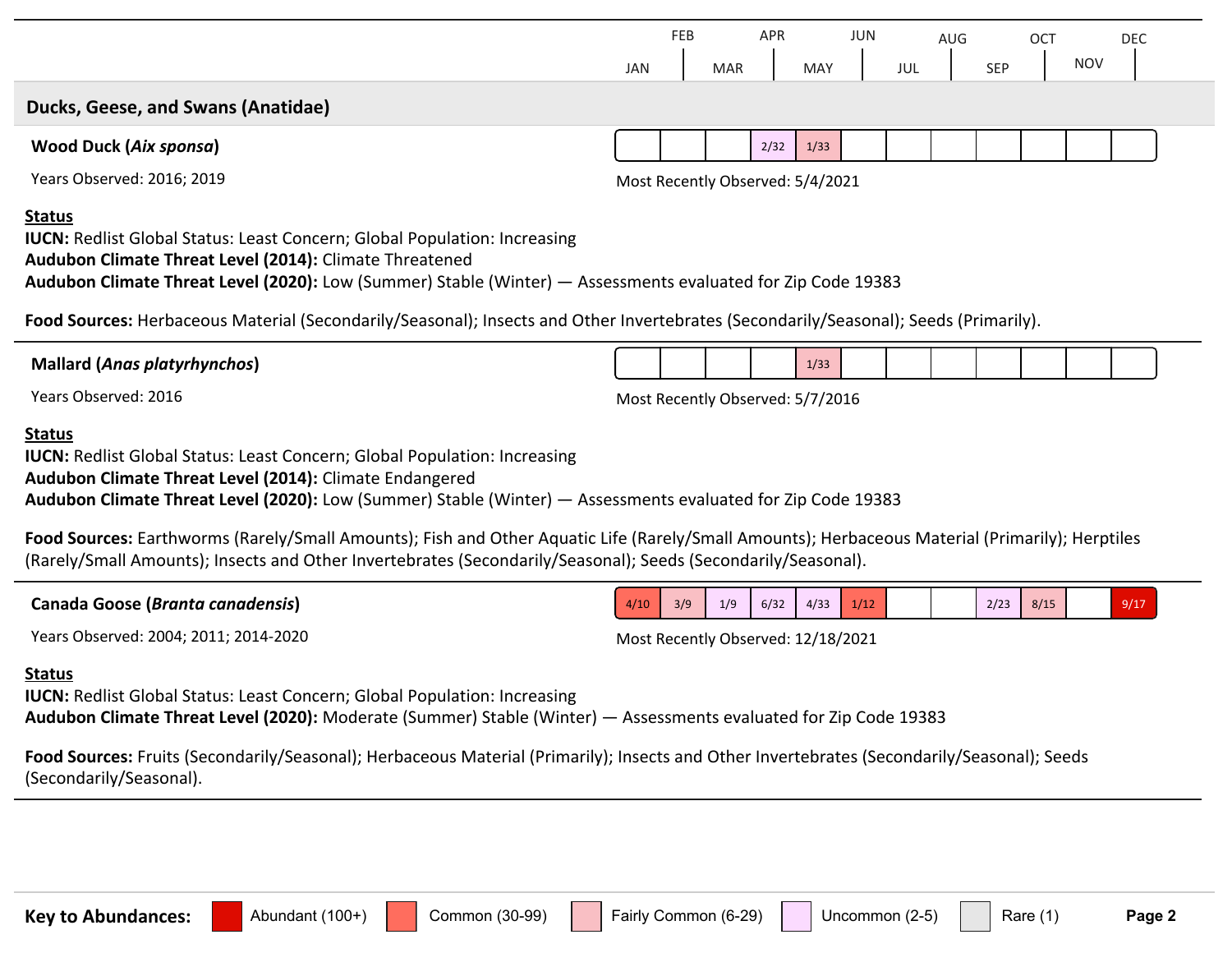#### **Snow Goose (***Chen caerulescens***)**

#### **Status**

**IUCN:** Redlist Global Status: Least Concern; Global Population: Increasing

**Food Sources:** Fruits (Rarely/Small Amounts); Herbaceous Material (Primarily); Insects and Other Invertebrates (Rarely/Small Amounts); Seeds (Secondarily/Seasonal).

#### **Loons (Gaviidae)**

**Common Loon (***Gavia immer***)**

Years Observed: 2019 Most Recently Observed: 4/19/2019

 $1/32$ 

#### **Status**

**IUCN:** Redlist Global Status: Least Concern; Global Population: Stable **Audubon Climate Threat Level (2014):** Climate Endangered **Audubon Climate Threat Level (2020):** Low (Winter) — Assessments evaluated for the state of Pennsylvania

Food Sources: Fish and Other Aquatic Life (Primarily); Herbaceous Material (Rarely/Small Amounts); Herptiles (Secondarily/Seasonal); Insects and Other Invertebrates (Secondarily/Seasonal).

## **Cormorants (Phalacrocoracidae) Double-crested Cormorant (***Phalacrocorax auritus***)** Years Observed: 2004; 2017-2019 Most Recently Observed: 3/29/2019  $1/9$   $2/32$   $1/33$ **Status IUCN:** Redlist Global Status: Least Concern; Global Population: Increasing **Audubon Climate Threat Level (2014):** Climate Threatened **Audubon Climate Threat Level (2020):** Stable (Summer) Stable (Winter) — Assessments evaluated for Zip Code 19383

**Food Sources:** Fish and Other Aquatic Life (Primarily); Herbaceous Material (Rarely/Small Amounts); Insects and Other Invertebrates (Rarely/Small Amounts).

|      | FEB |            | <b>APR</b> |            | JUN |     | AUG |            | OC1 |            | <b>DEC</b> |
|------|-----|------------|------------|------------|-----|-----|-----|------------|-----|------------|------------|
| JAN  |     | <b>MAR</b> |            | <b>MAY</b> |     | JUL |     | <b>SEP</b> |     | <b>NOV</b> |            |
| 1/10 | 1/9 |            |            |            |     |     |     |            |     |            |            |

Years Observed: 2018 2018 2018 and the Case of Most Recently Observed: 2/5/2021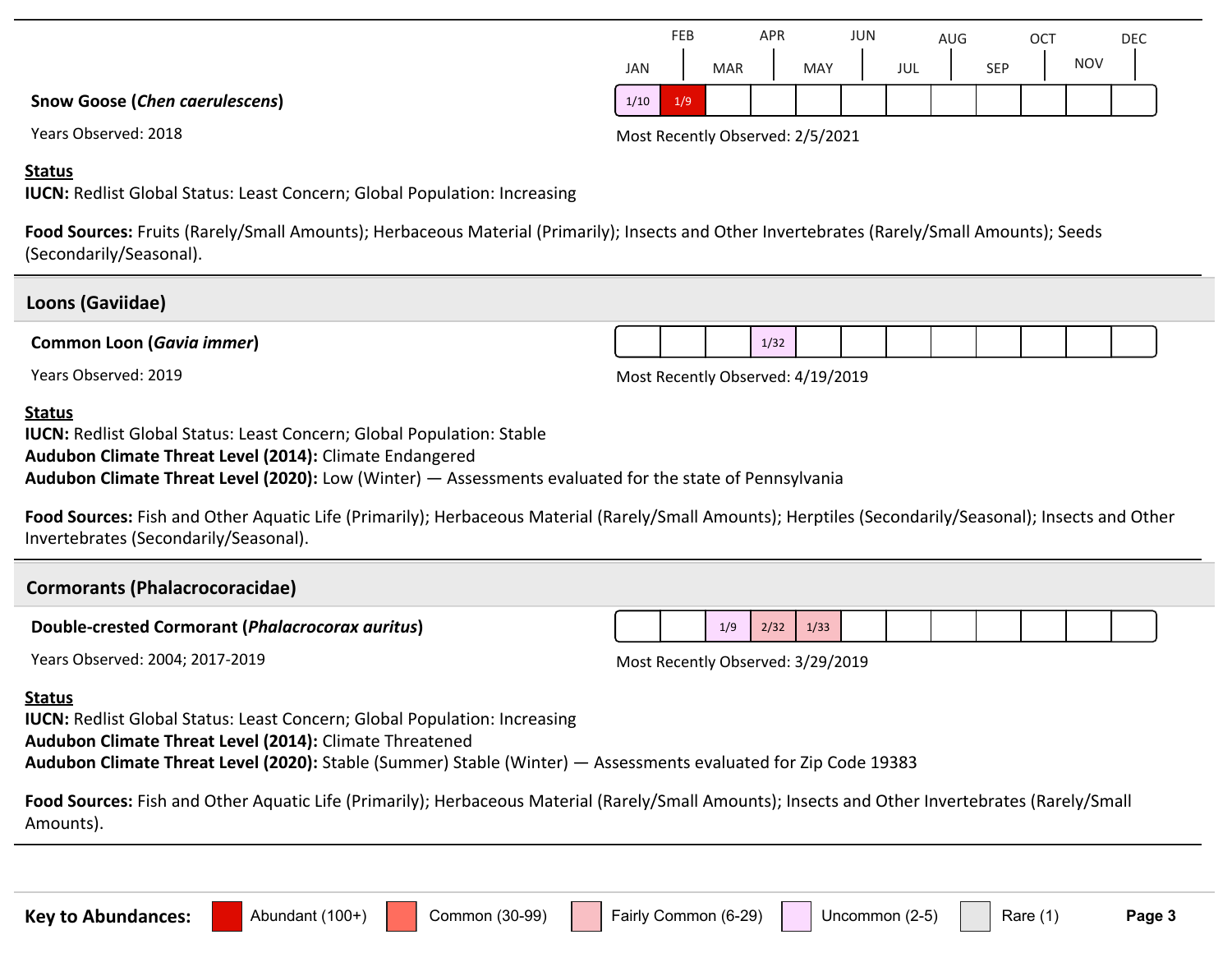|                                                                                                                                                                                                                                                                | <b>JAN</b> | <b>FEB</b> | <b>MAR</b> | <b>APR</b> | <b>MAY</b>                         | <b>JUN</b> | <b>JUL</b> | <b>AUG</b> | <b>SEP</b> | OCT  | <b>NOV</b> | <b>DEC</b> |
|----------------------------------------------------------------------------------------------------------------------------------------------------------------------------------------------------------------------------------------------------------------|------------|------------|------------|------------|------------------------------------|------------|------------|------------|------------|------|------------|------------|
| <b>Bitterns, Herons, and Allies (Ardeidae)</b>                                                                                                                                                                                                                 |            |            |            |            |                                    |            |            |            |            |      |            |            |
| <b>Great Blue Heron (Ardea herodias)</b>                                                                                                                                                                                                                       |            |            |            | 3/32       |                                    | 1/12       | 1/15       |            |            | 1/15 | 1/7        | 2/17       |
| Years Observed: 2004; 2016; 2017; 2020                                                                                                                                                                                                                         |            |            |            |            | Most Recently Observed: 11/4/2020  |            |            |            |            |      |            |            |
| <b>Status</b><br><b>IUCN:</b> Redlist Global Status: Least Concern; Global Population: Increasing<br>Audubon Climate Threat Level (2020): Stable (Summer) Stable (Winter) - Assessments evaluated for Zip Code 19383                                           |            |            |            |            |                                    |            |            |            |            |      |            |            |
| <b>Foraging Strategies: Opportunistic</b><br>Food Sources: Birds (Secondarily/Seasonal); Fish and Other Aquatic Life (Primarily); Herptiles (Secondarily/Seasonal); Insects and Other Invertebrates<br>(Secondarily/Seasonal); Mammals (Secondarily/Seasonal). |            |            |            |            |                                    |            |            |            |            |      |            |            |
| <b>Green Heron (Butorides virescens)</b>                                                                                                                                                                                                                       |            |            |            |            |                                    |            |            |            |            |      | 1/7        |            |
| Years Observed:                                                                                                                                                                                                                                                |            |            |            |            | Most Recently Observed: 11/2/2019  |            |            |            |            |      |            |            |
| <b>Status</b><br><b>IUCN: Redlist Global Status: Least Concern; Global Population: Decreasing</b>                                                                                                                                                              |            |            |            |            |                                    |            |            |            |            |      |            |            |
| <b>New World Vultures (Cathartidae)</b>                                                                                                                                                                                                                        |            |            |            |            |                                    |            |            |            |            |      |            |            |
| <b>Turkey Vulture (Cathartes aura)</b>                                                                                                                                                                                                                         | 3/10       | 3/9        | 4/9        | 24/32      | 13/33                              | 2/12       | 2/15       | 1/6        | 5/23       | 6/15 | 1/7        | 6/17       |
| Years Observed: 2004; 2011; 2015-2020                                                                                                                                                                                                                          |            |            |            |            | Most Recently Observed: 12/18/2021 |            |            |            |            |      |            |            |
| <b>Status</b><br><b>IUCN: Redlist Global Status: Least Concern; Global Population: Stable</b><br>Audubon Climate Threat Level (2020): Stable (Summer) Stable (Winter) - Assessments evaluated for Zip Code 19383                                               |            |            |            |            |                                    |            |            |            |            |      |            |            |
| <b>Foraging Strategies: Scavenger</b><br>Food Sources: Carrion (Primarily); Fish and Other Aquatic Life (Rarely/Small Amounts); Herbaceous Material (Rarely/Small Amounts); Insects and Other<br>Invertebrates (Rarely/Small Amounts).                         |            |            |            |            |                                    |            |            |            |            |      |            |            |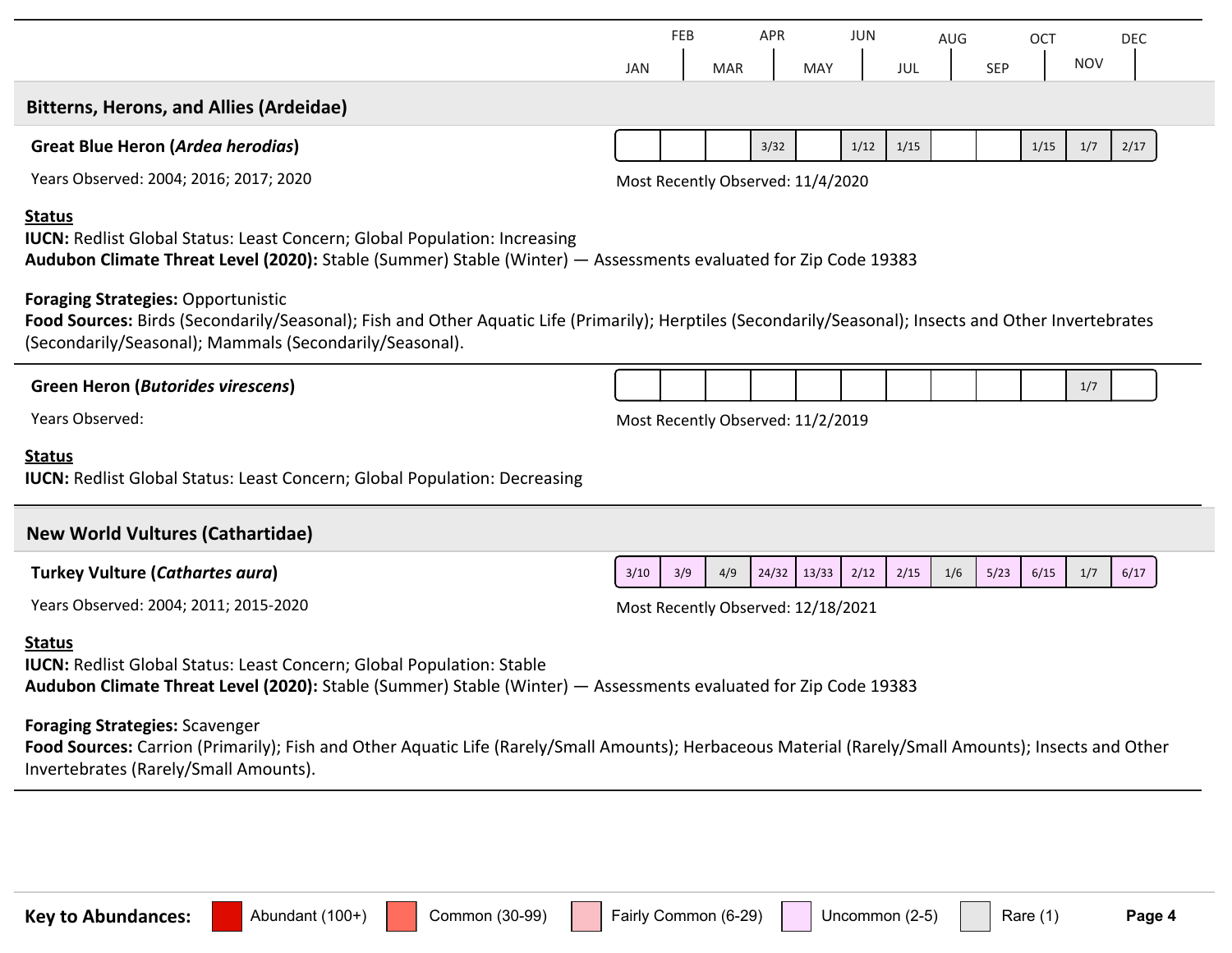|                                         |      | FEB |            | APR  |      | <b>JUN</b> |      | AUG |            | <b>OCT</b> |            | DEC  |  |
|-----------------------------------------|------|-----|------------|------|------|------------|------|-----|------------|------------|------------|------|--|
|                                         | JAN  |     | <b>MAR</b> |      | MAY  |            | JUL  |     | <b>SEP</b> |            | <b>NOV</b> |      |  |
| <b>Black Vulture (Coragyps atratus)</b> | 1/10 | 2/9 | 2/9        | 3/32 | 1/33 | 1/12       | 2/15 |     | 1/23       | 3/15       |            | 4/17 |  |
|                                         |      |     |            |      |      |            |      |     |            |            |            |      |  |

Years Observed: 2004; 2011; 2016; 2017; 2019; 2020 Most Recently Observed: 10/22/2021

#### **Status**

**IUCN:** Redlist Global Status: Least Concern; Global Population: Increasing **Audubon Climate Threat Level (2014):** Climate Threatened **Audubon Climate Threat Level (2020):** Stable (Summer) Stable (Winter) — Assessments evaluated for Zip Code 19383

#### **Foraging Strategies:** Scavenger

**Food Sources:** Birds (Secondarily/Seasonal); Carrion (Primarily); Eggs (Secondarily/Seasonal); Garbage/Refuse (Rarely/Small Amounts); Herbaceous Material (Rarely/Small Amounts); Herptiles (Secondarily/Seasonal); Mammals (Secondarily/Seasonal).

#### **Ospreys (Pandionidae)**

#### **Osprey (***Pandion haliaetus***)**

Years Observed: 2004; 2016; 2017 Most Recently Observed: 4/8/2017

 $2/32$  1/33

#### **Status**

**Pennsylvania Biological Survey Status:** Pennsylvania Threatened **IUCN:** Redlist Global Status: Least Concern; Global Population: Increasing **Audubon Climate Threat Level (2014):** Climate Endangered

**Food Sources:** Birds (Rarely/Small Amounts); Fish and Other Aquatic Life (Primarily); Herptiles (Rarely/Small Amounts); Mammals (Rarely/Small Amounts).

#### **Hawks, Kites, Eagles, and Allies (Accipitridae)**

**Cooper's Hawk (***Accipiter cooperii***)**

Years Observed: 2016-2018

| Most Recently Observed: 12/19/2020 |  |  |
|------------------------------------|--|--|
|                                    |  |  |

#### **Status**

**IUCN:** Redlist Global Status: Least Concern; Global Population: Increasing **Audubon Climate Threat Level (2020):** Stable (Summer) Low (Winter) — Assessments evaluated for Zip Code 19383

**Food Sources:** Birds (Primarily); Herptiles (Rarely/Small Amounts); Insects and Other Invertebrates (Rarely/Small Amounts); Mammals (Primarily).

Key to Abundances: **Alterator Common (30-99)** Fairly Common (6-29) Nuncommon (2-5) Rare (1) Page 5

1/10 1/9 1/32 1/33 1 1 1 3/17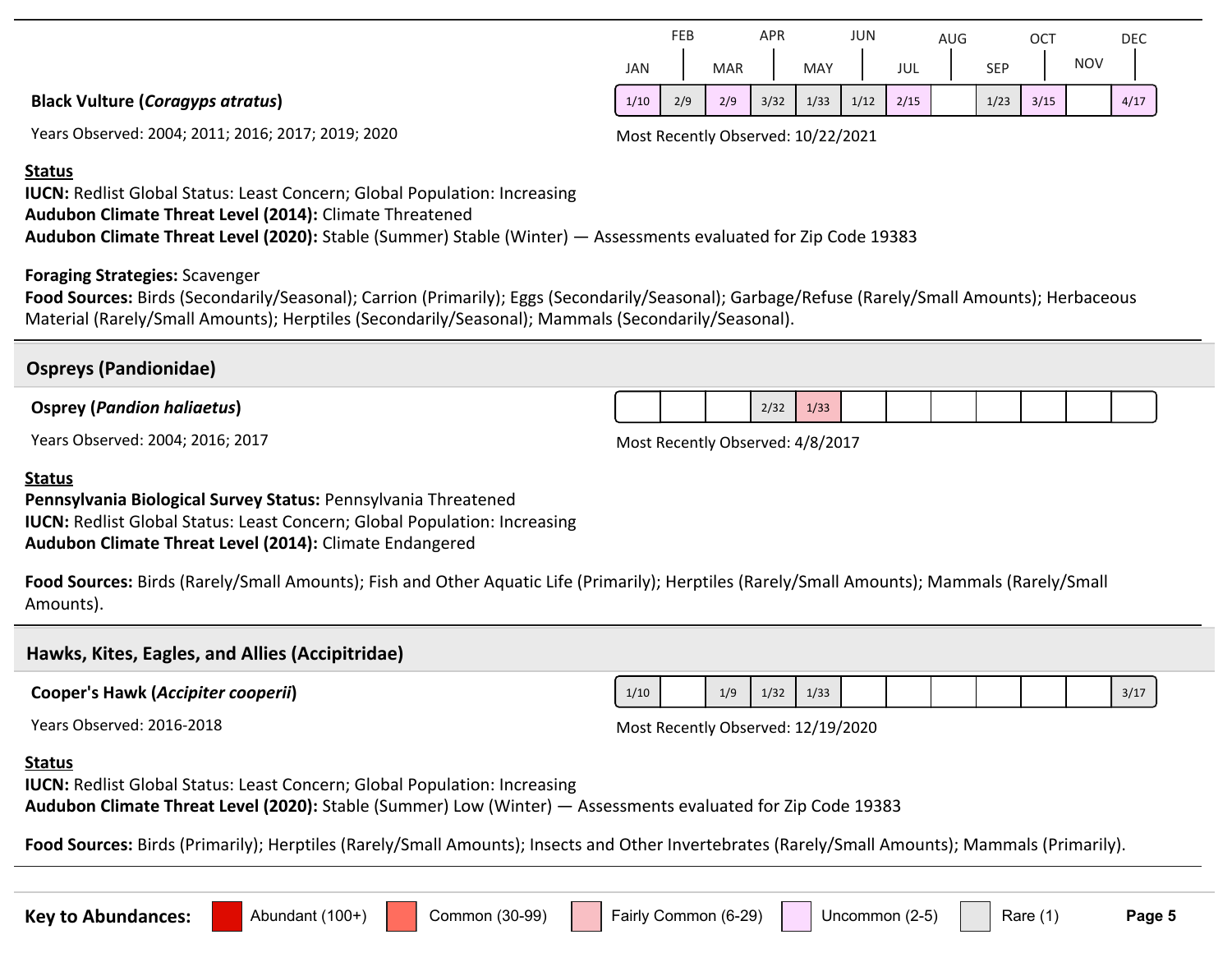**Status**

**Sharp-shinned Hawk (***Accipiter striatus***)**

**IUCN:** Redlist Global Status: Least Concern; Global Population: Increasing **Audubon Climate Threat Level (2020):** Moderate (Summer) Stable (Winter) — Assessments evaluated for the state of Pennsylvania

**Food Sources:** Birds (Primarily); Herptiles (Rarely/Small Amounts); Insects and Other Invertebrates (Rarely/Small Amounts); Mammals (Rarely/Small Amounts).

**Red-tailed Hawk (***Buteo jamaicensis***)**

Years Observed: 2004; 2015-2019 Most Recently Observed: 1/24/2022

### **Status**

**IUCN:** Redlist Global Status: Least Concern; Global Population: Increasing **Audubon Climate Threat Level (2020):** Stable (Summer) Stable (Winter) — Assessments evaluated for Zip Code 19383

Years Observed: 2004; 2015; 2016; 2020 Most Recently Observed: 2/25/2020

**Food Sources:** Birds (Secondarily/Seasonal); Carrion (Rarely/Small Amounts); Herptiles (Secondarily/Seasonal); Insects and Other Invertebrates (Rarely/Small Amounts); Mammals (Secondarily/Seasonal).

| <b>Red-shouldered Hawk (Buteo lineatus)</b> | 1/9 | 1/9 | 1/32 | 1/33 |  |  |  | 1/1 |
|---------------------------------------------|-----|-----|------|------|--|--|--|-----|
| $\overline{\phantom{a}}$                    |     |     |      | .    |  |  |  |     |

Years Observed: 2014; 2018; 2020 Most Recently Observed: 5/13/2021

### **Status**

**IUCN: Redlist Global Status: Least Concern; Global Population: Increasing Audubon Climate Threat Level (2020):** Stable (Summer) Stable (Winter) — Assessments evaluated for Zip Code 19383

**Food Sources:** Birds (Secondarily/Seasonal); Carrion (Rarely/Small Amounts); Fish and Other Aquatic Life (Rarely/Small Amounts); Herptiles (Primarily); Insects and Other Invertebrates (Rarely/Small Amounts); Mammals (Primarily).

**Key to Abundances:** Abundant (100+) Common (30-99) Fairly Common (6-29) Uncommon (2-5) Rare (1) Page 6

|     | <b>FEB</b> |            | <b>APR</b> |            | JUN |     | <b>AUG</b> |            | OCT |            | <b>DEC</b> |
|-----|------------|------------|------------|------------|-----|-----|------------|------------|-----|------------|------------|
| JAN |            | <b>MAR</b> |            | <b>MAY</b> |     | JUL |            | <b>SEP</b> |     | <b>NOV</b> |            |
|     | 1/9        |            | 2/32       |            |     |     |            |            |     |            | 2/17       |

4/10 2/9 3/9 15/32 11/33 3/12 4/15 7/23 3/15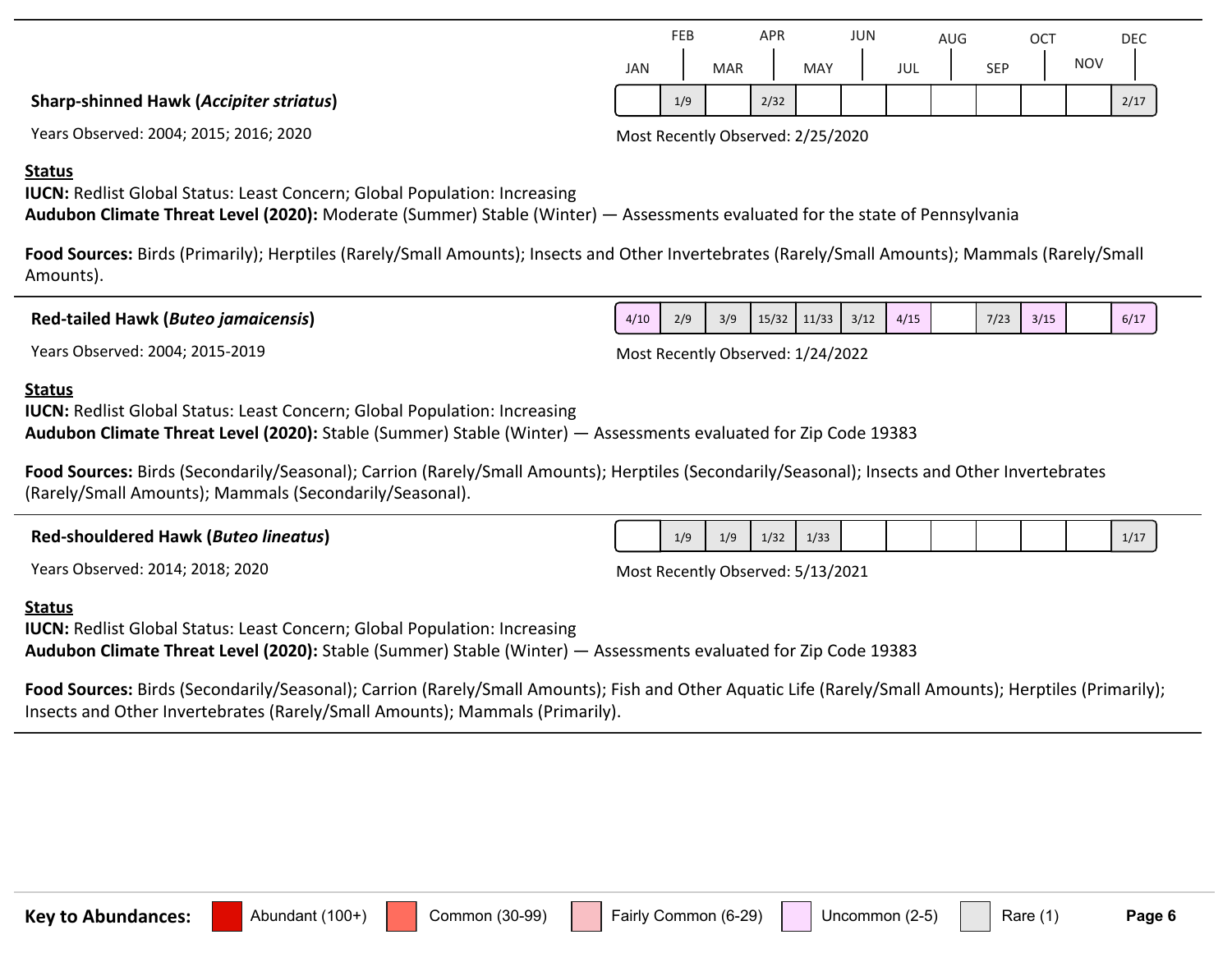|                                              |     | FEB |            | <b>APR</b> |      | JUN |     | AUG |     | <b>OCT</b> |            | DEC  |
|----------------------------------------------|-----|-----|------------|------------|------|-----|-----|-----|-----|------------|------------|------|
|                                              | JAN |     | <b>MAR</b> |            | MAY  |     | JUL |     | SEP |            | <b>NOV</b> |      |
| <b>Bald Eagle (Haliaeetus leucocephalus)</b> |     |     | 1/9        |            | 1/33 |     |     |     |     |            |            | 2/17 |

Years Observed: 2015-2017 Most Recently Observed: 3/30/2021

#### **Status**

**Audubon Priority Species**

**Pennsylvania Biological Survey Status:** Pennsylvania Threatened **IUCN: Redlist Global Status: Least Concern; Global Population: Increasing Audubon Climate Threat Level (2014):** Climate Endangered **Audubon Climate Threat Level (2020):** Low (Summer) Stable (Winter) — Assessments evaluated for Zip Code 19383

**Food Sources:** Birds (Secondarily/Seasonal); Carrion (Secondarily/Seasonal); Fish and Other Aquatic Life (Primarily); Herptiles (Rarely/Small Amounts); Insects and Other Invertebrates (Rarely/Small Amounts); Mammals (Secondarily/Seasonal).

#### **Lapwings and Plovers (Charadriidae)**

**Killdeer (***Charadrius vociferus***)**

Years Observed: 2004; 2018 and 2004 and 2018 and 2019 and 2019 and 2019 Most Recently Observed: 1/3/2018

#### **Status**

**IUCN: Redlist Global Status: Least Concern; Global Population: Decreasing Audubon Climate Threat Level (2020):** Stable (Summer) Stable (Winter) — Assessments evaluated for Zip Code 19383

**Food Sources:** Earthworms (Secondarily/Seasonal); Fish and Other Aquatic Life (Secondarily/Seasonal); Insects and Other Invertebrates (Primarily); Seeds (Rarely/Small Amounts).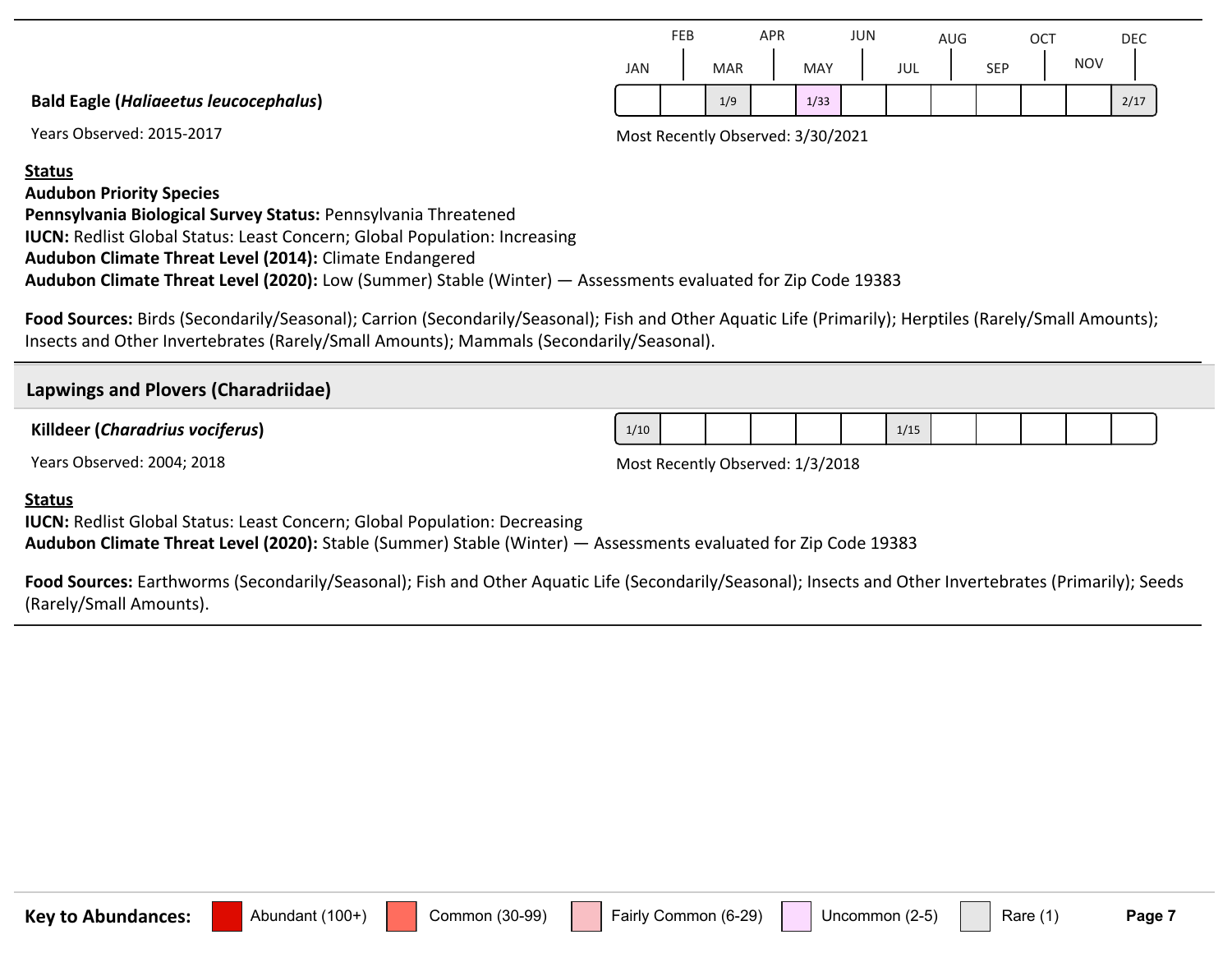|                                                                                                                                                                                                                                                                                                                                                                                                                                                                                                                                           | FEB<br><b>APR</b><br>JUN                                     |
|-------------------------------------------------------------------------------------------------------------------------------------------------------------------------------------------------------------------------------------------------------------------------------------------------------------------------------------------------------------------------------------------------------------------------------------------------------------------------------------------------------------------------------------------|--------------------------------------------------------------|
|                                                                                                                                                                                                                                                                                                                                                                                                                                                                                                                                           | <b>AUG</b><br><b>DEC</b><br>OCT<br><b>NOV</b>                |
|                                                                                                                                                                                                                                                                                                                                                                                                                                                                                                                                           | SEP<br><b>JAN</b><br>MAY<br>JUL<br><b>MAR</b>                |
| Sandpipers, Phalaropes, and Allies (Scolopacidae)                                                                                                                                                                                                                                                                                                                                                                                                                                                                                         |                                                              |
| American Woodcock (Scolopax minor)                                                                                                                                                                                                                                                                                                                                                                                                                                                                                                        | 2/32<br>1/15<br>1/9                                          |
| Years Observed: 2004; 2017; 2018                                                                                                                                                                                                                                                                                                                                                                                                                                                                                                          | Most Recently Observed: 10/29/2018                           |
| <b>Status</b><br><b>Audubon Priority Species</b><br><b>IUCN: Redlist Global Status: Least Concern; Global Population: Decreasing</b><br>Audubon Climate Threat Level (2014): Climate Threatened<br>Audubon Climate Threat Level (2020): Moderate (Summer) Stable (Winter) — Assessments evaluated for the state of Pennsylvania                                                                                                                                                                                                           |                                                              |
| Food Sources: Earthworms (Primarily); Insects and Other Invertebrates (Primarily).                                                                                                                                                                                                                                                                                                                                                                                                                                                        |                                                              |
| <b>Greater Yellowlegs (Tringa melanoleuca)</b>                                                                                                                                                                                                                                                                                                                                                                                                                                                                                            | 1/23                                                         |
| Years Observed: 2004                                                                                                                                                                                                                                                                                                                                                                                                                                                                                                                      | Most Recently Observed: 9/5/2004                             |
| <b>Status</b><br><b>IUCN: Redlist Global Status: Least Concern; Global Population: Stable</b><br>Audubon Climate Threat Level (2014): Climate Threatened<br>Food Sources: Fish and Other Aquatic Life (Primarily); Fruits (Rarely/Small Amounts); Insects and Other Invertebrates (Primarily).                                                                                                                                                                                                                                            |                                                              |
| <b>Gulls, Terns, and Skimmers (Laridae)</b>                                                                                                                                                                                                                                                                                                                                                                                                                                                                                               |                                                              |
| <b>Ring-billed Gull (Larus delawarensis)</b>                                                                                                                                                                                                                                                                                                                                                                                                                                                                                              | 1/9<br>1/9<br>2/17                                           |
| Years Observed: 2015; 2017; 2018                                                                                                                                                                                                                                                                                                                                                                                                                                                                                                          | Most Recently Observed: 3/23/2018                            |
| <u>Status</u><br><b>IUCN: Redlist Global Status: Least Concern; Global Population: Increasing</b><br>Audubon Climate Threat Level (2014): Climate Endangered<br>Audubon Climate Threat Level (2020): Low (Summer) Stable (Winter) - Assessments evaluated for the state of Pennsylvania<br>Food Sources: Earthworms (Secondarily/Seasonal); Fish and Other Aquatic Life (Primarily); Garbage/Refuse (Secondarily/Seasonal); Insects and Other<br>Invertebrates (Primarily); Mammals (Secondarily/Seasonal); Seeds (Secondarily/Seasonal). |                                                              |
|                                                                                                                                                                                                                                                                                                                                                                                                                                                                                                                                           |                                                              |
| Common (30-99)<br><b>Key to Abundances:</b><br>Abundant (100+)                                                                                                                                                                                                                                                                                                                                                                                                                                                                            | Fairly Common (6-29)<br>Uncommon (2-5)<br>Rare (1)<br>Page 8 |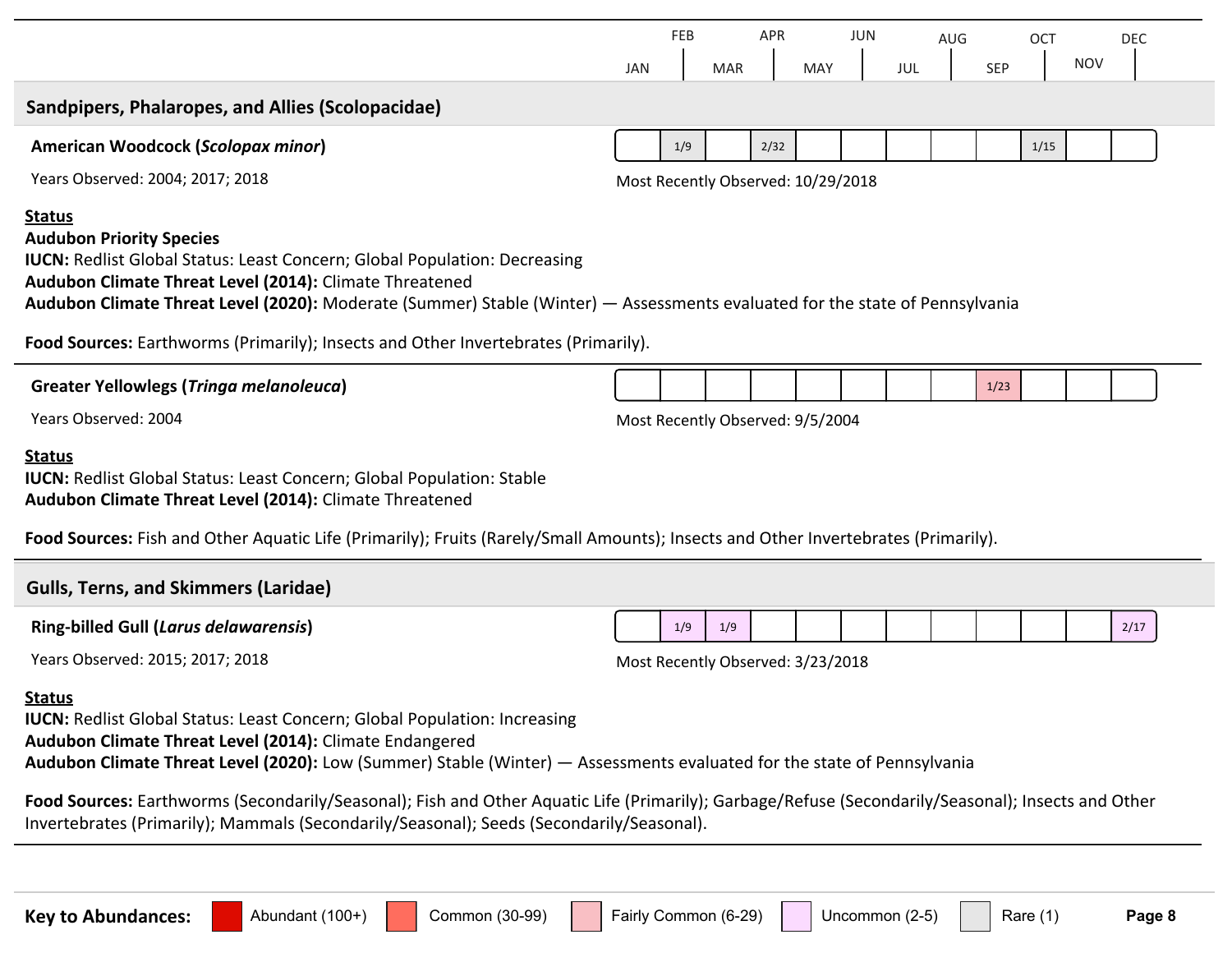|                                                                                                                                                               | <b>FEB</b><br><b>APR</b><br>JUN<br>AUG<br><b>OCT</b><br><b>NOV</b><br><b>SEP</b><br>JAN<br><b>MAY</b><br>JUL<br><b>MAR</b> | <b>DEC</b> |
|---------------------------------------------------------------------------------------------------------------------------------------------------------------|----------------------------------------------------------------------------------------------------------------------------|------------|
| <b>Pigeons and Doves (Columbidae)</b>                                                                                                                         |                                                                                                                            |            |
| Rock Pigeon (Columba livia)                                                                                                                                   | 2/32<br>1/33<br>1/23<br>1/15                                                                                               | 2/17       |
| Years Observed: 2004; 2016-2018                                                                                                                               | Most Recently Observed: 12/18/2021                                                                                         |            |
| <b>Status</b><br><b>IUCN:</b> Redlist Global Status: Least Concern; Global Population: Decreasing                                                             |                                                                                                                            |            |
| Food Sources: Earthworms (Rarely/Small Amounts); Fruits (Secondarily/Seasonal); Insects and Other Invertebrates (Rarely/Small Amounts); Seeds<br>(Primarily). |                                                                                                                            |            |
| Mourning Dove (Zenaida macroura)                                                                                                                              | 0<br>28/32<br>20/33<br>6/12<br>6/15<br>2/6<br>16/23<br>5/9<br>5/9<br>8/15                                                  | 7/17       |
| Years Observed: 2004; 2014-2020                                                                                                                               | Most Recently Observed: 12/18/2021                                                                                         |            |
| <b>Status</b><br><b>IUCN:</b> Redlist Global Status: Least Concern; Global Population: Increasing                                                             |                                                                                                                            |            |

**Food Sources:** Insects and Other Invertebrates (Rarely/Small Amounts); Seeds (Primarily).

| <b>Cuckoos, Roadrunners, and Anis (Cuculidae)</b> |  |  |      |      |  |  |  |  |
|---------------------------------------------------|--|--|------|------|--|--|--|--|
| <b>Yellow-billed Cuckoo (Coccyzus americanus)</b> |  |  | 2/33 | 1/12 |  |  |  |  |

Years Observed: 2004; 2017 and 2004 and 2017 and 2018/2017 Most Recently Observed: 6/18/2017

#### **Status**

**IUCN: Redlist Global Status: Least Concern; Global Population: Decreasing** 

**Food Sources:** Eggs (Rarely/Small Amounts); Fruits (Rarely/Small Amounts); Herptiles (Rarely/Small Amounts); Insects and Other Invertebrates (Primarily).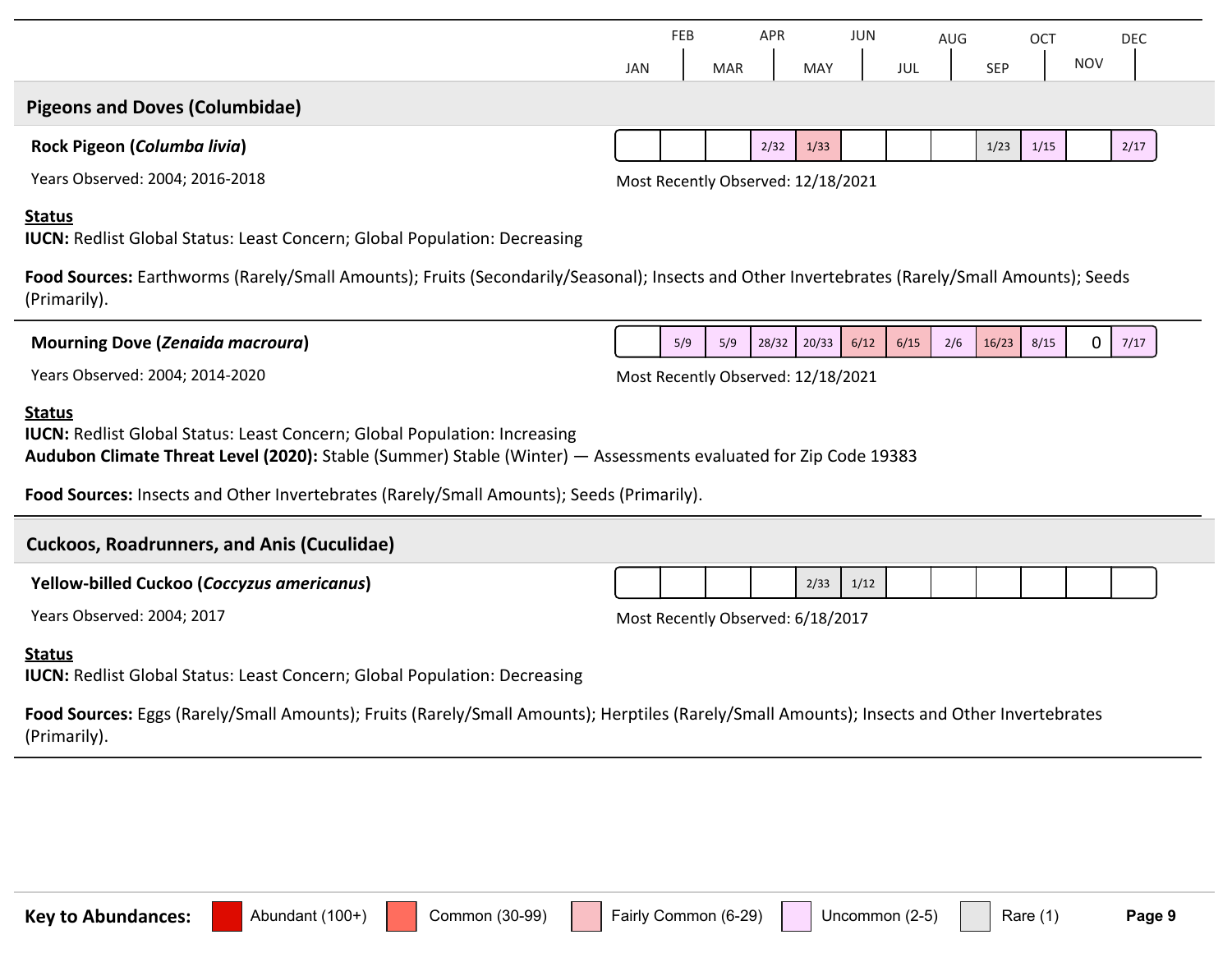| <b>Typical Owls (Strigidae)</b><br><b>Great Horned Owl (Bubo virginianus)</b><br>Years Observed: 2011; 2016-2020<br><b>Status</b><br><b>IUCN:</b> Redlist Global Status: Least Concern; Global Population: Stable<br>Invertebrates (Rarely/Small Amounts); Mammals (Primarily).<br><b>Barred Owl (Strix varia)</b>                                                                                                            | 1/10 | 1/9 |  | 5/32 | Most Recently Observed: 2/5/2021  |      |      |  |      | 1/15 |  | 2/17 |  |  |
|-------------------------------------------------------------------------------------------------------------------------------------------------------------------------------------------------------------------------------------------------------------------------------------------------------------------------------------------------------------------------------------------------------------------------------|------|-----|--|------|-----------------------------------|------|------|--|------|------|--|------|--|--|
|                                                                                                                                                                                                                                                                                                                                                                                                                               |      |     |  |      |                                   |      |      |  |      |      |  |      |  |  |
|                                                                                                                                                                                                                                                                                                                                                                                                                               |      |     |  |      |                                   |      |      |  |      |      |  |      |  |  |
|                                                                                                                                                                                                                                                                                                                                                                                                                               |      |     |  |      |                                   |      |      |  |      |      |  |      |  |  |
| Audubon Climate Threat Level (2020): Stable (Summer) Stable (Winter) - Assessments evaluated for Zip Code 19383<br>Food Sources: Birds (Secondarily/Seasonal); Fish and Other Aquatic Life (Rarely/Small Amounts); Herptiles (Rarely/Small Amounts); Insects and Other<br>1/32<br>3/33<br>1/23<br>Years Observed: 2016; 2017; 2019<br>Most Recently Observed: 9/16/2021                                                       |      |     |  |      |                                   |      |      |  |      |      |  |      |  |  |
|                                                                                                                                                                                                                                                                                                                                                                                                                               |      |     |  |      |                                   |      |      |  |      |      |  |      |  |  |
|                                                                                                                                                                                                                                                                                                                                                                                                                               |      |     |  |      |                                   |      |      |  |      |      |  |      |  |  |
| <b>Status</b><br><b>IUCN:</b> Redlist Global Status: Least Concern; Global Population: Increasing<br>Audubon Climate Threat Level (2020): Stable (Summer) Stable (Winter) - Assessments evaluated for Zip Code 19383<br>Food Sources: Birds (Secondarily/Seasonal); Fish and Other Aquatic Life (Possibly); Herptiles (Secondarily/Seasonal); Insects and Other Invertebrates<br>(Rarely/Small Amounts); Mammals (Primarily). |      |     |  |      |                                   |      |      |  |      |      |  |      |  |  |
| <b>Swifts (Apodidae)</b>                                                                                                                                                                                                                                                                                                                                                                                                      |      |     |  |      |                                   |      |      |  |      |      |  |      |  |  |
| <b>Chimney Swift (Chaetura pelagica)</b>                                                                                                                                                                                                                                                                                                                                                                                      |      |     |  |      | 12/33                             | 4/12 | 1/15 |  | 2/23 |      |  |      |  |  |
| Years Observed: 2004; 2016-2019                                                                                                                                                                                                                                                                                                                                                                                               |      |     |  |      | Most Recently Observed: 6/17/2021 |      |      |  |      |      |  |      |  |  |
| <b>Status</b><br><b>IUCN: Redlist Global Status: Vulnerable; Global Population: Decreasing</b>                                                                                                                                                                                                                                                                                                                                |      |     |  |      |                                   |      |      |  |      |      |  |      |  |  |
| Food Sources: Insects and Other Invertebrates (Primarily).                                                                                                                                                                                                                                                                                                                                                                    |      |     |  |      |                                   |      |      |  |      |      |  |      |  |  |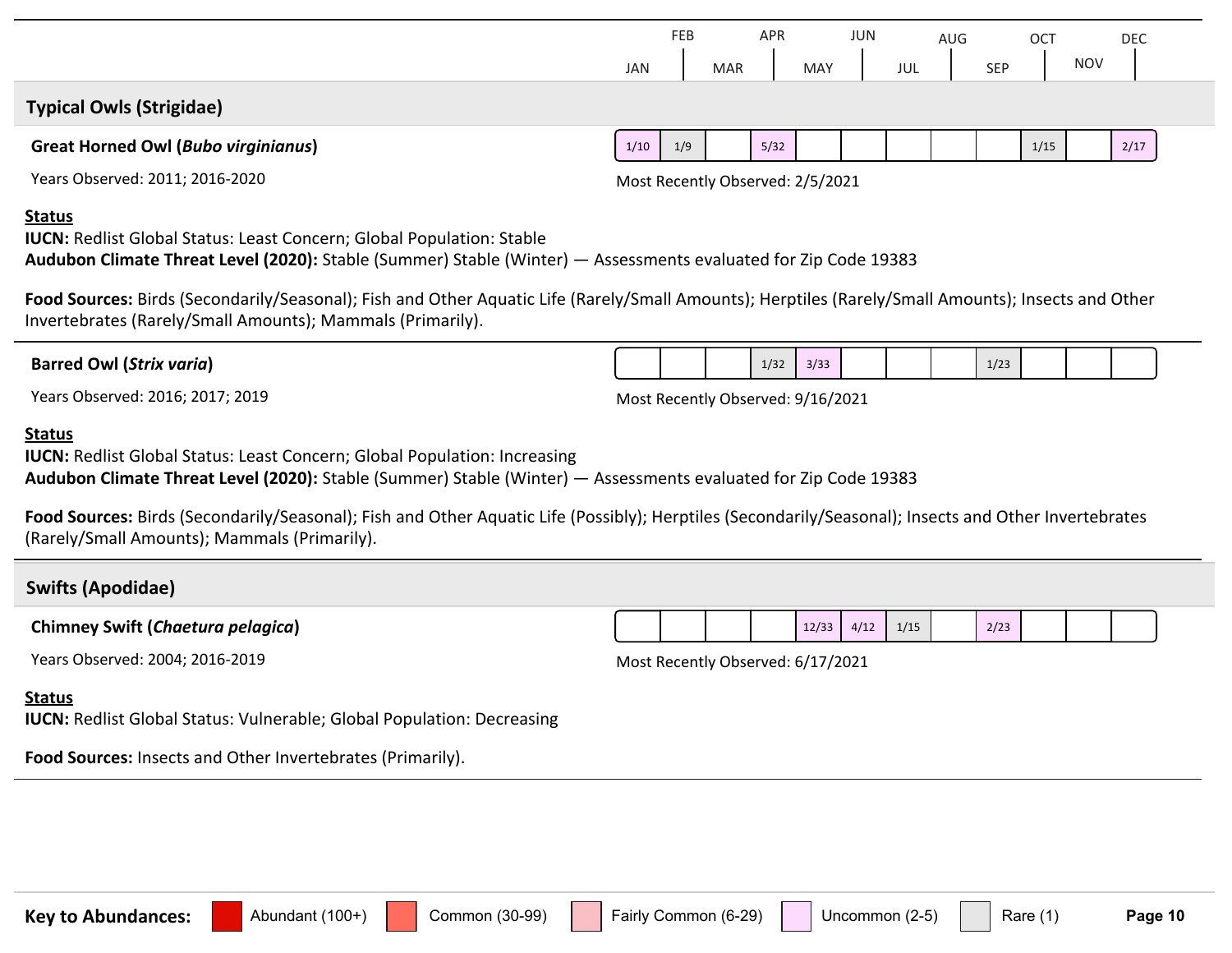|                                                                                                                                                                                                                                                                                                                                                                                                                                                                      | JAN                               | FEB | <b>MAR</b> | APR   | MAY                               | JUN  | JUL  | AUG | <b>SEP</b> | <b>OCT</b> | <b>NOV</b> | <b>DEC</b> |  |
|----------------------------------------------------------------------------------------------------------------------------------------------------------------------------------------------------------------------------------------------------------------------------------------------------------------------------------------------------------------------------------------------------------------------------------------------------------------------|-----------------------------------|-----|------------|-------|-----------------------------------|------|------|-----|------------|------------|------------|------------|--|
| Hummingbirds (Trochilidae)                                                                                                                                                                                                                                                                                                                                                                                                                                           |                                   |     |            |       |                                   |      |      |     |            |            |            |            |  |
| <b>Ruby-throated Hummingbird (Archilochus colubris)</b>                                                                                                                                                                                                                                                                                                                                                                                                              |                                   |     |            |       | 2/33                              |      | 1/15 | 1/6 | 1/23       |            |            |            |  |
| Years Observed: 2004; 2017; 2019                                                                                                                                                                                                                                                                                                                                                                                                                                     |                                   |     |            |       | Most Recently Observed: 7/1/2021  |      |      |     |            |            |            |            |  |
| <b>Status</b><br><b>IUCN:</b> Redlist Global Status: Least Concern; Global Population: Increasing                                                                                                                                                                                                                                                                                                                                                                    |                                   |     |            |       |                                   |      |      |     |            |            |            |            |  |
| Food Sources: Insects and Other Invertebrates (Primarily); Nectar (Primarily).                                                                                                                                                                                                                                                                                                                                                                                       |                                   |     |            |       |                                   |      |      |     |            |            |            |            |  |
| <b>Kingfishers (Alcedinidae)</b>                                                                                                                                                                                                                                                                                                                                                                                                                                     |                                   |     |            |       |                                   |      |      |     |            |            |            |            |  |
| <b>Belted Kingfisher (Megaceryle alcyon)</b>                                                                                                                                                                                                                                                                                                                                                                                                                         | 1/10                              |     |            |       |                                   |      |      |     | 1/23       | 1/15       |            | 1/17       |  |
| Years Observed: 2016; 2017                                                                                                                                                                                                                                                                                                                                                                                                                                           |                                   |     |            |       | Most Recently Observed: 10/8/2021 |      |      |     |            |            |            |            |  |
| <b>Status</b><br><b>IUCN:</b> Redlist Global Status: Least Concern; Global Population: Stable<br>Audubon Climate Threat Level (2020): Stable (Summer) Stable (Winter) — Assessments evaluated for Zip Code 19383<br>Food Sources: Birds (Rarely/Small Amounts); Fish and Other Aquatic Life (Primarily); Fruits (Rarely/Small Amounts); Herptiles (Rarely/Small Amounts);<br>Insects and Other Invertebrates (Rarely/Small Amounts); Mammals (Rarely/Small Amounts). |                                   |     |            |       |                                   |      |      |     |            |            |            |            |  |
|                                                                                                                                                                                                                                                                                                                                                                                                                                                                      |                                   |     |            |       |                                   |      |      |     |            |            |            |            |  |
| <b>Woodpeckers and Allies (Picidae)</b>                                                                                                                                                                                                                                                                                                                                                                                                                              |                                   |     |            |       |                                   |      |      |     |            |            |            |            |  |
| <b>Northern Flicker (Colaptes auratus)</b>                                                                                                                                                                                                                                                                                                                                                                                                                           | 3/10                              | 1/9 | 4/9        | 29/32 | 16/33                             | 3/12 | 7/15 | 1/6 | 10/23      | 4/15       | 1/7        | 8/17       |  |
| Years Observed: 2004; 2006; 2014-2020                                                                                                                                                                                                                                                                                                                                                                                                                                | Most Recently Observed: 1/19/2022 |     |            |       |                                   |      |      |     |            |            |            |            |  |
| <b>Status</b><br><b>IUCN:</b> Redlist Global Status: Least Concern; Global Population: Decreasing<br>Audubon Climate Threat Level (2020): Moderate (Summer) Stable (Winter) - Assessments evaluated for Zip Code 19383                                                                                                                                                                                                                                               |                                   |     |            |       |                                   |      |      |     |            |            |            |            |  |
| Food Sources: Fruits (Secondarily/Seasonal); Insects and Other Invertebrates (Primarily); Seeds (Secondarily/Seasonal).                                                                                                                                                                                                                                                                                                                                              |                                   |     |            |       |                                   |      |      |     |            |            |            |            |  |
|                                                                                                                                                                                                                                                                                                                                                                                                                                                                      |                                   |     |            |       |                                   |      |      |     |            |            |            |            |  |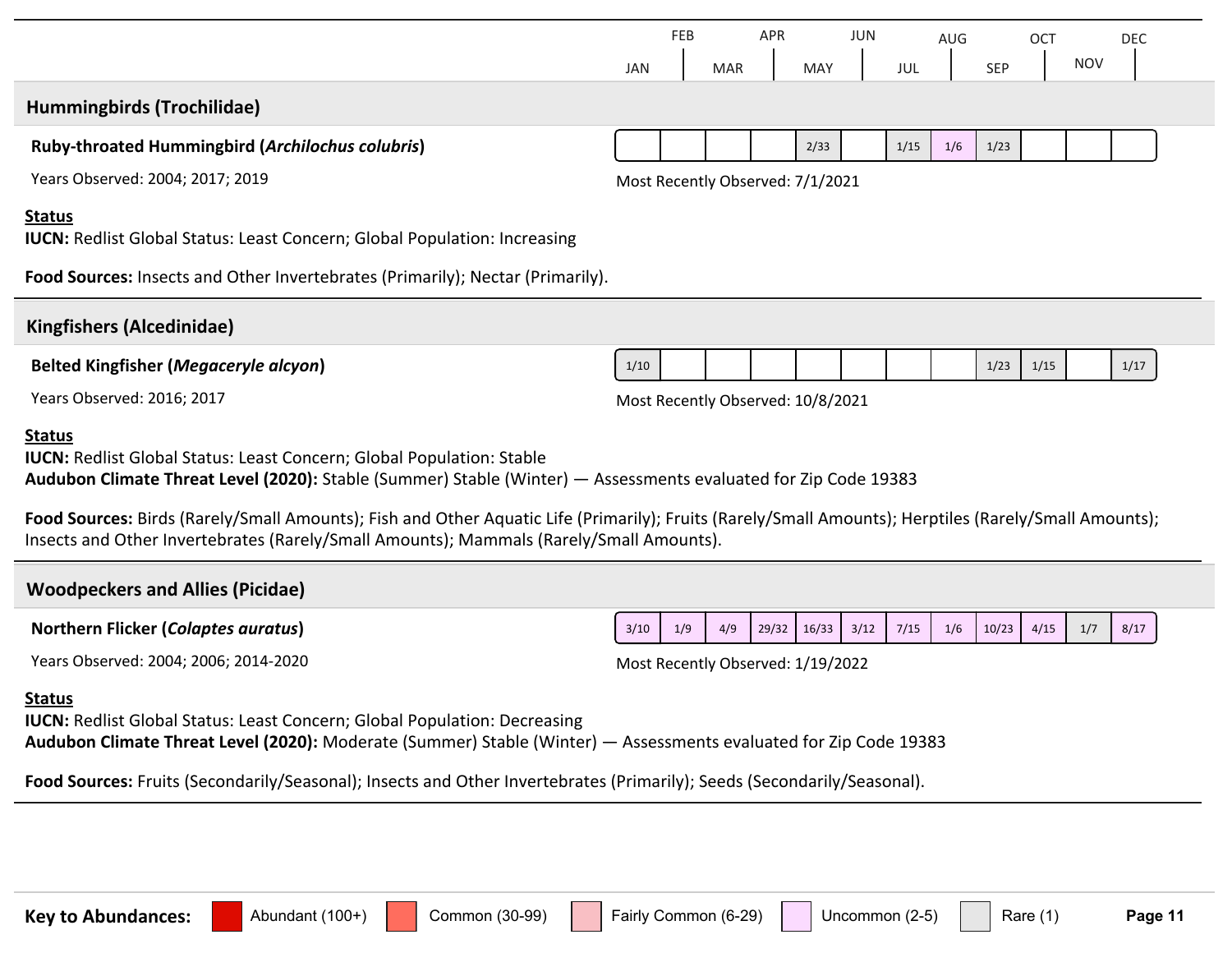|                                          |      | FEB |            | APR  |            | <b>JUN</b> |     | AUG |            | OC1  |            | DEC  |  |
|------------------------------------------|------|-----|------------|------|------------|------------|-----|-----|------------|------|------------|------|--|
|                                          | JAN  |     | <b>MAR</b> |      | <b>MAY</b> |            | JUL |     | <b>SEP</b> |      | <b>NOV</b> |      |  |
| Pileated Woodpecker (Dryocopus pileatus) | 3/10 | 1/9 | 4/9        | 9/32 | 8/33       | 2/12       |     | 1/6 | 7/23       | 3/15 |            | 4/17 |  |

Years Observed: 2004; 2011; 2016-2020 Most Recently Observed: 10/6/2021

#### **Status**

**IUCN:** Redlist Global Status: Least Concern; Global Population: Increasing

**Audubon Climate Threat Level (2020):** Stable (Summer) Stable (Winter) — Assessments evaluated for Zip Code 19383

**Food Sources:** Fruits (Secondarily/Seasonal); Insects and Other Invertebrates (Primarily); Seeds (Secondarily/Seasonal).

| <b>Red-bellied Woodpecker (Melanerpes carolinus)</b> |  |   |  |  |  |  |  |
|------------------------------------------------------|--|---|--|--|--|--|--|
| $\begin{array}{c} \n\end{array}$<br>$\mathbf{v}$     |  | . |  |  |  |  |  |

Years Observed: 2004; 2011; 2014-2020 Most Recently Observed: 1/13/2022

#### **Status**

**IUCN:** Redlist Global Status: Least Concern; Global Population: Increasing **Audubon Climate Threat Level (2020):** Stable (Summer) Stable (Winter) — Assessments evaluated for Zip Code 19383

**Food Sources:** Eggs (Rarely/Small Amounts); Fish and Other Aquatic Life (Rarely/Small Amounts); Fruits (Secondarily/Seasonal); Herptiles (Rarely/Small Amounts); Insects and Other Invertebrates (Primarily); Sap (Rarely/Small Amounts); Seeds (Secondarily/Seasonal).

| Most Recently Observed: 12/18/2021 |  |  |  |  |
|------------------------------------|--|--|--|--|
|                                    |  |  |  |  |
|                                    |  |  |  |  |
|                                    |  |  |  |  |

**Audubon Climate Threat Level (2020):** Stable (Summer) Stable (Winter) — Assessments evaluated for Zip Code 19383

**Food Sources:** Fruits (Secondarily/Seasonal); Insects and Other Invertebrates (Primarily); Seeds (Secondarily/Seasonal).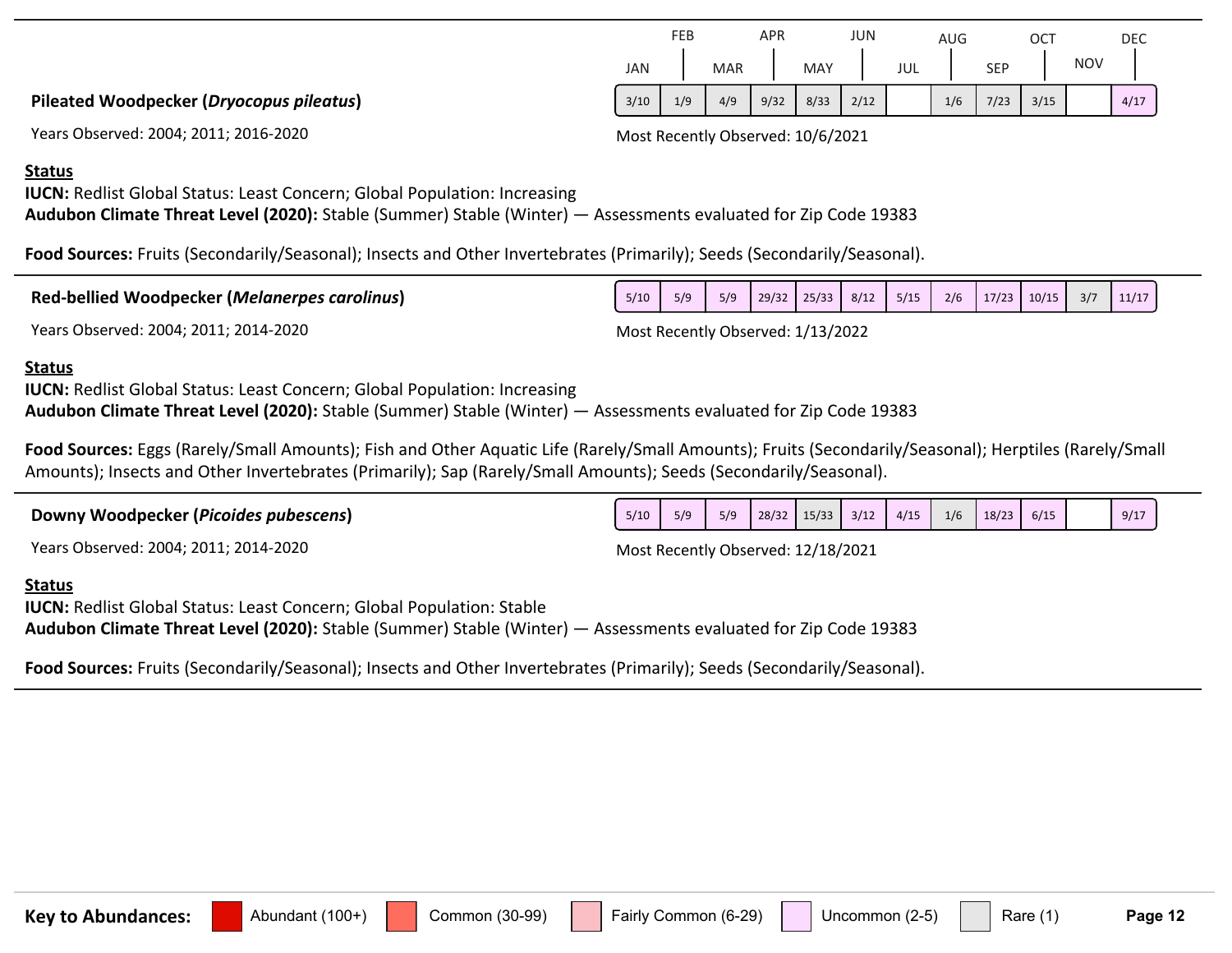|                                      |            | FEB |            | APR   |      | JUN  |      | AUG |            | <b>OCT</b> |            | DEC  |
|--------------------------------------|------------|-----|------------|-------|------|------|------|-----|------------|------------|------------|------|
|                                      | <b>JAN</b> |     | <b>MAR</b> |       | MAY  |      | JUL  |     | <b>SEP</b> |            | <b>NOV</b> |      |
| Hairy Woodpecker (Picoides villosus) | 3/10       | 2/9 | 1/9        | 15/32 | 8/33 | 2/12 | 1/15 | 1/6 | 5/23       | 4/15       |            | 8/17 |

Years Observed: 2004; 2011; 2014-2020 Most Recently Observed: 10/22/2021

#### **Status**

**IUCN:** Redlist Global Status: Least Concern; Global Population: Increasing **Audubon Climate Threat Level (2014):** Climate Threatened **Audubon Climate Threat Level (2020):** Low (Summer) Low (Winter) — Assessments evaluated for Zip Code 19383

**Food Sources:** Fruits (Rarely/Small Amounts); Insects and Other Invertebrates (Primarily); Sap (Rarely/Small Amounts); Seeds (Rarely/Small Amounts).

**Yellow-bellied Sapsucker (***Sphyrapicus varius***)**

Years Observed: 2004; 2016-2019 Most Recently Observed: 12/18/2021

#### **Status**

**IUCN:** Redlist Global Status: Least Concern; Global Population: Decreasing

**Audubon Climate Threat Level (2014):** Climate Threatened

**Audubon Climate Threat Level (2020):** High (Summer) Stable (Winter) — Assessments evaluated for the state of Pennsylvania

**Food Sources:** Fruits (Secondarily/Seasonal); Insects and Other Invertebrates (Primarily); Sap (Secondarily/Seasonal).

#### **Caracaras and Falcons (Falconidae)**

|  |  | <b>Merlin (Falco columbarius)</b> |
|--|--|-----------------------------------|
|--|--|-----------------------------------|

Years Observed: 2017 2017 2017 2017

1/321

#### **Status**

**IUCN:** Redlist Global Status: Least Concern; Global Population: Stable **Audubon Climate Threat Level (2014):** Climate Endangered

**Food Sources:** Birds (Primarily); Herptiles (Rarely/Small Amounts); Insects and Other Invertebrates (Rarely/Small Amounts); Mammals (Rarely/Small Amounts).

 $2/10$  4/32 4/32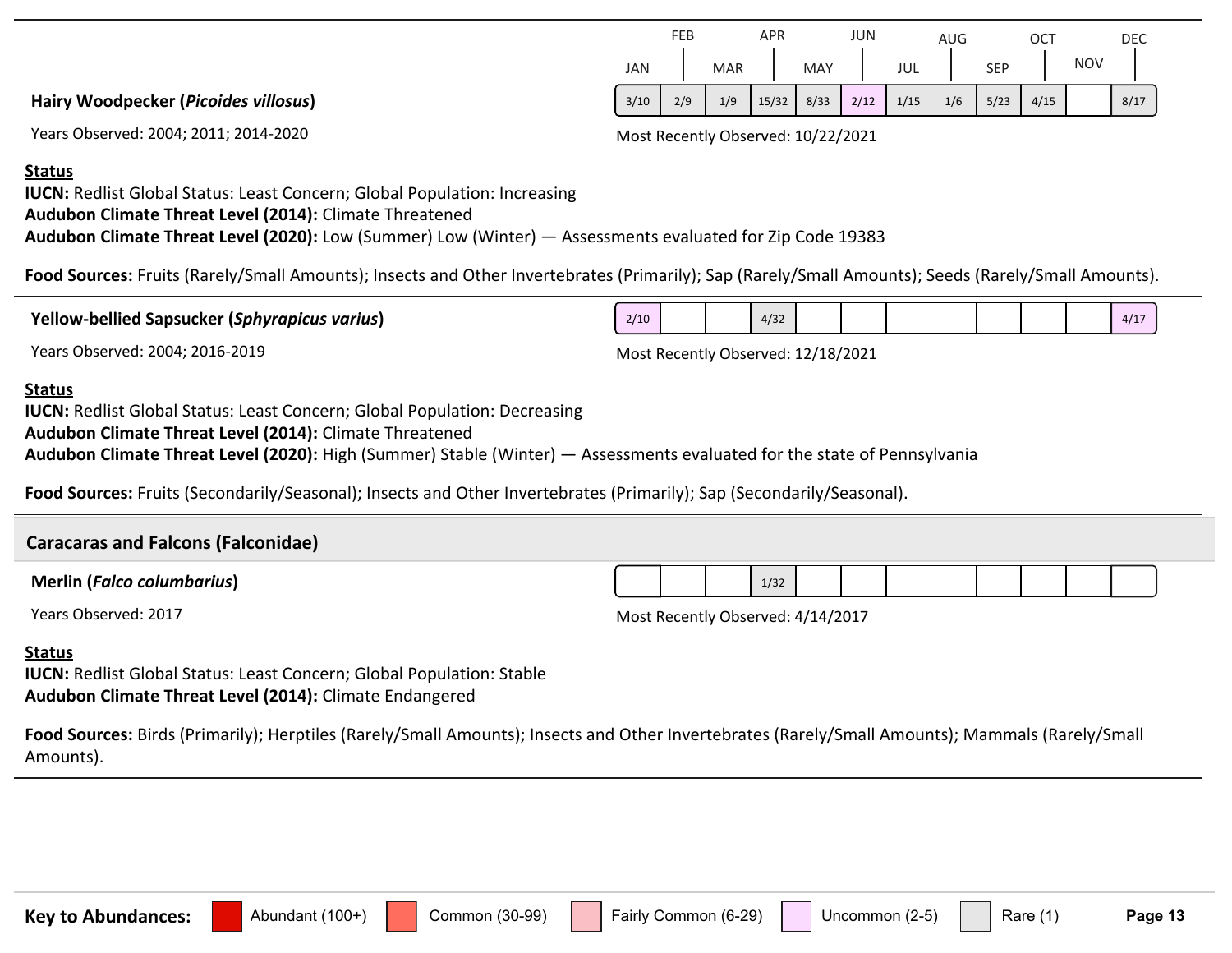|                                            |     | FEB |     | APR |     | JUN |     | AUG |            | ОСТ |            | DEC |
|--------------------------------------------|-----|-----|-----|-----|-----|-----|-----|-----|------------|-----|------------|-----|
|                                            | JAN |     | MAR |     | MAY |     | JUL |     | <b>SEP</b> |     | <b>NOV</b> |     |
| <b>Peregrine Falcon (Falco peregrinus)</b> |     |     |     |     |     |     |     |     | 1/23       |     |            |     |

Years Observed: 2015 2015 2015 2015 2016 2017 2018 2019 2019 2018 2019 2019 2018 2019 2019 2019 2018 2019 201

#### **Status**

**Pennsylvania Biological Survey Status:** Pennsylvania Endangered **IUCN:** Redlist Global Status: Least Concern; Global Population: Stable **Audubon Climate Threat Level (2014):** Climate Threatened **Audubon Climate Threat Level (2020):** Stable (Summer) Stable (Winter) — Assessments evaluated for Zip Code 19383

**Food Sources:** Birds (Primarily); Carrion (Rarely/Small Amounts); Insects and Other Invertebrates (Rarely/Small Amounts); Mammals (Rarely/Small Amounts).

| <b>Tyrant Flycatchers (Tyrannidae)</b>                                                                                                                                                                                              |                                   |  |       |      |      |     |       |      |  |  |
|-------------------------------------------------------------------------------------------------------------------------------------------------------------------------------------------------------------------------------------|-----------------------------------|--|-------|------|------|-----|-------|------|--|--|
| <b>Olive-sided Flycatcher (Contopus cooperi)</b>                                                                                                                                                                                    |                                   |  |       |      |      |     | 1/23  |      |  |  |
| Years Observed: 2016                                                                                                                                                                                                                | Most Recently Observed: 9/16/2016 |  |       |      |      |     |       |      |  |  |
| <b>Status</b><br>Pennsylvania Biological Survey Status: Pennsylvania Extirpated<br><b>IUCN:</b> Redlist Global Status: Near Threatened; Global Population: Decreasing<br>Food Sources: Insects and Other Invertebrates (Primarily). |                                   |  |       |      |      |     |       |      |  |  |
| Eastern Wood-pewee (Contopus virens)                                                                                                                                                                                                |                                   |  | 13/33 | 5/12 | 7/15 | 2/6 | 10/23 | 1/15 |  |  |
| Years Observed: 2004; 2006; 2015-2020                                                                                                                                                                                               | Most Recently Observed: 9/10/2021 |  |       |      |      |     |       |      |  |  |
| <b>Status</b>                                                                                                                                                                                                                       |                                   |  |       |      |      |     |       |      |  |  |

**IUCN: Redlist Global Status: Least Concern; Global Population: Decreasing** 

**Food Sources:** Insects and Other Invertebrates (Primarily).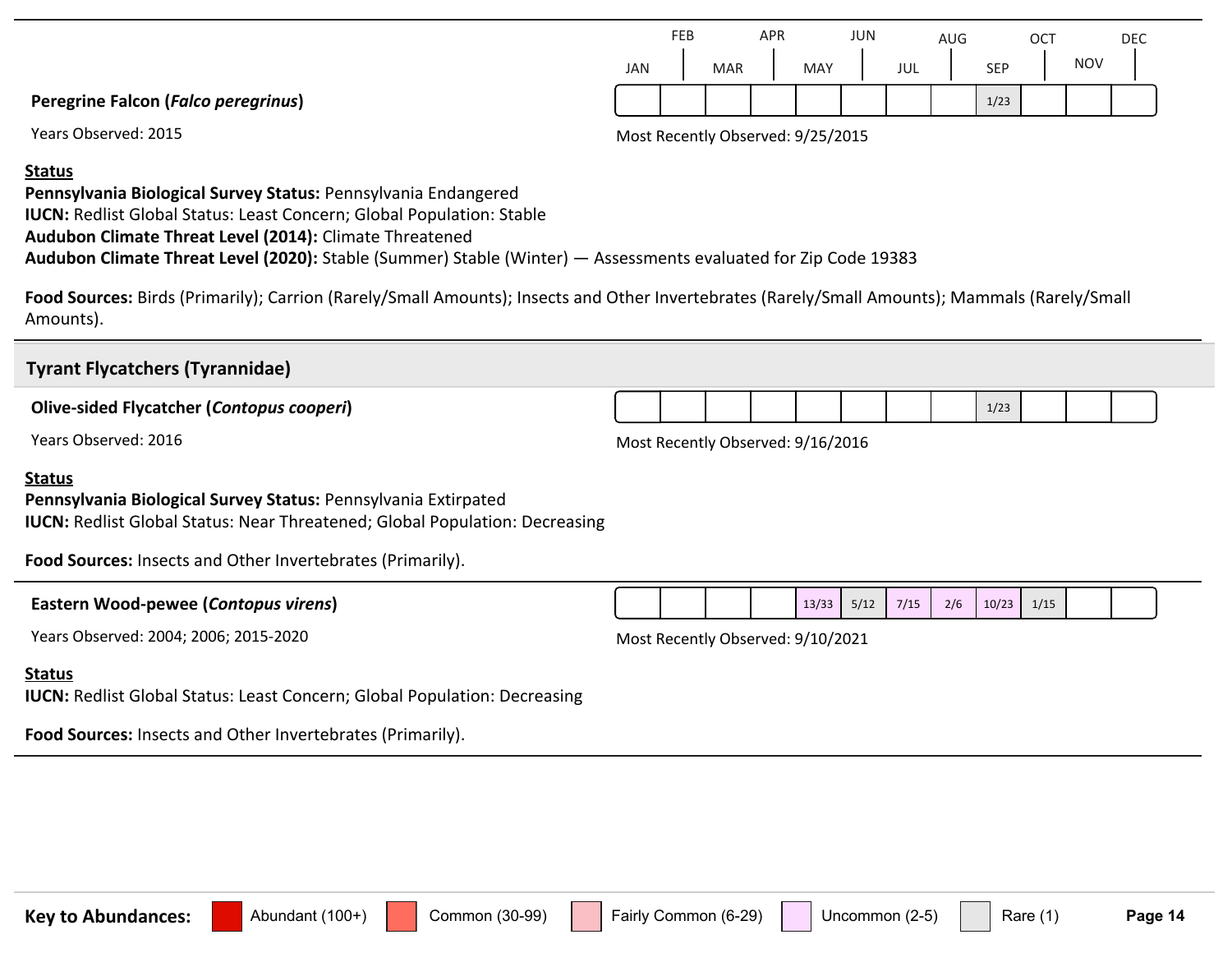|                                               |                                   | FEB |            | <b>APR</b> |      | JUN  |     | <b>AUG</b> |            | ОСТ |            | <b>DEC</b> |
|-----------------------------------------------|-----------------------------------|-----|------------|------------|------|------|-----|------------|------------|-----|------------|------------|
|                                               | <b>JAN</b>                        |     | <b>MAR</b> |            | MAY  |      | JUL |            | <b>SEP</b> |     | <b>NOV</b> |            |
| <b>Willow Flycatcher (Empidonax traillii)</b> |                                   |     |            |            | 3/33 | 2/12 |     |            |            |     |            |            |
| Years Observed: 2004; 2016; 2017              | Most Recently Observed: 5/16/2017 |     |            |            |      |      |     |            |            |     |            |            |

#### **Status**

**IUCN:** Redlist Global Status: Least Concern; Global Population: Decreasing **Audubon Climate Threat Level (2014):** Climate Threatened

**Food Sources:** Fruits (Rarely/Small Amounts); Insects and Other Invertebrates (Primarily); Seeds (Possibly).

#### **Acadian Flycatcher (***Empidonax virescens***)**

Years Observed: 2018 2018 2018 and the US and the Most Recently Observed: 5/11/2018

#### **Status**

**IUCN:** Redlist Global Status: Least Concern; Global Population: Stable

**Food Sources:** Fruits (Rarely/Small Amounts); Insects and Other Invertebrates (Primarily).

| <b>Great Crested Flycatcher (Myiarchus crinitus)</b> |  |  |  |  | 4/33 | 2/12 | 1/15 |  |  |  |  |  |  |
|------------------------------------------------------|--|--|--|--|------|------|------|--|--|--|--|--|--|
|------------------------------------------------------|--|--|--|--|------|------|------|--|--|--|--|--|--|

Years Observed: 2004 2004 2004 2004 2005 2006 2010 2021 2021 2021

#### **Status**

**IUCN:** Redlist Global Status: Least Concern; Global Population: Stable

**Food Sources:** Fruits (Secondarily/Seasonal); Herptiles (Rarely/Small Amounts); Insects and Other Invertebrates (Primarily).

| Eastern Phoebe (Sayornis phoebe) |                                   |  | $3/9$ 13/32 10/33 3/12 1/15 |  | 2/23 | 1/15 |  |
|----------------------------------|-----------------------------------|--|-----------------------------|--|------|------|--|
| Years Observed: 2004; 2016-2019  | Most Recently Observed: 3/30/2021 |  |                             |  |      |      |  |

#### **Status**

**IUCN:** Redlist Global Status: Least Concern; Global Population: Increasing

**Food Sources:** Fruits (Secondarily/Seasonal); Insects and Other Invertebrates (Primarily).



1/331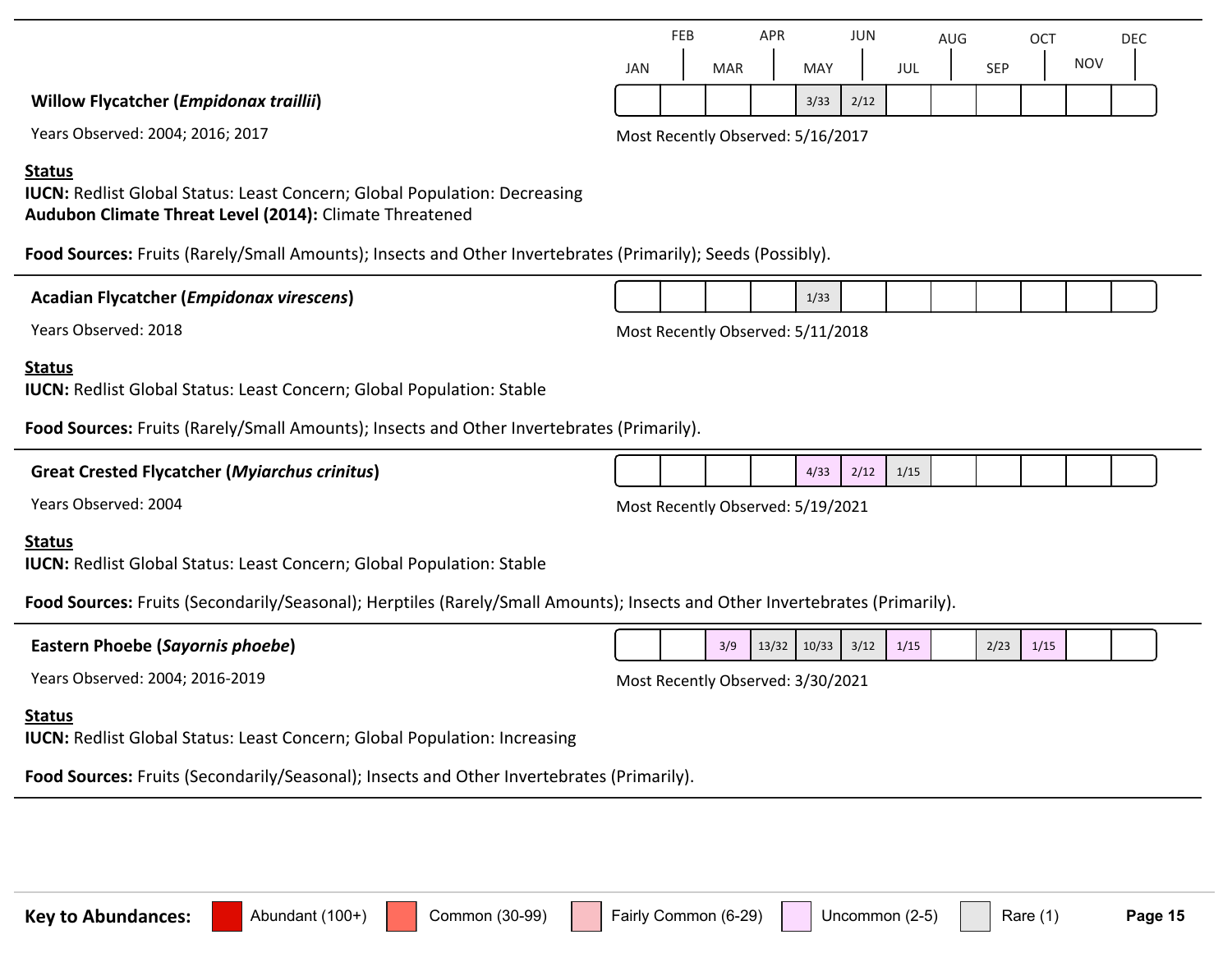# **Food Sources:** Fruits (Secondarily/Seasonal); Insects and Other Invertebrates (Primarily). **Status IUCN:** Redlist Global Status: Least Concern; Global Population: Decreasing **Vireos (Vireonidae) Yellow-throated Vireo (***Vireo flavifrons***)** Years Observed: 2004; 2016; 2017; 2019 Most Recently Observed: 5/9/2019 1/32 3/33 1/12 **Food Sources:** Fruits (Secondarily/Seasonal); Insects and Other Invertebrates (Primarily). **Status IUCN:** Redlist Global Status: Least Concern; Global Population: Increasing **Audubon Climate Threat Level (2014):** Climate Threatened **Warbling Vireo (***Vireo gilvus***)** Years Observed: 2004; 2016; 2019 Most Recently Observed: 5/10/2019 5/331 **Food Sources:** Fruits (Secondarily/Seasonal); Insects and Other Invertebrates (Primarily). **Status IUCN:** Redlist Global Status: Least Concern; Global Population: Increasing **White-eyed Vireo (***Vireo griseus***)** Years Observed: 2004; 2016; 2017; 2019 Most Recently Observed: 5/10/2019  $4/32$  12/33 1/12 1/15 1/6 **Food Sources:** Fruits (Secondarily/Seasonal); Herptiles (Rarely/Small Amounts); Insects and Other Invertebrates (Primarily). **Status IUCN:** Redlist Global Status: Least Concern; Global Population: Increasing

#### **Key to Abundances:** Abundant (100+) Common (30-99) Fairly Common (6-29) Uncommon (2-5) Rare (1) Page 16

JAN FEB MAR APR MAY JUN JUL AUG SEP **OCT** NOV DEC  $1/32$  6/33 1/15

**Eastern Kingbird (***Tyrannus tyrannus***)**

Years Observed: 2004; 2016; 2019 Most Recently Observed: 5/10/2019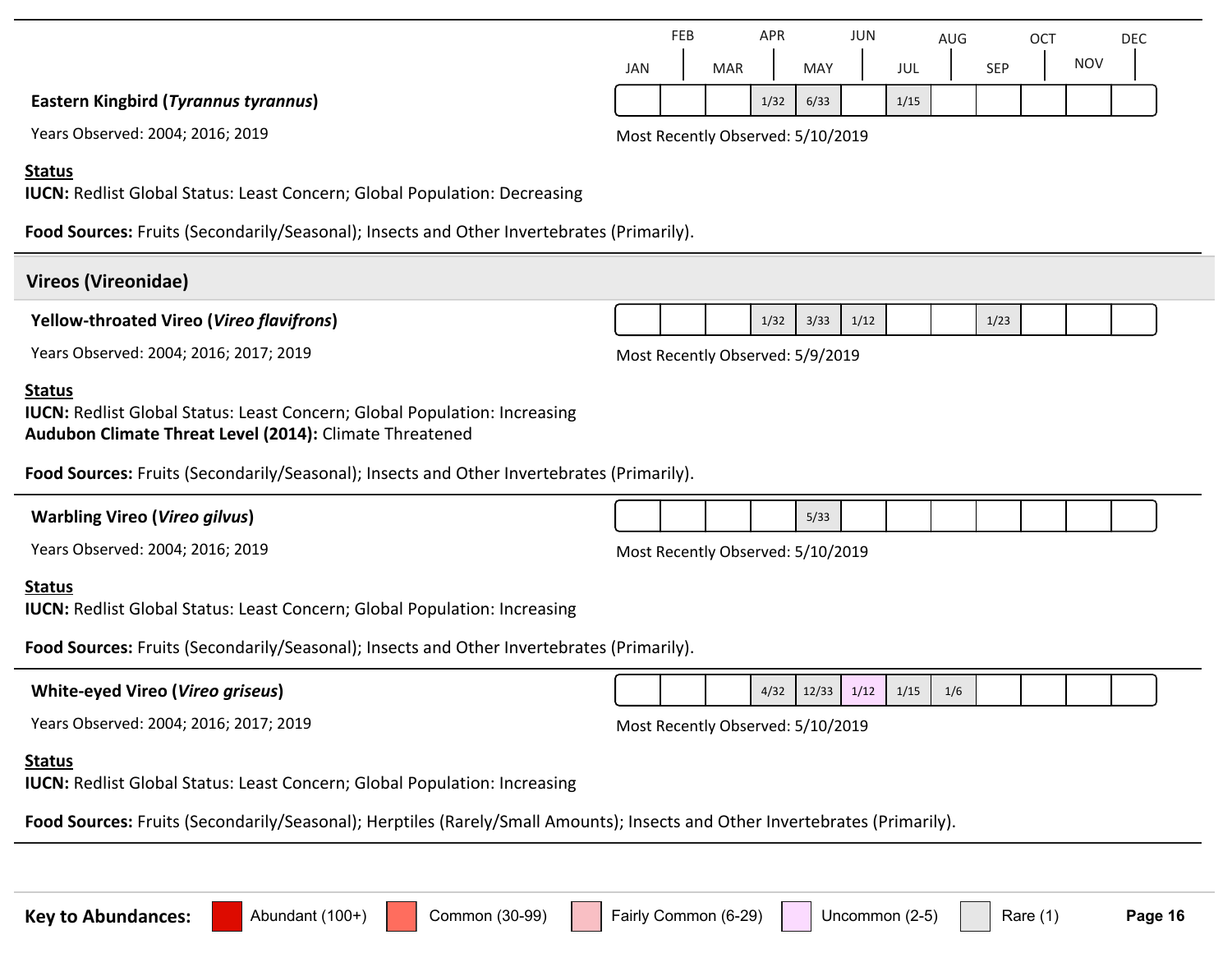|     | <b>FEB</b> |            | APR |            | JUN  |      | AUG |            | ОСТ  |            | DEC |
|-----|------------|------------|-----|------------|------|------|-----|------------|------|------------|-----|
| JAN |            | <b>MAR</b> |     | <b>MAY</b> |      | JUL  |     | <b>SEP</b> |      | <b>NOV</b> |     |
|     |            |            |     | 23/33      | 8/12 | 5/15 | 2/6 | 4/23       | 1/15 |            |     |

 $4/32$  1/15

**Red-eyed Vireo (***Vireo olivaceus***)**

Years Observed: 2004; 2015-2020 Most Recently Observed: 9/15/2021

#### **Status**

**IUCN:** Redlist Global Status: Least Concern; Global Population: Increasing

**Food Sources:** Fruits (Secondarily/Seasonal); Insects and Other Invertebrates (Primarily).

| <b>Blue-headed Vireo (Vireo solitarius)</b> |  |
|---------------------------------------------|--|
|---------------------------------------------|--|

Years Observed: 2004; 2017 Most Recently Observed: 10/22/2021

#### **Status**

**IUCN:** Redlist Global Status: Least Concern; Global Population: Increasing **Audubon Climate Threat Level (2020):** High (Summer) — Assessments evaluated for the state of Pennsylvania

**Food Sources:** Fruits (Secondarily/Seasonal); Insects and Other Invertebrates (Primarily).

# **Jays and Crows (Corvidae)**  $4/10$   $3/9$   $4/9$   $29/32$   $23/33$   $4/12$   $5/15$   $1/6$   $14/23$   $8/15$   $1/7$   $7/17$

**American Crow (***Corvus brachyrhynchos***)**

Most Recently Observed: 12/18/2021

#### **Status**

**IUCN:** Redlist Global Status: Least Concern; Global Population: Increasing **Audubon Climate Threat Level (2020):** Low (Summer) Stable (Winter) — Assessments evaluated for Zip Code 19383

### **Foraging Strategies:** Opportunistic

Food Sources: Birds (Secondarily/Seasonal); Carrion (Secondarily/Seasonal); Earthworms (Secondarily/Seasonal); Eggs (Secondarily/Seasonal); Fruits (Secondarily/Seasonal); Garbage/Refuse (Secondarily/Seasonal); Herptiles (Secondarily/Seasonal); Insects and Other Invertebrates (Secondarily/Seasonal); Seeds (Secondarily/Seasonal).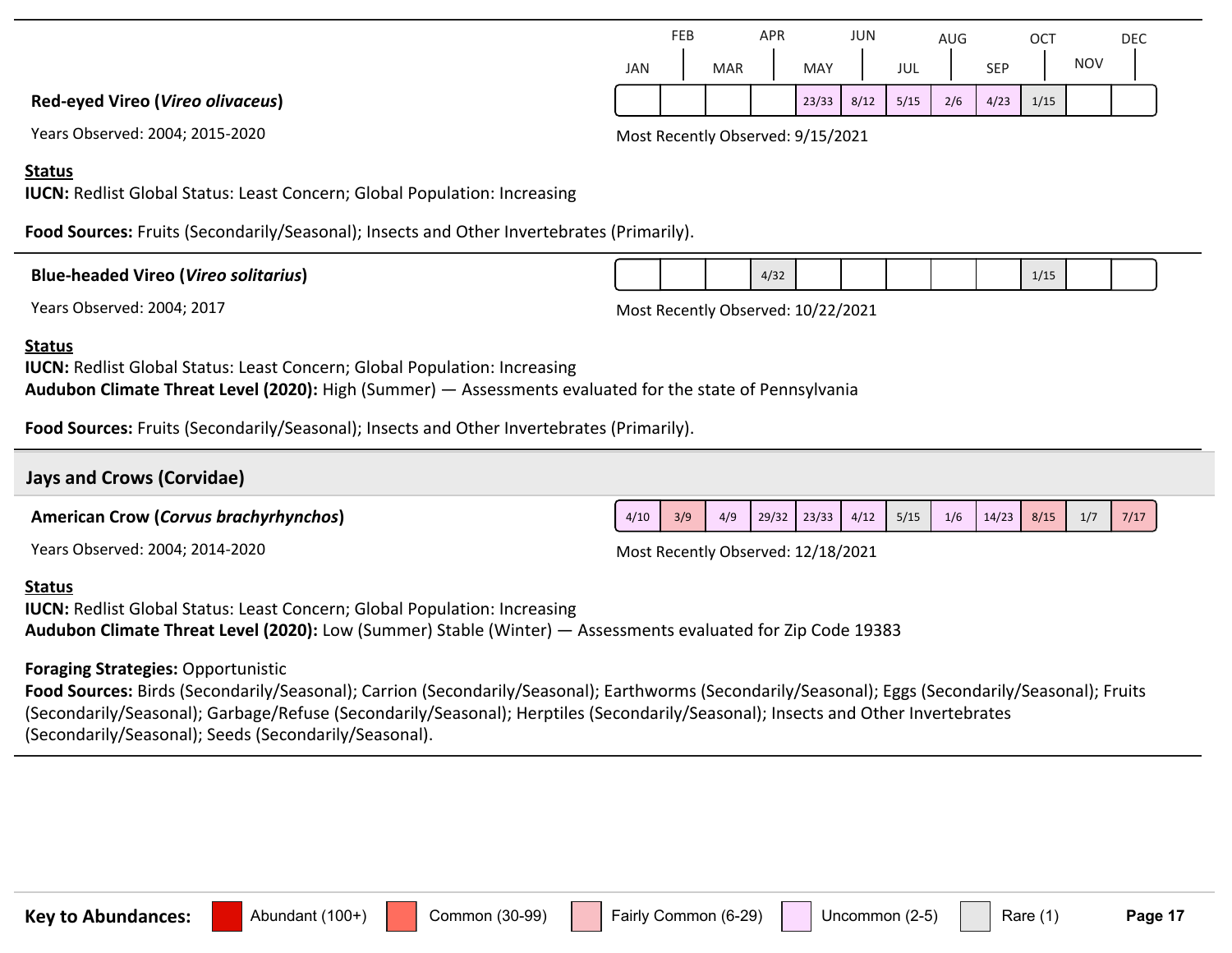|     | FEB |            | APR |     | <b>JUN</b> |     | <b>AUG</b> |      | ОСТ |            | <b>DEC</b> |  |
|-----|-----|------------|-----|-----|------------|-----|------------|------|-----|------------|------------|--|
| JAN |     | <b>MAR</b> |     | MAY |            | JUL |            | SEP  |     | <b>NOV</b> |            |  |
|     |     |            |     |     |            |     |            | 1/23 |     |            | 3/17       |  |

Years Observed: 2017; 2018 Most Recently Observed: 12/18/2021

**Common Raven (***Corvus corax***)**

#### **Status**

**IUCN:** Redlist Global Status: Least Concern; Global Population: Increasing **Audubon Climate Threat Level (2014):** Climate Threatened **Audubon Climate Threat Level (2020):** Low (Summer) Low (Winter) — Assessments evaluated for Zip Code 19383

**Food Sources:** Birds (Secondarily/Seasonal); Carrion (Secondarily/Seasonal); Eggs (Secondarily/Seasonal); Garbage/Refuse (Secondarily/Seasonal); Herptiles (Secondarily/Seasonal); Insects and Other Invertebrates (Secondarily/Seasonal); Mammals (Secondarily/Seasonal).

| <b>Fish Crow (Corvus ossifragus)</b> | 1/10 | 3/9 | 10/32 | 5/33 | 1/15 | 122<br>1/23 |  | $11 -$<br><b>TIT</b> |  |
|--------------------------------------|------|-----|-------|------|------|-------------|--|----------------------|--|
|                                      |      |     |       |      |      |             |  |                      |  |

Years Observed: 2004; 2015-2019 Most Recently Observed: 9/10/2021

#### **Status**

**IUCN:** Redlist Global Status: Least Concern; Global Population: Increasing **Audubon Climate Threat Level (2014):** Climate Threatened **Audubon Climate Threat Level (2020):** High (Summer) Low (Winter) — Assessments evaluated for Zip Code 19383

**Foraging Strategies:** Scavenger (Sometimes); Opportunistic

**Food Sources:** Carrion (Secondarily/Seasonal); Eggs (Secondarily/Seasonal); Fish and Other Aquatic Life (Secondarily/Seasonal); Fruits (Secondarily/Seasonal); Garbage/Refuse (Secondarily/Seasonal); Insects and Other Invertebrates (Secondarily/Seasonal); Seeds (Secondarily/Seasonal).

| Blue Jay (Cyanocitta cristata) | 7/10 | 4/9 | 5/9 | 30/32 | 28/33 | 9/12 | 7/15 | 2/6 | 20/23 | 13/15 | 2/7 | 11/17 |
|--------------------------------|------|-----|-----|-------|-------|------|------|-----|-------|-------|-----|-------|

Years Observed: 2004; 2011; 2014-2020 Most Recently Observed: 1/24/2022

#### **Status**

**IUCN:** Redlist Global Status: Least Concern; Global Population: Stable **Audubon Climate Threat Level (2020):** Stable (Summer) Stable (Winter) — Assessments evaluated for Zip Code 19383

#### **Foraging Strategies:** Opportunistic

**Food Sources:** Carrion (Rarely/Small Amounts); Eggs (Rarely/Small Amounts); Fruits (Primarily); Herptiles (Rarely/Small Amounts); Insects and Other Invertebrates (Secondarily/Seasonal); Mammals (Rarely/Small Amounts); Seeds (Primarily).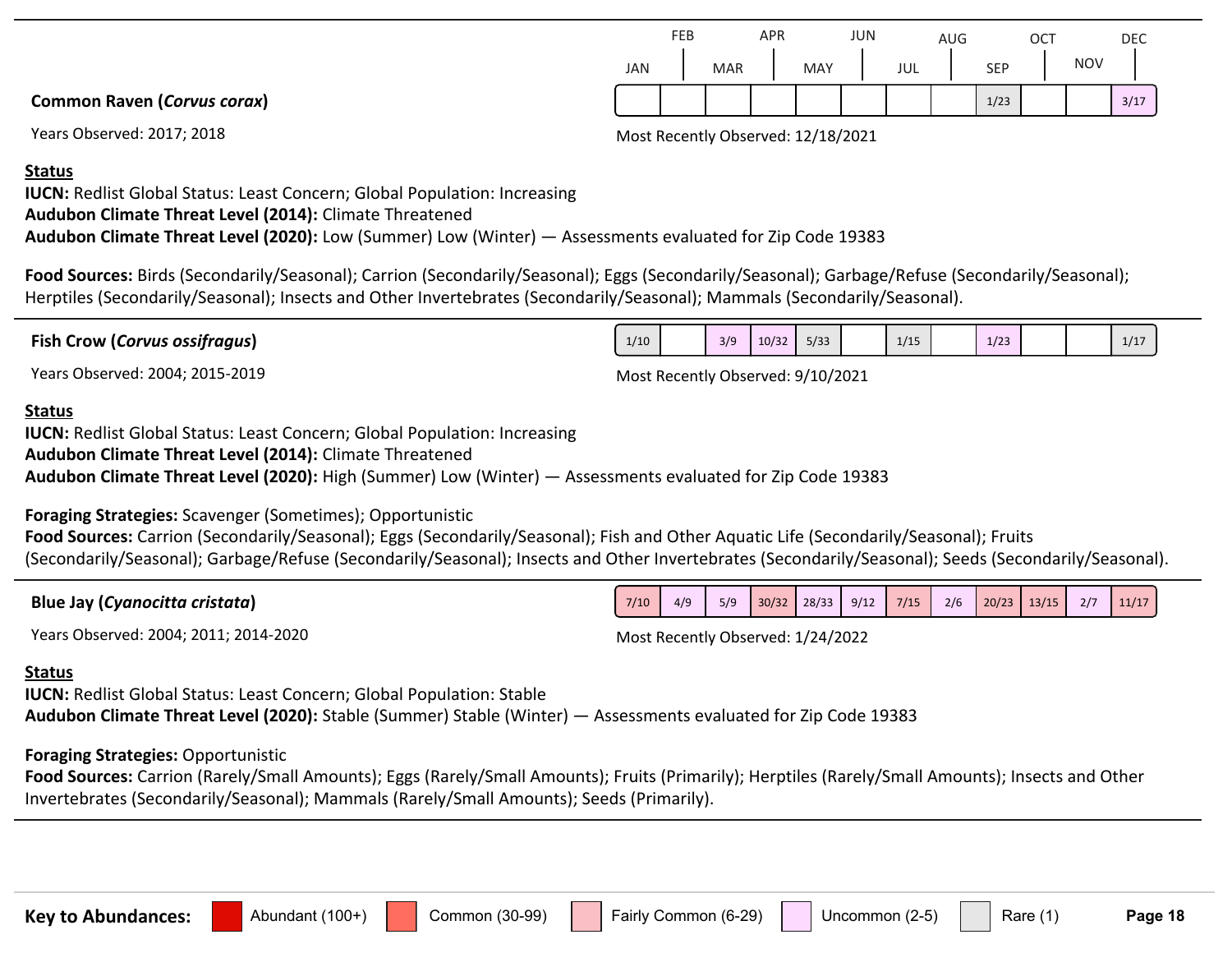|                                                                                                                                                                                                                              | <b>JAN</b> | FEB | <b>MAR</b> | <b>APR</b> | <b>MAY</b>                        | <b>JUN</b> | JUL  | <b>AUG</b> | <b>SEP</b> | OCT | <b>NOV</b> | <b>DEC</b> |
|------------------------------------------------------------------------------------------------------------------------------------------------------------------------------------------------------------------------------|------------|-----|------------|------------|-----------------------------------|------------|------|------------|------------|-----|------------|------------|
| <b>Swallows (Hirundinidae)</b>                                                                                                                                                                                               |            |     |            |            |                                   |            |      |            |            |     |            |            |
| <b>Barn Swallow (Hirundo rustica)</b>                                                                                                                                                                                        |            |     |            | 1/32       | 8/33                              |            | 1/15 |            | 1/23       |     |            |            |
| Years Observed: 2004; 2016-2019                                                                                                                                                                                              |            |     |            |            | Most Recently Observed: 5/10/2019 |            |      |            |            |     |            |            |
| <b>Status</b><br><b>IUCN: Redlist Global Status: Least Concern; Global Population: Decreasing</b><br>Food Sources: Fruits (Rarely/Small Amounts); Insects and Other Invertebrates (Primarily); Seeds (Rarely/Small Amounts). |            |     |            |            |                                   |            |      |            |            |     |            |            |
|                                                                                                                                                                                                                              |            |     |            |            |                                   |            |      |            |            |     |            |            |
| Northern Rough-winged Swallow (Stelgidopteryx serripennis)                                                                                                                                                                   |            |     |            | 1/32       | 1/33                              |            |      |            |            |     |            |            |
| Years Observed: 2016; 2019                                                                                                                                                                                                   |            |     |            |            | Most Recently Observed: 4/19/2019 |            |      |            |            |     |            |            |
| <b>Status</b><br><b>IUCN: Redlist Global Status: Least Concern; Global Population: Decreasing</b>                                                                                                                            |            |     |            |            |                                   |            |      |            |            |     |            |            |
| Food Sources: Insects and Other Invertebrates (Primarily).                                                                                                                                                                   |            |     |            |            |                                   |            |      |            |            |     |            |            |
| <b>Tree Swallow (Tachycineta bicolor)</b>                                                                                                                                                                                    |            |     | 1/9        | 8/32       | 7/33                              |            |      |            | 1/23       |     |            |            |
| Years Observed: 2004; 2016-2019                                                                                                                                                                                              |            |     |            |            | Most Recently Observed: 3/30/2021 |            |      |            |            |     |            |            |
| <b>Status</b><br><b>IUCN: Redlist Global Status: Least Concern; Global Population: Stable</b><br>Audubon Climate Threat Level (2014): Climate Threatened                                                                     |            |     |            |            |                                   |            |      |            |            |     |            |            |

**Food Sources:** Fruits (Secondarily/Seasonal); Herbaceous Material (Secondarily/Seasonal); Insects and Other Invertebrates (Primarily); Seeds (Rarely/Small Amounts).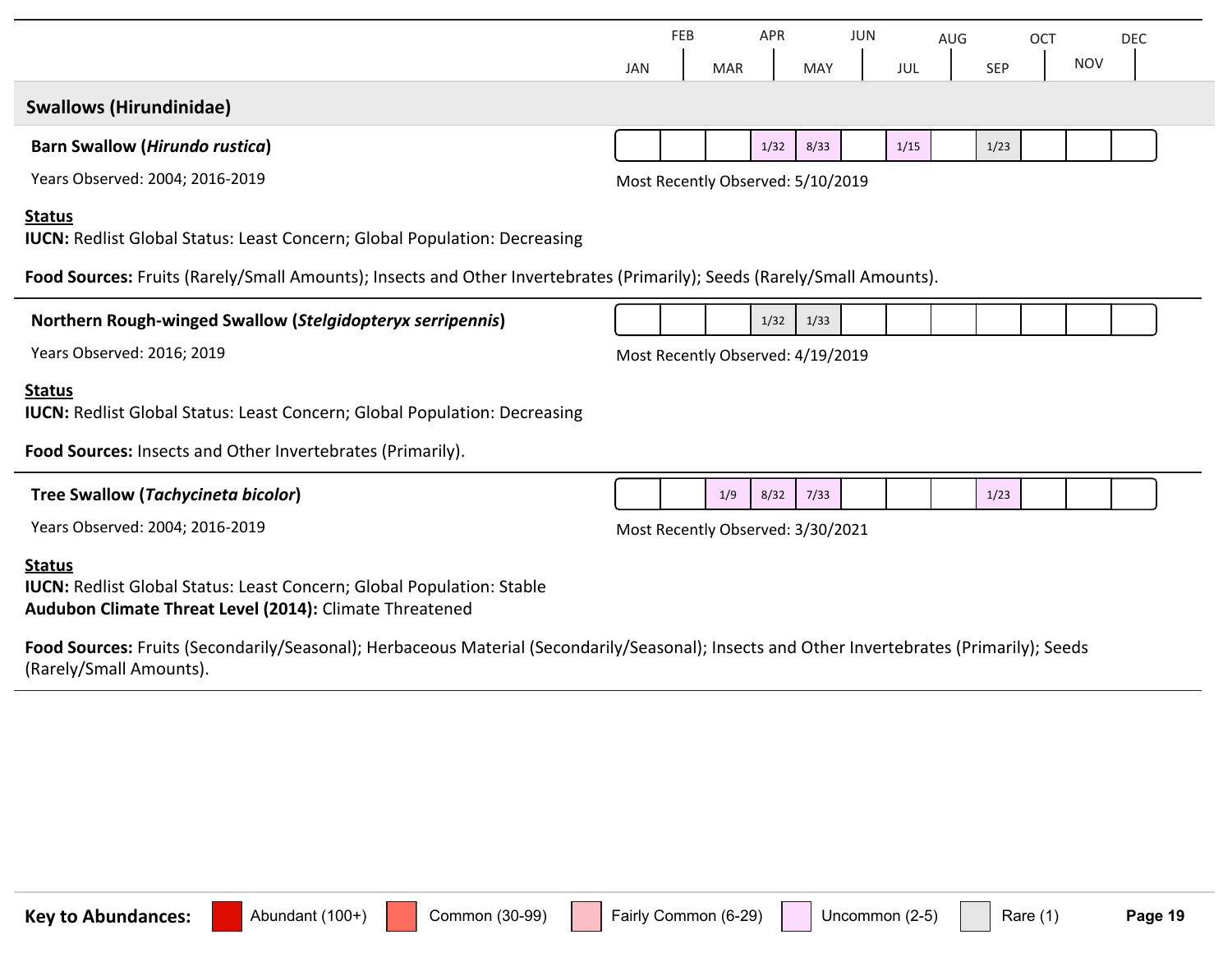|                                                                                                                                                                                                                      | <b>JAN</b>                         | FEB | <b>MAR</b> | APR   | <b>MAY</b> | JUN  | JUL  | AUG | <b>SEP</b> | OCT  | <b>NOV</b> | <b>DEC</b> |
|----------------------------------------------------------------------------------------------------------------------------------------------------------------------------------------------------------------------|------------------------------------|-----|------------|-------|------------|------|------|-----|------------|------|------------|------------|
| <b>Chickadees and Titmice (Paridae)</b>                                                                                                                                                                              |                                    |     |            |       |            |      |      |     |            |      |            |            |
| <b>Tufted Titmouse (Baeolophus bicolor)</b>                                                                                                                                                                          | 4/10                               | 4/9 | 4/9        | 27/32 | 19/33      | 4/12 | 6/15 | 1/6 | 12/23      | 7/15 | $1/7$      | 9/17       |
| Years Observed: 2004; 2006; 2011; 2014-2020                                                                                                                                                                          | Most Recently Observed: 12/18/2021 |     |            |       |            |      |      |     |            |      |            |            |
| <b>Status</b><br><b>IUCN:</b> Redlist Global Status: Least Concern; Global Population: Increasing<br>Audubon Climate Threat Level (2020): Stable (Summer) Stable (Winter) - Assessments evaluated for Zip Code 19383 |                                    |     |            |       |            |      |      |     |            |      |            |            |
| Food Sources: Fruits (Secondarily/Seasonal); Insects and Other Invertebrates (Primarily); Seeds (Secondarily/Seasonal).                                                                                              |                                    |     |            |       |            |      |      |     |            |      |            |            |
| <b>Black-capped Chickadee (Poecile atricapillus)</b>                                                                                                                                                                 | 1/10                               |     |            |       |            |      |      |     |            |      |            |            |
| Years Observed: 2017                                                                                                                                                                                                 | Most Recently Observed: 1/12/2017  |     |            |       |            |      |      |     |            |      |            |            |
| <b>Status</b><br><b>IUCN:</b> Redlist Global Status: Least Concern; Global Population: Increasing<br>Audubon Climate Threat Level (2020): Low (Summer) Low (Winter) - Assessments evaluated for Zip Code 19383       |                                    |     |            |       |            |      |      |     |            |      |            |            |
| Food Sources: Carrion (Rarely/Small Amounts); Fruits (Secondarily/Seasonal); Insects and Other Invertebrates (Primarily); Seeds (Secondarily/Seasonal).                                                              |                                    |     |            |       |            |      |      |     |            |      |            |            |
| Carolina Chickadee (Poecile carolinensis)                                                                                                                                                                            | 4/10                               | 3/9 | 5/9        | 26/32 | 18/33      | 3/12 | 5/15 | 2/6 | 16/23      | 9/15 | 1/7        | 11/17      |
| Years Observed: 2004; 2011; 2014-2020                                                                                                                                                                                | Most Recently Observed: 12/18/2021 |     |            |       |            |      |      |     |            |      |            |            |
| <b>Status</b><br><b>IUCN:</b> Redlist Global Status: Least Concern; Global Population: Stable<br>Audubon Climate Threat Level (2020): Stable (Summer) Low (Winter) — Assessments evaluated for Zip Code 19383        |                                    |     |            |       |            |      |      |     |            |      |            |            |
| Food Sources: Fruits (Secondarily/Seasonal); Insects and Other Invertebrates (Primarily); Seeds (Secondarily/Seasonal).                                                                                              |                                    |     |            |       |            |      |      |     |            |      |            |            |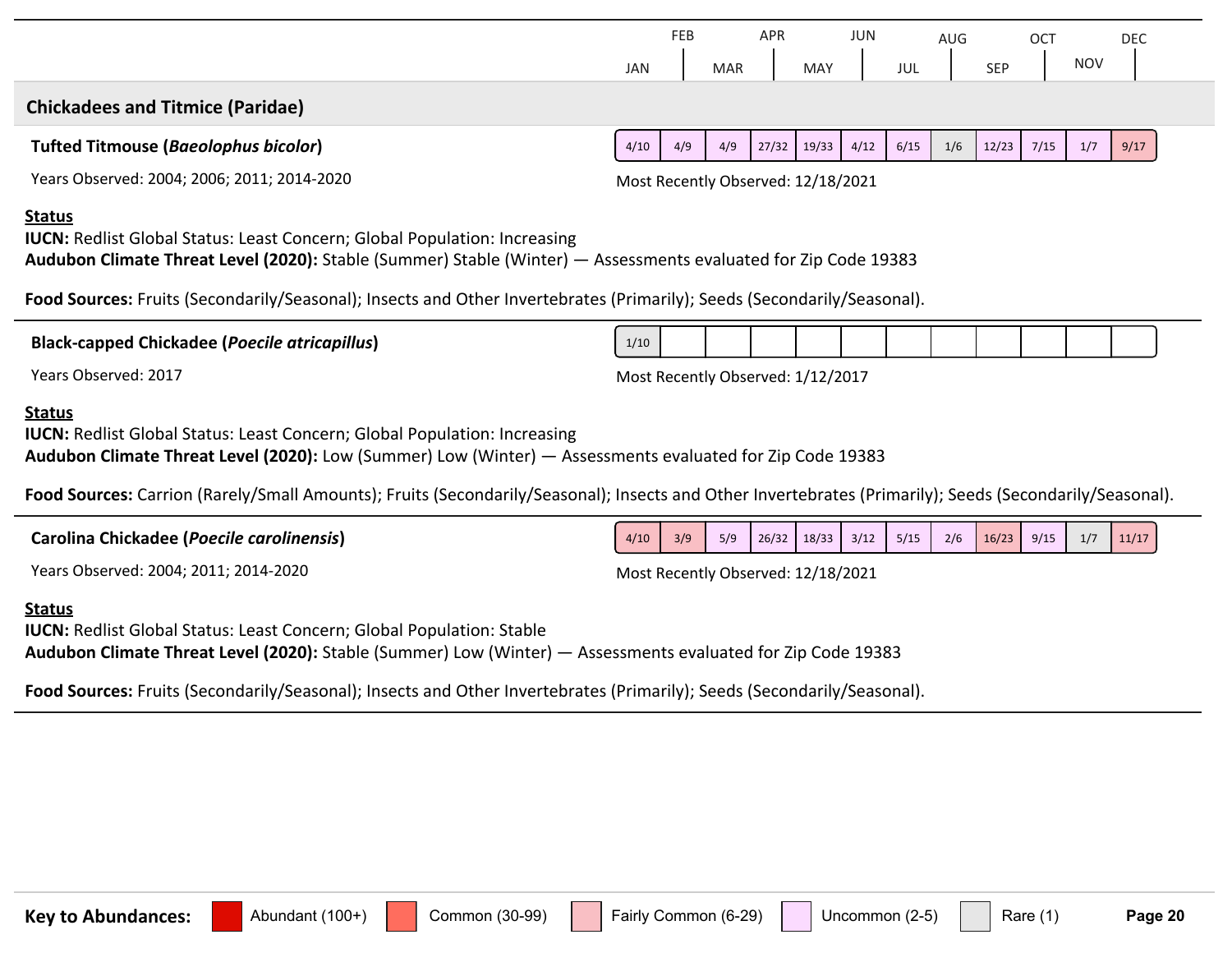| FEB<br><b>JAN</b> | <b>MAR</b>                                                                               | APR   | <b>MAY</b> | JUN  | JUL                                                                                                           | AUG                                                                                                          | <b>SEP</b> | <b>OCT</b> | <b>NOV</b>                                                                                                                   | <b>DEC</b> |
|-------------------|------------------------------------------------------------------------------------------|-------|------------|------|---------------------------------------------------------------------------------------------------------------|--------------------------------------------------------------------------------------------------------------|------------|------------|------------------------------------------------------------------------------------------------------------------------------|------------|
|                   |                                                                                          |       |            |      |                                                                                                               |                                                                                                              |            |            |                                                                                                                              |            |
| 1/10              |                                                                                          |       |            |      |                                                                                                               |                                                                                                              |            |            |                                                                                                                              |            |
|                   |                                                                                          |       |            |      |                                                                                                               |                                                                                                              |            |            |                                                                                                                              |            |
|                   |                                                                                          |       |            |      |                                                                                                               |                                                                                                              |            |            |                                                                                                                              |            |
|                   |                                                                                          |       |            |      |                                                                                                               |                                                                                                              |            |            |                                                                                                                              |            |
| 4/10<br>4/9       | 4/9                                                                                      | 22/32 | 14/33      | 2/12 | 5/15                                                                                                          | 3/6                                                                                                          | 15/23      | 7/15       | 2/7                                                                                                                          | 9/17       |
|                   |                                                                                          |       |            |      |                                                                                                               |                                                                                                              |            |            |                                                                                                                              |            |
|                   |                                                                                          |       |            |      |                                                                                                               |                                                                                                              |            |            |                                                                                                                              |            |
|                   |                                                                                          |       |            |      |                                                                                                               |                                                                                                              |            |            |                                                                                                                              |            |
|                   | 1/9                                                                                      | 2/32  |            |      |                                                                                                               |                                                                                                              |            |            |                                                                                                                              | 5/17       |
|                   |                                                                                          |       |            |      |                                                                                                               |                                                                                                              |            |            |                                                                                                                              |            |
|                   |                                                                                          |       |            |      |                                                                                                               |                                                                                                              |            |            |                                                                                                                              |            |
|                   | Food Sources: Insects and Other Invertebrates (Primarily); Seeds (Secondarily/Seasonal). |       |            |      | Most Recently Observed: 1/12/2017<br>Most Recently Observed: 12/18/2021<br>Most Recently Observed: 12/18/2021 | Audubon Climate Threat Level (2020): Low (Summer) Stable (Winter) — Assessments evaluated for Zip Code 19383 |            |            | Audubon Climate Threat Level (2020): Moderate (Summer) Stable (Winter) - Assessments evaluated for the state of Pennsylvania |            |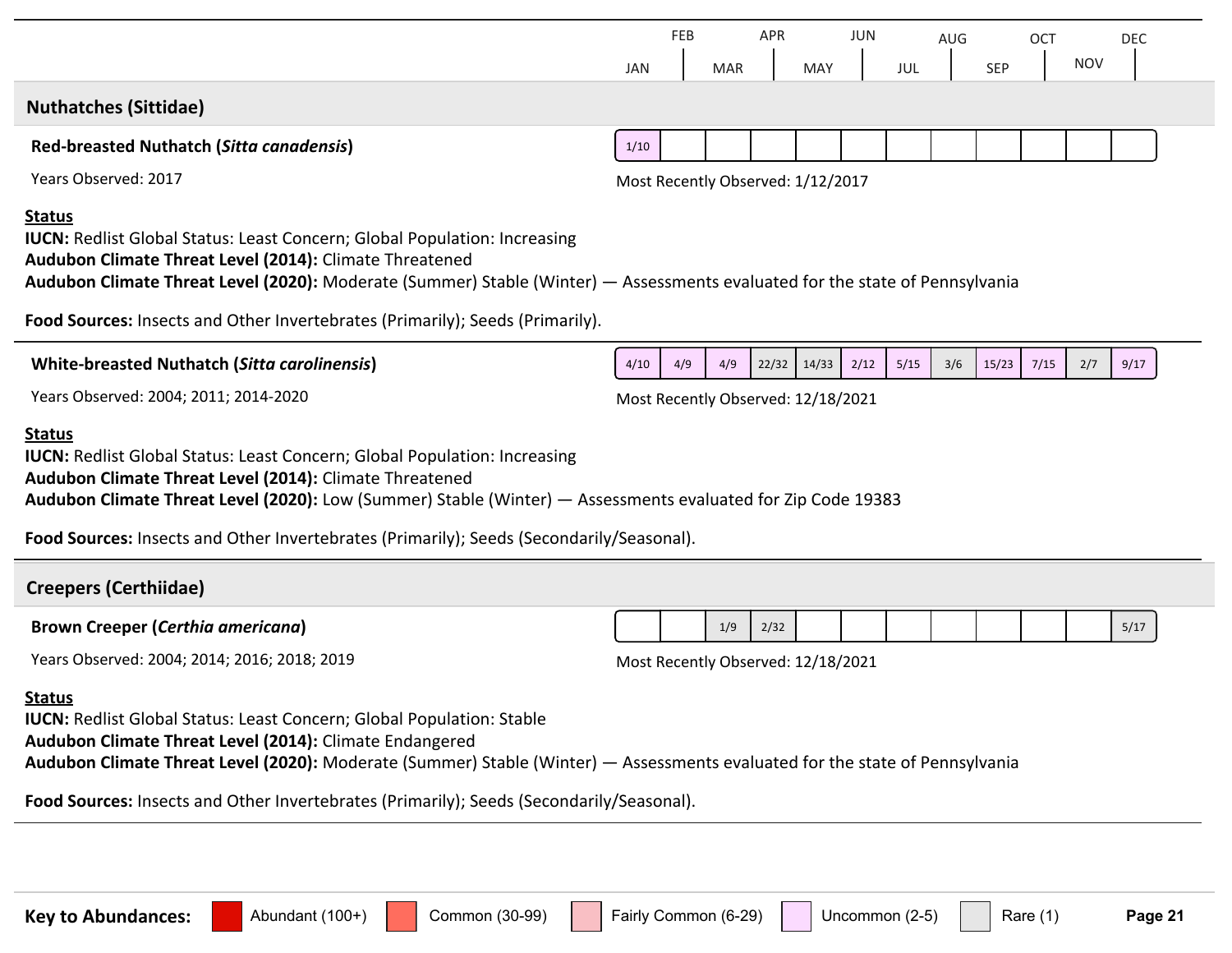|                                                                                                                                                                                                                                                                                                                                                                                   | <b>JAN</b> | <b>FEB</b> | <b>MAR</b> | <b>APR</b> | <b>MAY</b>                         | <b>JUN</b> | JUL  | AUG | <b>SEP</b> | <b>OCT</b> | <b>NOV</b> | <b>DEC</b> |
|-----------------------------------------------------------------------------------------------------------------------------------------------------------------------------------------------------------------------------------------------------------------------------------------------------------------------------------------------------------------------------------|------------|------------|------------|------------|------------------------------------|------------|------|-----|------------|------------|------------|------------|
| <b>Wrens (Troglodytidae)</b>                                                                                                                                                                                                                                                                                                                                                      |            |            |            |            |                                    |            |      |     |            |            |            |            |
| Carolina Wren (Thryothorus ludovicianus)                                                                                                                                                                                                                                                                                                                                          | 7/10       | 6/9        | 5/9        | 30/32      | 18/33                              | 5/12       | 7/15 | 3/6 | 19/23      | 11/15      | 1/7        | 11/17      |
| Years Observed: 2004; 2011; 2014-2020                                                                                                                                                                                                                                                                                                                                             |            |            |            |            | Most Recently Observed: 1/19/2022  |            |      |     |            |            |            |            |
| <b>Status</b><br><b>IUCN:</b> Redlist Global Status: Least Concern; Global Population: Increasing<br>Audubon Climate Threat Level (2020): Stable (Summer) Stable (Winter) - Assessments evaluated for Zip Code 19383<br>Food Sources: Fruits (Secondarily/Seasonal); Herptiles (Rarely/Small Amounts); Insects and Other Invertebrates (Primarily); Seeds (Secondarily/Seasonal). |            |            |            |            |                                    |            |      |     |            |            |            |            |
| House Wren (Troglodytes aedon)                                                                                                                                                                                                                                                                                                                                                    |            |            |            | 3/32       | 18/33                              | 5/12       | 5/15 | 1/6 | 2/23       |            |            |            |
| Years Observed: 1970; 2004; 2015-2019                                                                                                                                                                                                                                                                                                                                             |            |            |            |            | Most Recently Observed: 8/4/2021   |            |      |     |            |            |            |            |
| <b>Status</b><br><b>IUCN: Redlist Global Status: Least Concern; Global Population: Increasing</b>                                                                                                                                                                                                                                                                                 |            |            |            |            |                                    |            |      |     |            |            |            |            |
| Food Sources: Insects and Other Invertebrates (Primarily).                                                                                                                                                                                                                                                                                                                        |            |            |            |            |                                    |            |      |     |            |            |            |            |
| Winter Wren (Troglodytes hiemalis)                                                                                                                                                                                                                                                                                                                                                | 3/10       |            |            |            |                                    |            |      |     |            | 1/15       |            | 5/17       |
| Years Observed: 2014; 2017-2020                                                                                                                                                                                                                                                                                                                                                   |            |            |            |            | Most Recently Observed: 12/18/2021 |            |      |     |            |            |            |            |
| <b>Status</b><br><b>IUCN: Redlist Global Status: Least Concern; Global Population: Unknown</b><br>Audubon Climate Threat Level (2020): High (Summer) Low (Winter) - Assessments evaluated for the state of Pennsylvania                                                                                                                                                           |            |            |            |            |                                    |            |      |     |            |            |            |            |
| Food Sources: Fish and Other Aquatic Life (Rarely/Small Amounts); Fruits (Rarely/Small Amounts); Insects and Other Invertebrates (Primarily).                                                                                                                                                                                                                                     |            |            |            |            |                                    |            |      |     |            |            |            |            |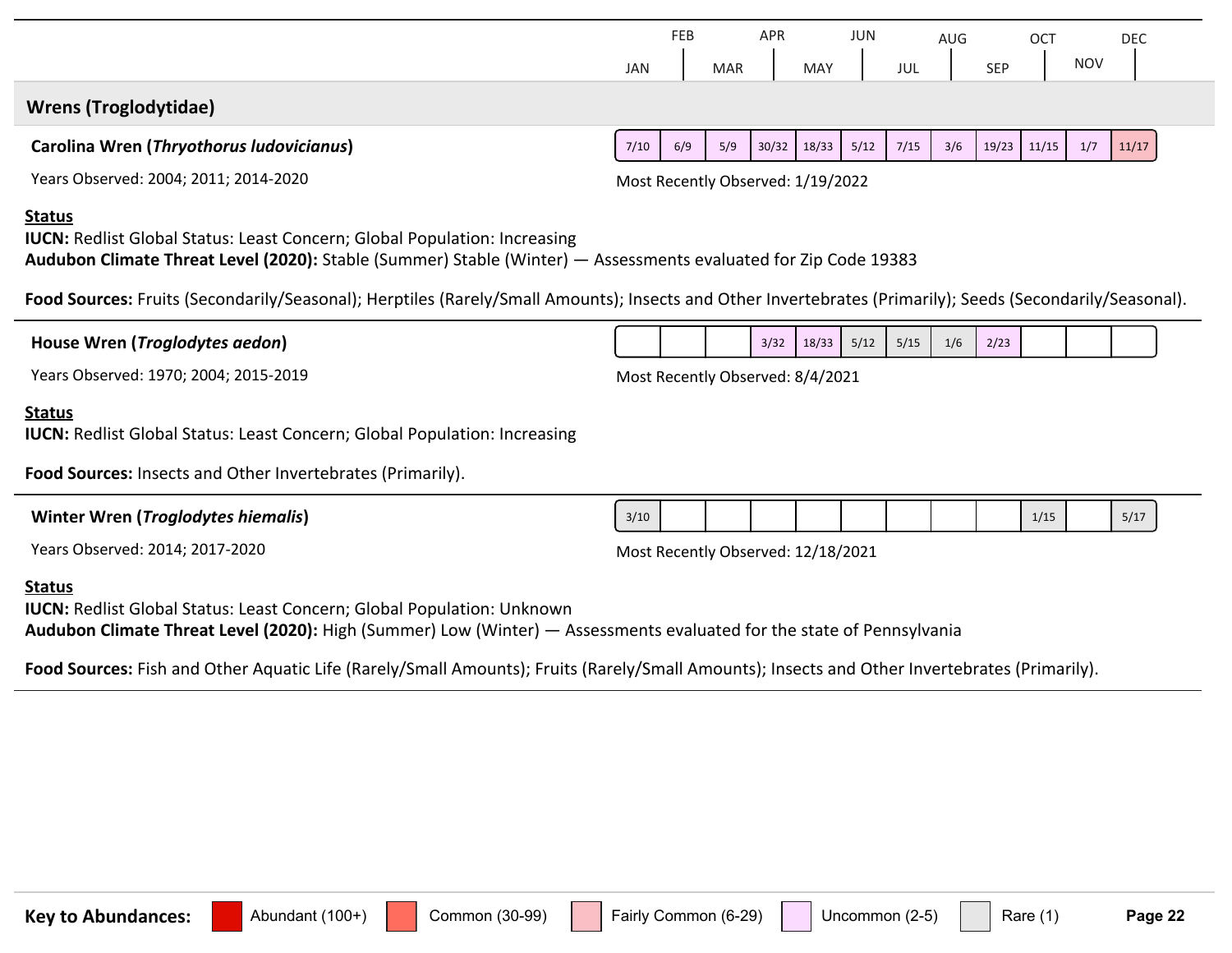|                                                                                                                                                                                                                                                                                              |            | <b>FEB</b> |            | <b>APR</b> |                                    | JUN |      | AUG |            | OCT  |            | <b>DEC</b> |
|----------------------------------------------------------------------------------------------------------------------------------------------------------------------------------------------------------------------------------------------------------------------------------------------|------------|------------|------------|------------|------------------------------------|-----|------|-----|------------|------|------------|------------|
|                                                                                                                                                                                                                                                                                              | <b>JAN</b> |            | <b>MAR</b> |            | <b>MAY</b>                         |     | JUL  |     | <b>SEP</b> |      | <b>NOV</b> |            |
| <b>Gnatcatchers and Gnatwrens (Polioptilidae)</b>                                                                                                                                                                                                                                            |            |            |            |            |                                    |     |      |     |            |      |            |            |
| <b>Blue-gray Gnatcatcher (Polioptila caerulea)</b>                                                                                                                                                                                                                                           |            |            |            | 9/32       | 3/33                               |     | 1/15 | 1/6 | 1/23       |      |            |            |
| Years Observed: 2004; 2016-2020                                                                                                                                                                                                                                                              |            |            |            |            | Most Recently Observed: 4/14/2021  |     |      |     |            |      |            |            |
| <b>Status</b><br><b>IUCN: Redlist Global Status: Least Concern; Global Population: Increasing</b>                                                                                                                                                                                            |            |            |            |            |                                    |     |      |     |            |      |            |            |
| Food Sources: Insects and Other Invertebrates (Primarily).                                                                                                                                                                                                                                   |            |            |            |            |                                    |     |      |     |            |      |            |            |
| Kinglets (Regulidae)                                                                                                                                                                                                                                                                         |            |            |            |            |                                    |     |      |     |            |      |            |            |
| Ruby-crowned Kinglet (Regulus calendula)                                                                                                                                                                                                                                                     |            | 1/9        |            | 8/32       |                                    |     |      |     | 1/23       | 3/15 |            | 1/17       |
| Years Observed: 2004; 2016-2019                                                                                                                                                                                                                                                              |            |            |            |            | Most Recently Observed: 10/22/2021 |     |      |     |            |      |            |            |
| <b>Status</b><br><b>IUCN:</b> Redlist Global Status: Least Concern; Global Population: Increasing                                                                                                                                                                                            |            |            |            |            |                                    |     |      |     |            |      |            |            |
| Food Sources: Fruits (Rarely/Small Amounts); Insects and Other Invertebrates (Primarily); Nectar (Rarely/Small Amounts); Sap (Rarely/Small Amounts);<br>Seeds (Rarely/Small Amounts).                                                                                                        |            |            |            |            |                                    |     |      |     |            |      |            |            |
| <b>Golden-crowned Kinglet (Regulus satrapa)</b>                                                                                                                                                                                                                                              | 1/10       | 2/9        |            | 2/32       |                                    |     |      |     |            | 2/15 | 1/7        | 4/17       |
| Years Observed: 2014; 2017; 2018; 2020                                                                                                                                                                                                                                                       |            |            |            |            | Most Recently Observed: 12/18/2021 |     |      |     |            |      |            |            |
| <b>Status</b><br><b>IUCN: Redlist Global Status: Least Concern; Global Population: Increasing</b><br>Audubon Climate Threat Level (2014): Climate Threatened<br>Audubon Climate Threat Level (2020): Moderate (Summer) Stable (Winter) - Assessments evaluated for the state of Pennsylvania |            |            |            |            |                                    |     |      |     |            |      |            |            |
| Food Sources: Fruits (Rarely/Small Amounts); Insects and Other Invertebrates (Primarily); Sap (Rarely/Small Amounts).                                                                                                                                                                        |            |            |            |            |                                    |     |      |     |            |      |            |            |
|                                                                                                                                                                                                                                                                                              |            |            |            |            |                                    |     |      |     |            |      |            |            |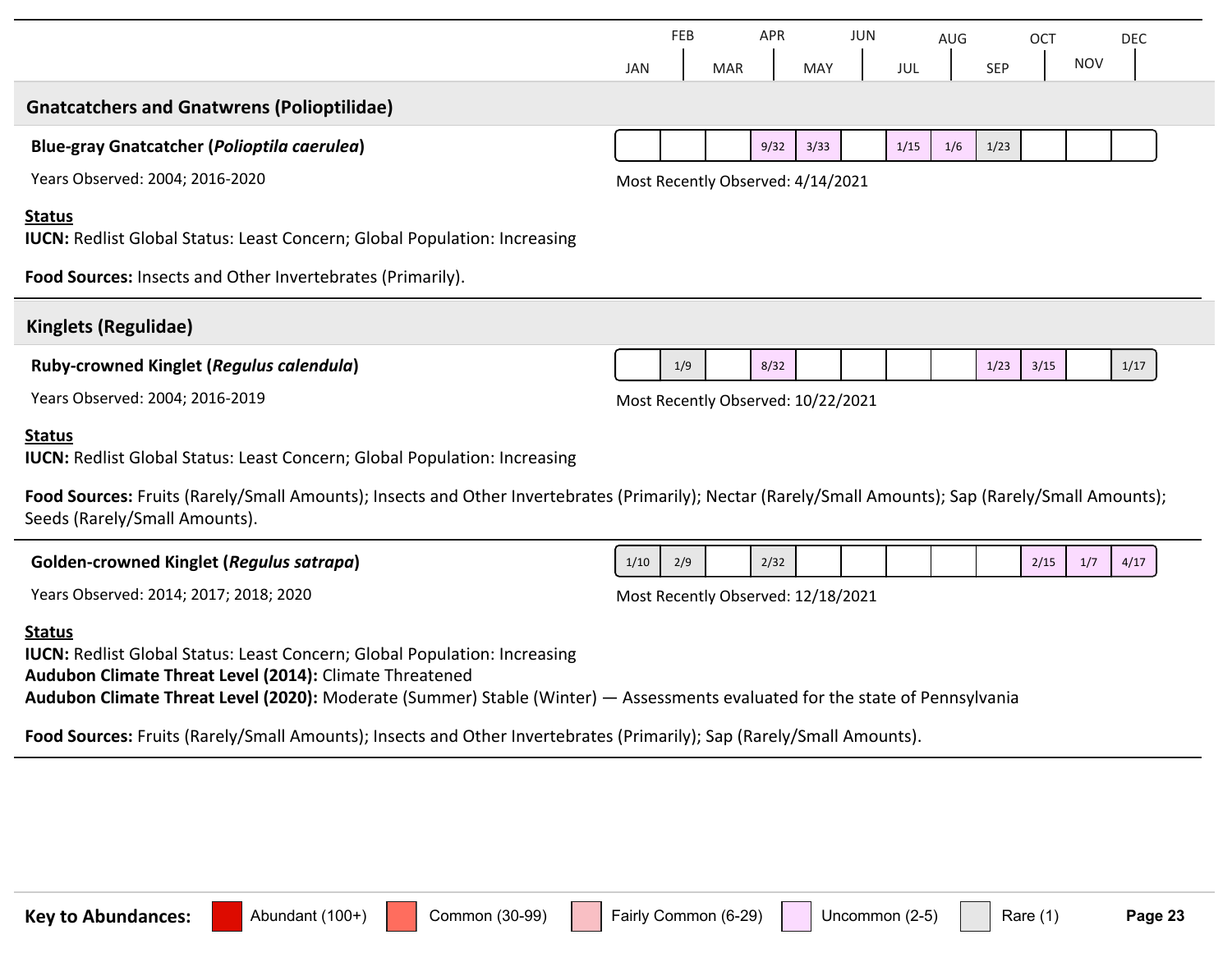|                                                                                                                                                                                                                                                                                                                                                                                                                                              |            | <b>FEB</b> |            | <b>APR</b> |                                    | <b>JUN</b> |     | AUG |            | OCT |            | <b>DEC</b> |
|----------------------------------------------------------------------------------------------------------------------------------------------------------------------------------------------------------------------------------------------------------------------------------------------------------------------------------------------------------------------------------------------------------------------------------------------|------------|------------|------------|------------|------------------------------------|------------|-----|-----|------------|-----|------------|------------|
|                                                                                                                                                                                                                                                                                                                                                                                                                                              | <b>JAN</b> |            | <b>MAR</b> |            | <b>MAY</b>                         |            | JUL |     | <b>SEP</b> |     | <b>NOV</b> |            |
| <b>Thrushes (Turdidae)</b>                                                                                                                                                                                                                                                                                                                                                                                                                   |            |            |            |            |                                    |            |     |     |            |     |            |            |
| <b>Veery (Catharus fuscescens)</b>                                                                                                                                                                                                                                                                                                                                                                                                           |            |            |            | 2/32       | 7/33                               | 1/12       |     |     | 2/23       |     |            |            |
| Years Observed: 2015-2019                                                                                                                                                                                                                                                                                                                                                                                                                    |            |            |            |            | Most Recently Observed: 9/24/2021  |            |     |     |            |     |            |            |
| <b>Status</b><br><b>IUCN: Redlist Global Status: Least Concern; Global Population: Decreasing</b><br>Audubon Climate Threat Level (2014): Climate Threatened<br>Audubon Climate Threat Level (2020): Moderate (Summer) - Assessments evaluated for the state of Pennsylvania                                                                                                                                                                 |            |            |            |            |                                    |            |     |     |            |     |            |            |
| Food Sources: Fruits (Secondarily/Seasonal); Herptiles (Rarely/Small Amounts); Insects and Other Invertebrates (Primarily).                                                                                                                                                                                                                                                                                                                  |            |            |            |            |                                    |            |     |     |            |     |            |            |
| <b>Hermit Thrush (Catharus guttatus)</b>                                                                                                                                                                                                                                                                                                                                                                                                     | 1/10       |            | 1/9        | 8/32       |                                    |            |     |     |            |     |            | 6/17       |
| Years Observed: 2004; 2015; 2017-2019                                                                                                                                                                                                                                                                                                                                                                                                        |            |            |            |            | Most Recently Observed: 12/18/2021 |            |     |     |            |     |            |            |
| <b>Status</b><br><b>IUCN:</b> Redlist Global Status: Least Concern; Global Population: Increasing<br>Audubon Climate Threat Level (2014): Climate Threatened<br>Audubon Climate Threat Level (2020): High (Summer) Low (Winter) - Assessments evaluated for the state of Pennsylvania<br>Food Sources: Earthworms (Secondarily/Seasonal); Fruits (Primarily); Herptiles (Rarely/Small Amounts); Insects and Other Invertebrates (Primarily). |            |            |            |            |                                    |            |     |     |            |     |            |            |
|                                                                                                                                                                                                                                                                                                                                                                                                                                              |            |            |            |            |                                    |            |     |     |            |     |            |            |
| <b>Gray-cheeked Thrush (Catharus minimus)</b>                                                                                                                                                                                                                                                                                                                                                                                                |            |            |            |            | 1/33                               |            |     |     |            |     |            |            |
| Years Observed: 2019                                                                                                                                                                                                                                                                                                                                                                                                                         |            |            |            |            | Most Recently Observed: 5/9/2019   |            |     |     |            |     |            |            |
| <b>Status</b><br><b>IUCN: Redlist Global Status: Least Concern; Global Population: Unknown</b><br>Audubon Climate Threat Level (2014): Climate Threatened                                                                                                                                                                                                                                                                                    |            |            |            |            |                                    |            |     |     |            |     |            |            |

**Food Sources:** Fruits (Primarily); Insects and Other Invertebrates (Primarily).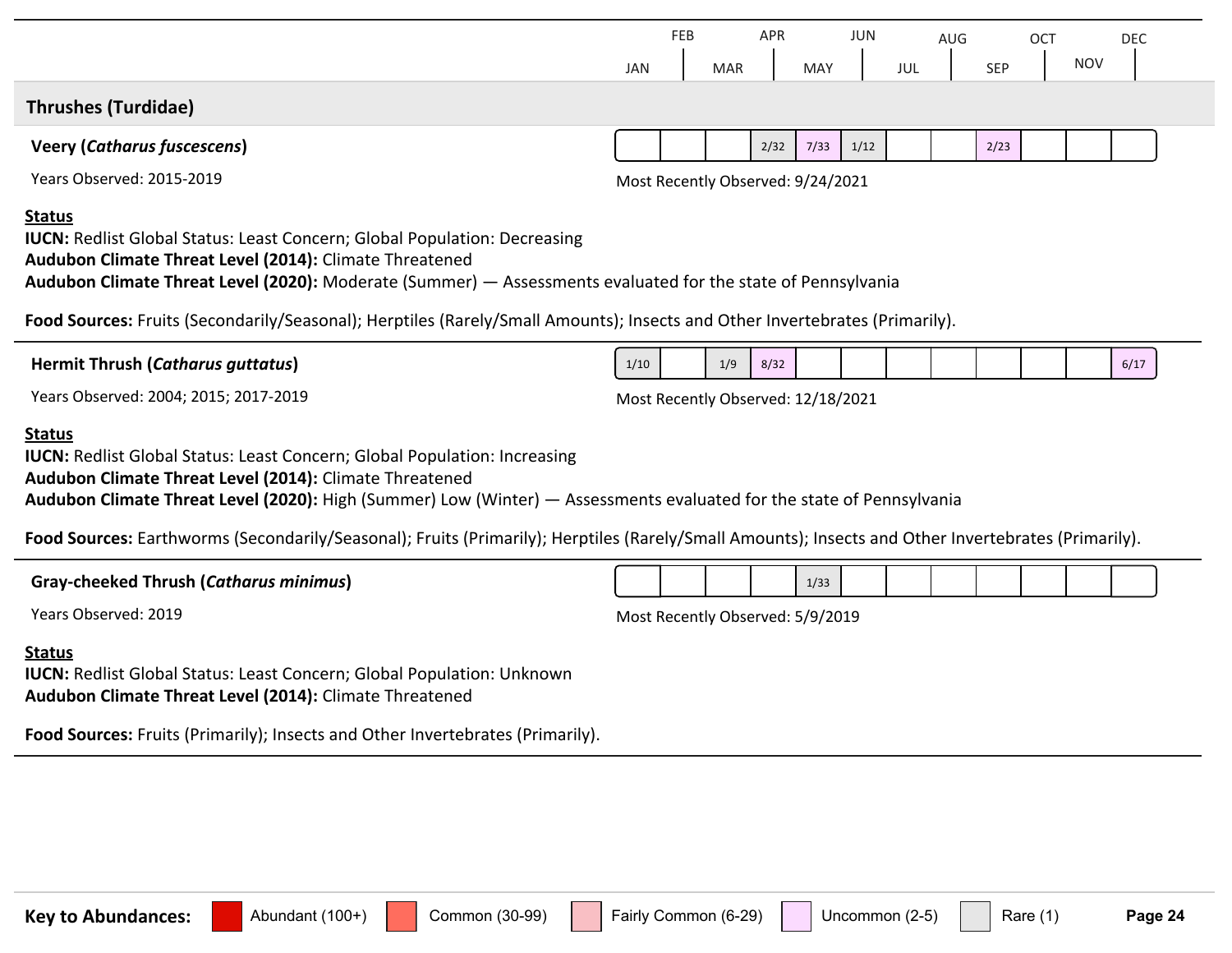|                                        |     | FEB |            | APR |            | JUN |     | AUG |            | OCT |            | DEC |  |
|----------------------------------------|-----|-----|------------|-----|------------|-----|-----|-----|------------|-----|------------|-----|--|
|                                        | JAN |     | <b>MAR</b> |     | <b>MAY</b> |     | JUL |     | <b>SEP</b> |     | <b>NOV</b> |     |  |
| Swainson's Thrush (Catharus ustulatus) |     |     |            |     | 5/33       |     |     |     | 1/23       |     |            |     |  |

Years Observed: 2016-2019 Most Recently Observed: 5/19/2021

#### **Status**

#### **Pennsylvania Biological Survey Status:** Candidate Rare

**IUCN:** Redlist Global Status: Least Concern; Global Population: Unknown

**Food Sources:** Fruits (Primarily); Insects and Other Invertebrates (Primarily).

| Wood Thrush (Hylocichla mustelina) |  |  |
|------------------------------------|--|--|
|------------------------------------|--|--|

 $6/32$  28/33 9/12 10/15 8/23

Years Observed: 2004; 2006; 2015-2020 Most Recently Observed: 9/15/2021

#### **Status**

#### **Audubon Priority Species**

**IUCN: Redlist Global Status: Least Concern; Global Population: Decreasing Audubon Climate Threat Level (2014):** Climate Threatened

**Foraging Strategies:** Ground Forager

**Food Sources:** Earthworms (Rarely/Small Amounts); Fruits (Primarily); Insects and Other Invertebrates (Primarily).

| า Bluebird ( <i>Sialia sialis</i> )<br>Eastern | 4/10 | 4/9 | 3/9 | 3/37<br>ے ر | 2/33 |  |  | 2/15 | 10/17 |
|------------------------------------------------|------|-----|-----|-------------|------|--|--|------|-------|
| $\mathbf{r}$<br>$\sim$                         |      |     |     |             |      |  |  |      |       |

Years Observed: 2011; 2014-2020 Most Recently Observed: 12/18/2021

#### **Status**

**IUCN: Redlist Global Status: Least Concern; Global Population: Increasing Audubon Climate Threat Level (2020):** Stable (Summer) Stable (Winter) — Assessments evaluated for Zip Code 19383

**Food Sources:** Earthworms (Secondarily/Seasonal); Fruits (Primarily); Herptiles (Rarely/Small Amounts); Insects and Other Invertebrates (Primarily).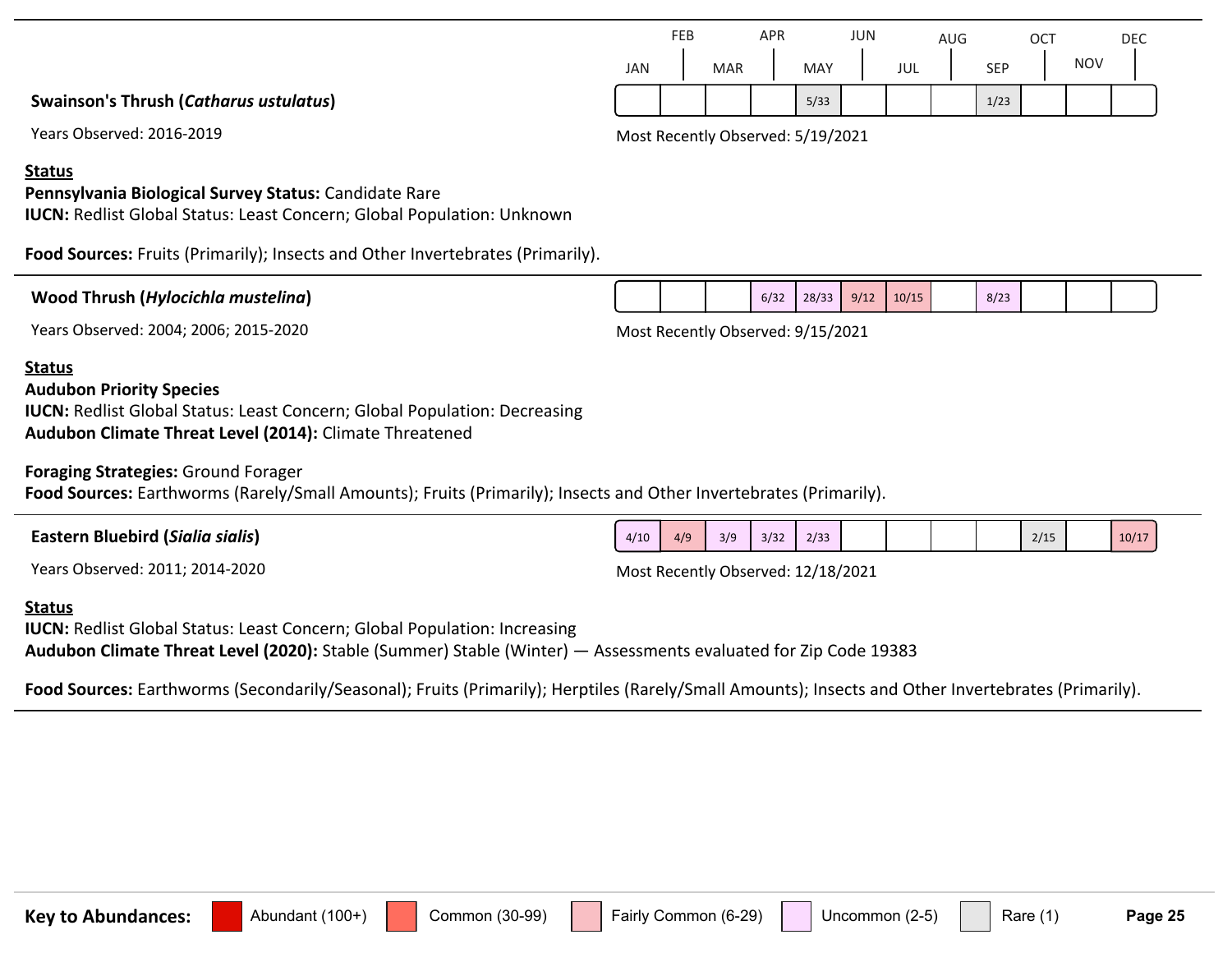| <b>Audubon Climate Threat</b> |
|-------------------------------|
|                               |

#### **Foraging Strategies:** Ground Forager

**Food Sources:** Fish and Other Aquatic Life (Rarely/Small Amounts); Fruits (Primarily); Insects and Other Invertebrates (Primarily).

| <b>Northern Mockingbird (Mimus polyglottos)</b> | 1/10 | 1/9 | 14/32 | 8/33 | 1/12 | 2/15 | 2/23 | 1/15<br>. | 6/17 |
|-------------------------------------------------|------|-----|-------|------|------|------|------|-----------|------|
|                                                 |      |     |       |      |      |      |      |           |      |



#### **IUCN: Redlist Global Status: Least Concern; Global Population: Stable Level (2020):** Stable (Summer) Moderate (Winter) — Assessments evaluated for the state of Pennsylvania

**American Robin (***Turdus migratorius***)**

**Foraging Strategies:** Ground Forager

**Mockingbirds and Thrashers (Mimidae)**

**Gray Catbird (***Dumetella carolinensis***)**

| <u><b>NUCHER MUCHINGUILA (MINIUS PUTYGIOLOS)</b></u> |  |  |
|------------------------------------------------------|--|--|
|                                                      |  |  |
|                                                      |  |  |

**IUCN:** Redlist Global Status: Least Concern; Global Population: Increasing

Years Observed: 2004; 2006; 2011; 2014-2020 Most Recently Observed: 1/19/2022

APR

FEB



AUG

**OCT** 

DEC

JUN

1/9 6/32 29/33 10/12 8/15 1/6 19/23 6/15

Years Observed: 2004; 2006; 2015-2019 Most Recently Observed: 10/22/2021

#### **Status**

**Status**

**Status**

**IUCN:** Redlist Global Status: Least Concern; Global Population: Stable **Audubon Climate Threat Level (2020):** Stable (Summer) Stable (Winter) — Assessments evaluated for Zip Code 19383

**Food Sources:** Earthworms (Secondarily/Seasonal); Fruits (Primarily); Insects and Other Invertebrates (Primarily).

**Audubon Climate Threat Level (2020):** Moderate (Summer) Stable (Winter) — Assessments evaluated for Zip Code 19383

**Food Sources:** Earthworms (Secondarily/Seasonal); Fish and Other Aquatic Life (Rarely/Small Amounts); Fruits (Primarily); Herptiles (Rarely/Small Amounts); Insects and Other Invertebrates (Primarily).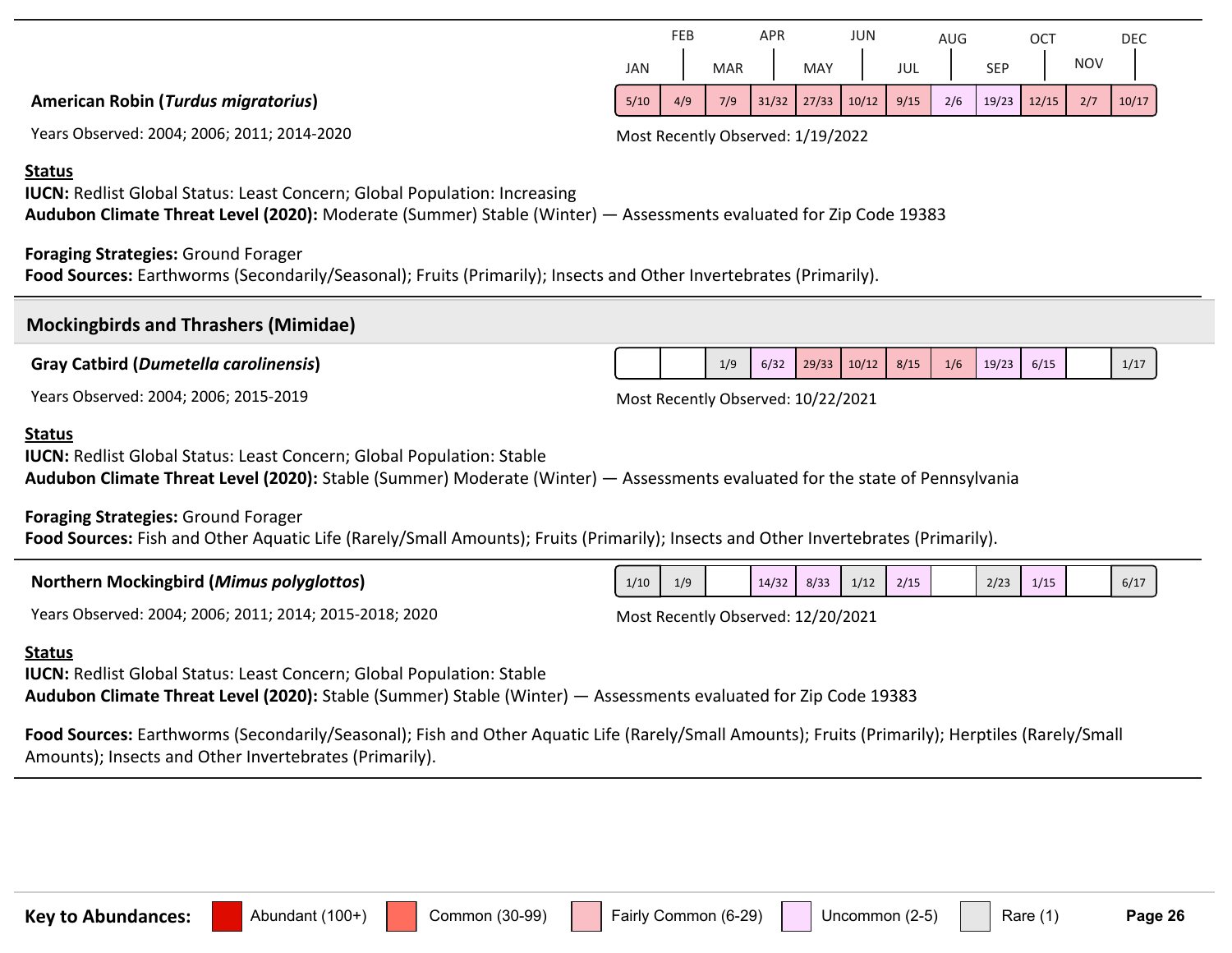|                                         | JAN  | <b>MAR</b> |      |  |
|-----------------------------------------|------|------------|------|--|
| <b>Brown Thrasher (Toxostoma rufum)</b> | 1/10 |            | 5/32 |  |

|      | <b>FEB</b> |            | APR  |            | JUN  |     | AUG |            | OC1 |            | <b>DEC</b> |
|------|------------|------------|------|------------|------|-----|-----|------------|-----|------------|------------|
| JAN  |            | <b>MAR</b> |      | <b>MAY</b> |      | JUL |     | <b>SEP</b> |     | <b>NOV</b> |            |
| 1/10 |            |            | 5/32 | 2/33       | 1/12 |     |     |            |     |            |            |

Years Observed: 2004; 2016; 2018 Most Recently Observed: 1/3/2018

#### **Status**

**IUCN:** Redlist Global Status: Least Concern; Global Population: Decreasing

**Audubon Climate Threat Level (2020):** High (Summer) Stable (Winter) — Assessments evaluated for the state of Pennsylvania

Food Sources: Earthworms (Secondarily/Seasonal); Fruits (Primarily); Herptiles (Rarely/Small Amounts); Insects and Other Invertebrates (Primarily); Seeds (Primarily).

| <b>European Starling (Sturnus vulgaris)</b><br>Years Observed: 2004; 2006; 2014-2020<br><b>Status</b>                                                                                                             | 4/10 | 4/9<br>Most Recently Observed: 10/22/2021 | 2/9 | 21/32 | 19/33 | 2/12 | 3/15 | 9/23 |      |     |      |
|-------------------------------------------------------------------------------------------------------------------------------------------------------------------------------------------------------------------|------|-------------------------------------------|-----|-------|-------|------|------|------|------|-----|------|
|                                                                                                                                                                                                                   |      |                                           |     |       |       |      |      |      | 2/15 |     | 7/17 |
|                                                                                                                                                                                                                   |      |                                           |     |       |       |      |      |      |      |     |      |
| <b>IUCN: Redlist Global Status: Least Concern; Global Population: Decreasing</b>                                                                                                                                  |      |                                           |     |       |       |      |      |      |      |     |      |
| Food Sources: Earthworms (Secondarily/Seasonal); Fruits (Secondarily/Seasonal); Insects and Other Invertebrates (Primarily); Nectar (Rarely/Small<br>Amounts); Seeds (Secondarily/Seasonal).                      |      |                                           |     |       |       |      |      |      |      |     |      |
| <b>Waxwings (Bombycillidae)</b>                                                                                                                                                                                   |      |                                           |     |       |       |      |      |      |      |     |      |
| <b>Cedar Waxwing (Bombycilla cedrorum)</b>                                                                                                                                                                        |      |                                           |     |       | 1/33  | 2/12 | 1/15 | 6/23 | 1/15 | 1/7 | 2/17 |
| Years Observed: 2004; 2015-2018                                                                                                                                                                                   |      | Most Recently Observed: 11/2/2021         |     |       |       |      |      |      |      |     |      |
| <b>Status</b><br><b>IUCN:</b> Redlist Global Status: Least Concern; Global Population: Increasing<br>Audubon Climate Threat Level (2020): Low (Summer) Stable (Winter) — Assessments evaluated for Zip Code 19383 |      |                                           |     |       |       |      |      |      |      |     |      |
| Food Sources: Fruits (Primarily); Insects and Other Invertebrates (Primarily); Sap (Rarely/Small Amounts).                                                                                                        |      |                                           |     |       |       |      |      |      |      |     |      |
|                                                                                                                                                                                                                   |      |                                           |     |       |       |      |      |      |      |     |      |

**Key to Abundances:** Abundant (100+) Common (30-99) Fairly Common (6-29) Uncommon (2-5) Rare (1) Page 27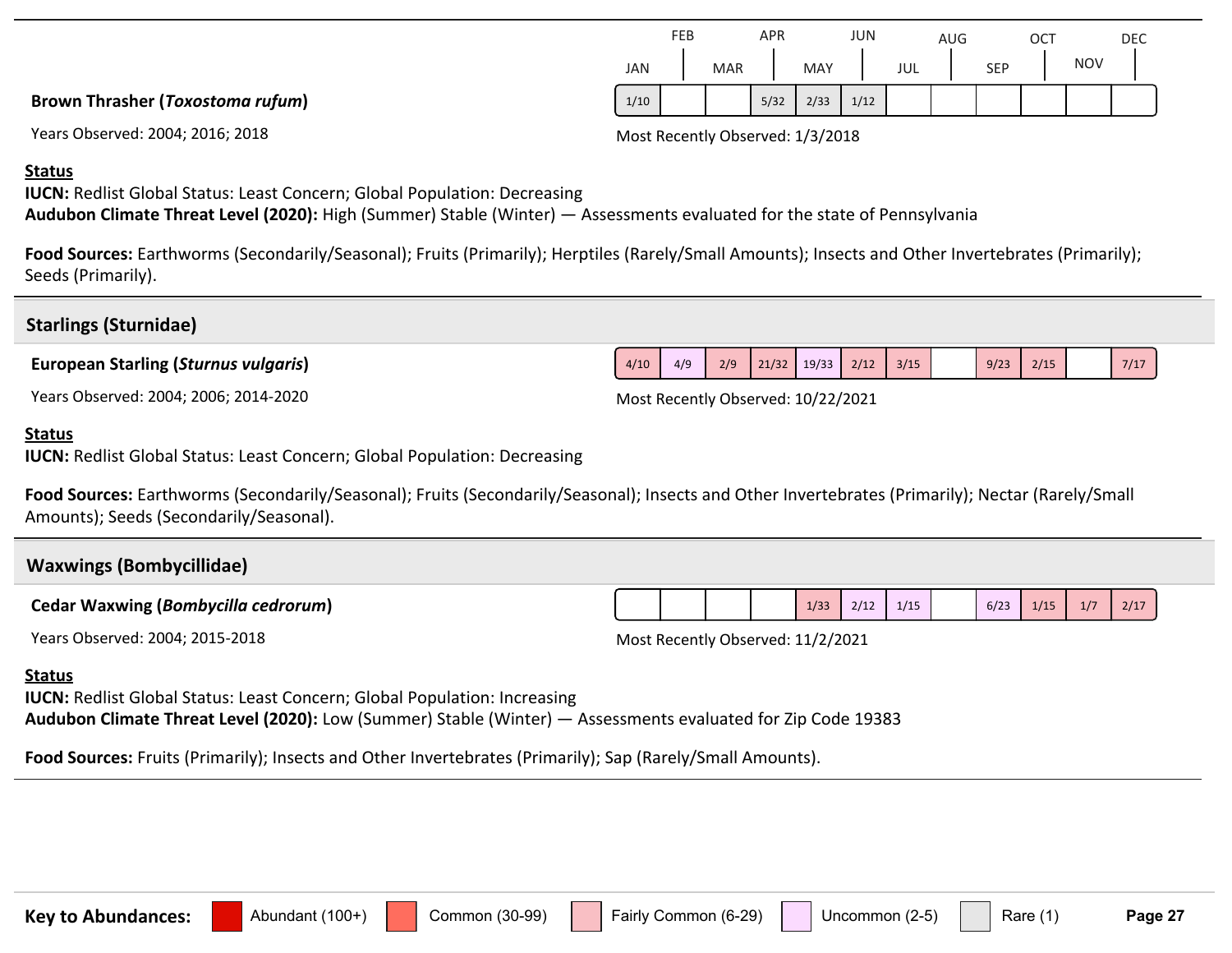|                                                                                                                                                                                                                                                                                                             | JAN | FEB | <b>MAR</b> | <b>APR</b> | <b>MAY</b>                        | JUN | JUL  | AUG | SEP  | <b>OCT</b> | <b>NOV</b> | DEC |  |
|-------------------------------------------------------------------------------------------------------------------------------------------------------------------------------------------------------------------------------------------------------------------------------------------------------------|-----|-----|------------|------------|-----------------------------------|-----|------|-----|------|------------|------------|-----|--|
| <b>Wood-Warblers (Parulidae)</b>                                                                                                                                                                                                                                                                            |     |     |            |            |                                   |     |      |     |      |            |            |     |  |
| Canada Warbler (Cardellina canadensis)                                                                                                                                                                                                                                                                      |     |     |            |            |                                   |     |      |     | 1/23 |            |            |     |  |
| Years Observed: 2018                                                                                                                                                                                                                                                                                        |     |     |            |            | Most Recently Observed: 9/14/2018 |     |      |     |      |            |            |     |  |
| <b>Status</b><br><b>Audubon Priority Species</b><br><b>IUCN: Redlist Global Status: Least Concern; Global Population: Decreasing</b><br>Audubon Climate Threat Level (2014): Climate Threatened<br>Audubon Climate Threat Level (2020): High (Summer) - Assessments evaluated for the state of Pennsylvania |     |     |            |            |                                   |     |      |     |      |            |            |     |  |
| Food Sources: Insects and Other Invertebrates (Primarily).                                                                                                                                                                                                                                                  |     |     |            |            |                                   |     |      |     |      |            |            |     |  |
| Wilson's Warbler (Cardellina pusilla)                                                                                                                                                                                                                                                                       |     |     |            |            | 1/33                              |     |      |     |      |            |            |     |  |
| Years Observed: 2019                                                                                                                                                                                                                                                                                        |     |     |            |            | Most Recently Observed: 5/10/2019 |     |      |     |      |            |            |     |  |
| <b>Status</b><br><b>IUCN:</b> Redlist Global Status: Least Concern; Global Population: Decreasing<br>Audubon Climate Threat Level (2014): Climate Threatened<br>Food Sources: Fruits (Rarely/Small Amounts); Insects and Other Invertebrates (Primarily).                                                   |     |     |            |            |                                   |     |      |     |      |            |            |     |  |
| Kentucky Warbler (Geothlypis formosa)                                                                                                                                                                                                                                                                       |     |     |            |            |                                   |     | 2/15 |     |      |            |            |     |  |
| Years Observed: 1970; 2004                                                                                                                                                                                                                                                                                  |     |     |            |            | Most Recently Observed: 7/4/2004  |     |      |     |      |            |            |     |  |
| <b>Status</b><br><b>IUCN:</b> Redlist Global Status: Least Concern; Global Population: Decreasing<br>Audubon Climate Threat Level (2020): Low (Summer) - Assessments evaluated for Zip Code 19383                                                                                                           |     |     |            |            |                                   |     |      |     |      |            |            |     |  |
| Food Sources: Fruits (Rarely/Small Amounts); Insects and Other Invertebrates (Primarily).                                                                                                                                                                                                                   |     |     |            |            |                                   |     |      |     |      |            |            |     |  |
|                                                                                                                                                                                                                                                                                                             |     |     |            |            |                                   |     |      |     |      |            |            |     |  |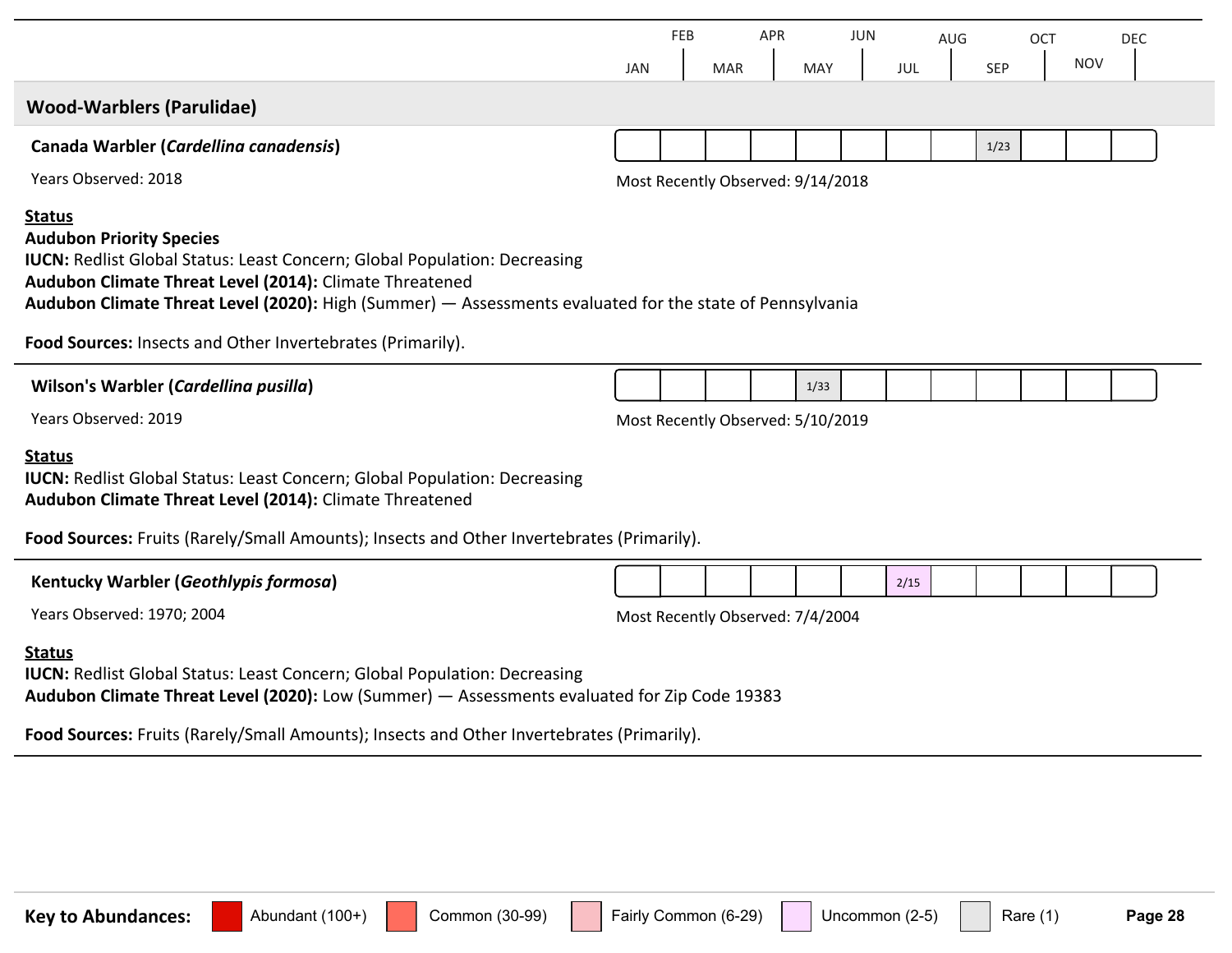|                                                                                                                                                                                                                                                                                                                                                                  |                                   | <b>FEB</b> |                                   | <b>APR</b> |       | JUN  |      | AUG |            | <b>OCT</b> |            | <b>DEC</b> |
|------------------------------------------------------------------------------------------------------------------------------------------------------------------------------------------------------------------------------------------------------------------------------------------------------------------------------------------------------------------|-----------------------------------|------------|-----------------------------------|------------|-------|------|------|-----|------------|------------|------------|------------|
|                                                                                                                                                                                                                                                                                                                                                                  | <b>JAN</b>                        |            | <b>MAR</b>                        |            | MAY   |      | JUL  |     | <b>SEP</b> |            | <b>NOV</b> |            |
| <b>Common Yellowthroat (Geothlypis trichas)</b>                                                                                                                                                                                                                                                                                                                  |                                   |            |                                   | 4/32       | 21/33 | 6/12 | 4/15 | 1/6 | 3/23       | 1/15       |            |            |
| Years Observed: 2004; 2016-2019                                                                                                                                                                                                                                                                                                                                  |                                   |            | Most Recently Observed: 6/30/2021 |            |       |      |      |     |            |            |            |            |
| <b>Status</b><br><b>IUCN:</b> Redlist Global Status: Least Concern; Global Population: Stable<br>Audubon Climate Threat Level (2020): Low (Summer) - Assessments evaluated for Zip Code 19383<br>Food Sources: Insects and Other Invertebrates (Primarily).                                                                                                      |                                   |            |                                   |            |       |      |      |     |            |            |            |            |
| Worm-eating Warbler (Helmitheros vermivorum)                                                                                                                                                                                                                                                                                                                     |                                   |            |                                   |            | 2/33  |      |      |     |            |            |            |            |
| Years Observed: 2004                                                                                                                                                                                                                                                                                                                                             |                                   |            | Most Recently Observed: 5/23/2004 |            |       |      |      |     |            |            |            |            |
| <b>Status</b><br><b>IUCN:</b> Redlist Global Status: Least Concern; Global Population: Increasing<br>Audubon Climate Threat Level (2014): Climate Threatened<br>Audubon Climate Threat Level (2020): High (Summer) High (Winter) - Assessments evaluated for Zip Code 19383<br>Food Sources: Earthworms (Possibly); Insects and Other Invertebrates (Primarily). |                                   |            |                                   |            |       |      |      |     |            |            |            |            |
| <b>Yellow-breasted Chat (Icteria virens)</b>                                                                                                                                                                                                                                                                                                                     |                                   |            |                                   |            |       |      | 1/15 |     |            |            |            |            |
| Years Observed: 2016                                                                                                                                                                                                                                                                                                                                             | Most Recently Observed: 7/27/2016 |            |                                   |            |       |      |      |     |            |            |            |            |
| <b>Status</b><br><b>IUCN:</b> Redlist Global Status: Least Concern; Global Population: Stable<br>Food Sources: Fruits (Primarily); Insects and Other Invertebrates (Primarily).                                                                                                                                                                                  |                                   |            |                                   |            |       |      |      |     |            |            |            |            |
| <b>Black-and-white Warbler (Mniotilta varia)</b>                                                                                                                                                                                                                                                                                                                 |                                   |            |                                   | 3/32       | 3/33  |      |      |     | 1/23       |            |            |            |
| Years Observed: 2004; 2019                                                                                                                                                                                                                                                                                                                                       |                                   |            | Most Recently Observed: 9/24/2021 |            |       |      |      |     |            |            |            |            |
| <b>Status</b><br><b>IUCN:</b> Redlist Global Status: Least Concern; Global Population: Decreasing<br>Audubon Climate Threat Level (2014): Climate Threatened<br>Audubon Climate Threat Level (2020): Moderate (Summer) - Assessments evaluated for Zip Code 19383                                                                                                |                                   |            |                                   |            |       |      |      |     |            |            |            |            |
| Food Sources: Insects and Other Invertebrates (Primarily).                                                                                                                                                                                                                                                                                                       |                                   |            |                                   |            |       |      |      |     |            |            |            |            |
|                                                                                                                                                                                                                                                                                                                                                                  |                                   |            |                                   |            |       |      |      |     |            |            |            |            |

**Key to Abundances:** Abundant (100+) Common (30-99) Fairly Common (6-29) Uncommon (2-5) Rare (1) Page 29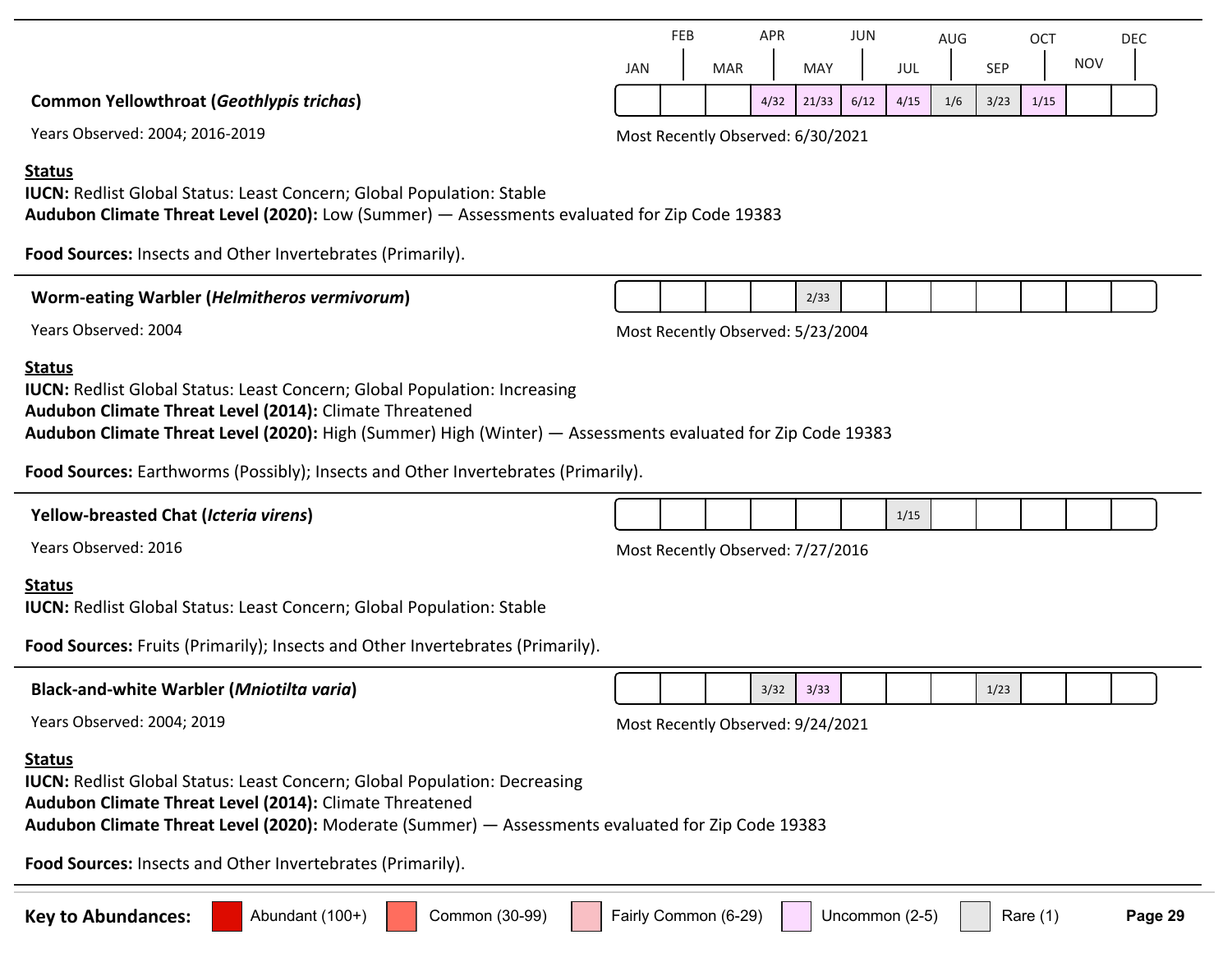|                                             |            | FEB |            | APR |      | JUN |     | AUG |            | ОСТ |            | DEC |  |
|---------------------------------------------|------------|-----|------------|-----|------|-----|-----|-----|------------|-----|------------|-----|--|
|                                             | <b>JAN</b> |     | <b>MAR</b> |     | MAY  |     | JUL |     | <b>SEP</b> |     | <b>NOV</b> |     |  |
| Nashville Warbler (Oreothlypis ruficapilla) |            |     |            |     | 2/33 |     |     |     |            |     |            |     |  |

Years Observed: 2017; 2019 Most Recently Observed: 5/10/2019

#### **Status**

**IUCN:** Redlist Global Status: Least Concern; Global Population: Increasing **Audubon Climate Threat Level (2014):** Climate Threatened

**Food Sources:** Insects and Other Invertebrates (Primarily).

| <b>Ovenbird (Seiurus aurocapilla)</b> |  | 4/32 | 73/33 | 7/12 | 8/15 |  | 1/15 |
|---------------------------------------|--|------|-------|------|------|--|------|
|                                       |  |      |       |      |      |  |      |

Years Observed: 2004; 2006; 2016-2019 Most Recently Observed: 7/8/2021

#### **Status**

**IUCN: Redlist Global Status: Least Concern; Global Population: Stable Audubon Climate Threat Level (2014):** Climate Threatened **Audubon Climate Threat Level (2020):** Moderate (Summer) — Assessments evaluated for Zip Code 19383

**Foraging Strategies:** Ground Forager

**Food Sources:** Earthworms (Secondarily/Seasonal); Herbaceous Material (Secondarily/Seasonal); Insects and Other Invertebrates (Primarily); Seeds (Secondarily/Seasonal).

#### **Northern Parula (***Setophaga americana***)**

Years Observed: 2004; 2016-2019 Most Recently Observed: 5/13/2021

#### **Status**

**IUCN:** Redlist Global Status: Least Concern; Global Population: Increasing **Audubon Climate Threat Level (2020):** Moderate (Summer) — Assessments evaluated for Zip Code 19383

**Food Sources:** Fruits (Rarely/Small Amounts); Insects and Other Invertebrates (Primarily).

 $1/32$  8/33 3/23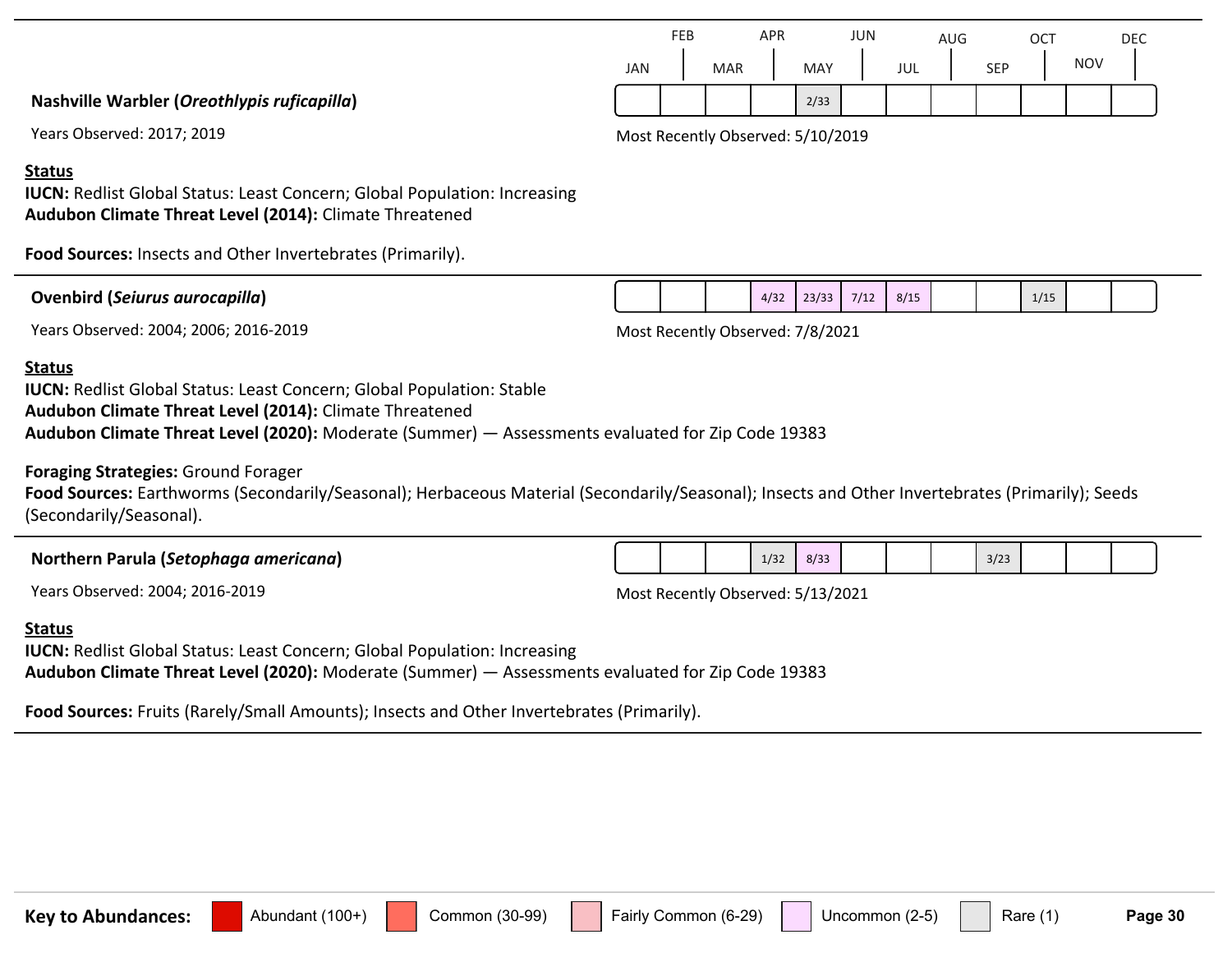JAN FEB MAR APR MAY JUN JUL AUG SEP **OCT Black-throated Blue Warbler (***Setophaga caerulescens***)**

|     | <b>FEB</b> |            | <b>APR</b> |            | <b>JUN</b> |     | <b>AUG</b> |            | ОСТ  |            | DEC |
|-----|------------|------------|------------|------------|------------|-----|------------|------------|------|------------|-----|
| JAN |            | <b>MAR</b> |            | <b>MAY</b> |            | JUL |            | <b>SEP</b> |      | <b>NOV</b> |     |
|     |            |            |            | 6/33       |            |     |            | 2/23       | 3/15 |            |     |

Years Observed: 2004; 2016-2019 Most Recently Observed: 10/8/2021

### **Status**

### **Audubon Priority Species**

**IUCN: Redlist Global Status: Least Concern; Global Population: Increasing Audubon Climate Threat Level (2014):** Climate Threatened

Food Sources: Fruits (Secondarily/Seasonal); Insects and Other Invertebrates (Primarily); Nectar (Secondarily/Seasonal); Seeds (Secondarily/Seasonal).

| Bay-breasted Warbler (Setophaga castanea)                                                                                                                                                                                                                                                                                       |                                   |  |                                    |      |      |  |                |  |      | 1/15       |  |         |  |
|---------------------------------------------------------------------------------------------------------------------------------------------------------------------------------------------------------------------------------------------------------------------------------------------------------------------------------|-----------------------------------|--|------------------------------------|------|------|--|----------------|--|------|------------|--|---------|--|
| Years Observed: 2018                                                                                                                                                                                                                                                                                                            | Most Recently Observed: 10/5/2018 |  |                                    |      |      |  |                |  |      |            |  |         |  |
| <b>Status</b><br><b>IUCN: Redlist Global Status: Least Concern; Global Population: Decreasing</b><br>Audubon Climate Threat Level (2014): Climate Threatened                                                                                                                                                                    |                                   |  |                                    |      |      |  |                |  |      |            |  |         |  |
| Food Sources: Fruits (Secondarily/Seasonal); Insects and Other Invertebrates (Primarily).                                                                                                                                                                                                                                       |                                   |  |                                    |      |      |  |                |  |      |            |  |         |  |
| Hooded Warbler (Setophaga citrina)                                                                                                                                                                                                                                                                                              |                                   |  |                                    | 1/32 |      |  |                |  | 1/23 |            |  |         |  |
| Years Observed: 2016; 2017                                                                                                                                                                                                                                                                                                      | Most Recently Observed: 4/28/2017 |  |                                    |      |      |  |                |  |      |            |  |         |  |
| <b>Status</b><br><b>IUCN:</b> Redlist Global Status: Least Concern; Global Population: Increasing<br>Audubon Climate Threat Level (2014): Climate Threatened<br>Audubon Climate Threat Level (2020): Moderate (Summer) - Assessments evaluated for Zip Code 19383<br>Food Sources: Insects and Other Invertebrates (Primarily). |                                   |  |                                    |      |      |  |                |  |      |            |  |         |  |
| Yellow-rumped Warbler (Setophaga coronata)                                                                                                                                                                                                                                                                                      |                                   |  |                                    | 8/32 | 3/33 |  |                |  |      | 3/15       |  | 2/17    |  |
| Years Observed: 2004; 2015-2019                                                                                                                                                                                                                                                                                                 |                                   |  | Most Recently Observed: 12/18/2021 |      |      |  |                |  |      |            |  |         |  |
| <b>Status</b><br><b>IUCN: Redlist Global Status: Least Concern; Global Population: Unknown</b><br>Food Sources: Fruits (Primarily); Insects and Other Invertebrates (Primarily).                                                                                                                                                |                                   |  |                                    |      |      |  |                |  |      |            |  |         |  |
| Common (30-99)<br><b>Key to Abundances:</b><br>Abundant (100+)                                                                                                                                                                                                                                                                  | Fairly Common (6-29)              |  |                                    |      |      |  | Uncommon (2-5) |  |      | Rare $(1)$ |  | Page 31 |  |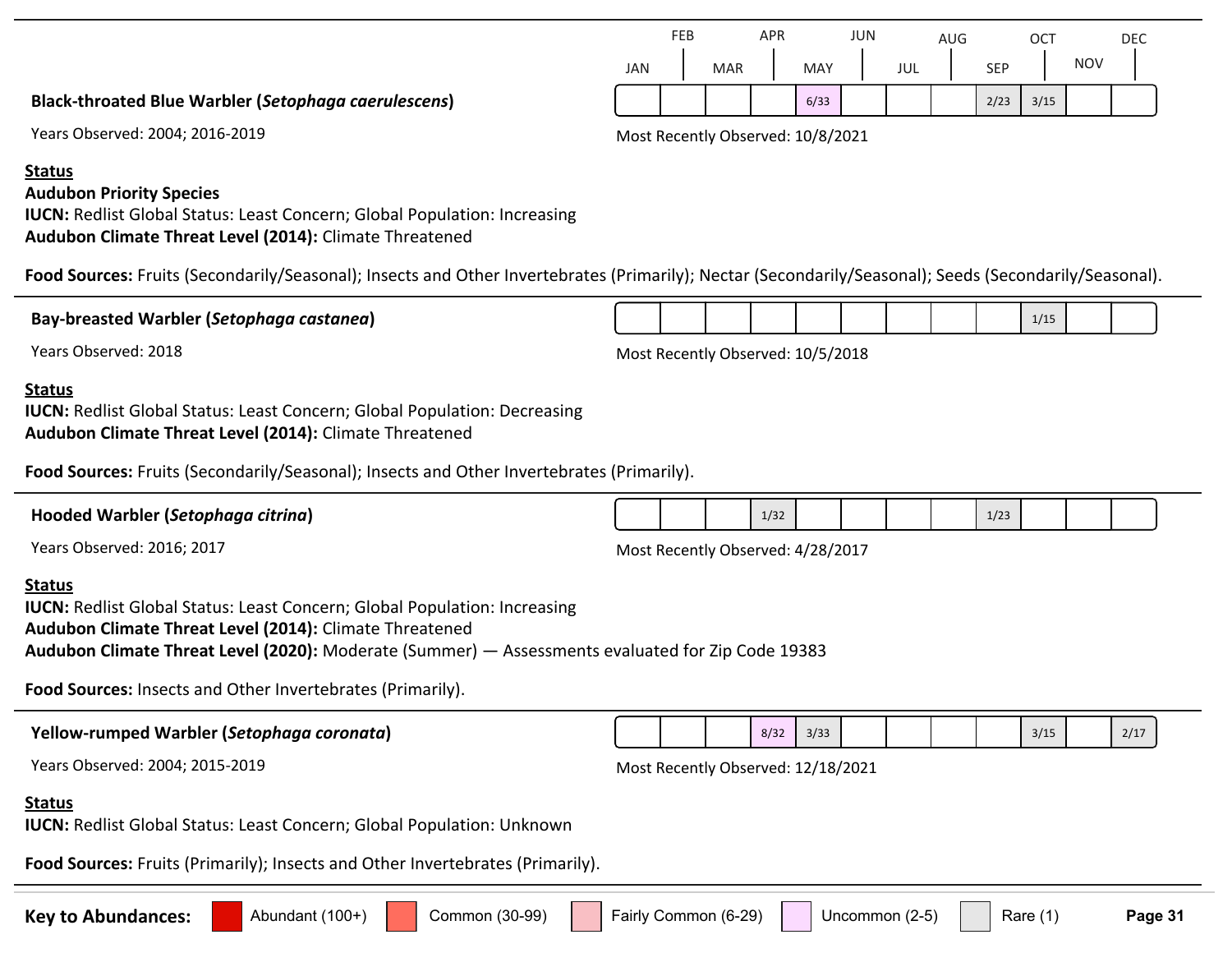|                                      |            | FEB |            | APR  |     | JUN |     | AUG |            | OCT |            | DEC |  |
|--------------------------------------|------------|-----|------------|------|-----|-----|-----|-----|------------|-----|------------|-----|--|
|                                      | <b>JAN</b> |     | <b>MAR</b> |      | MAY |     | JUL |     | <b>SEP</b> |     | <b>NOV</b> |     |  |
| Prairie Warbler (Setophaga discolor) |            |     |            | 1/32 |     |     |     |     |            |     |            |     |  |

Years Observed: 2017 Most Recently Observed: 4/28/2017

#### **Status**

**IUCN:** Redlist Global Status: Least Concern; Global Population: Decreasing

**Audubon Climate Threat Level (2020):** Moderate (Summer) — Assessments evaluated for Zip Code 19383

**Food Sources:** Fruits (Rarely/Small Amounts); Insects and Other Invertebrates (Primarily); Sap (Rarely/Small Amounts).

| <b>Blac</b><br>tusca<br>. War<br>arbier<br>setopnaar s<br>illd I |  |  | 2122<br>3/33 |  | - | 11 <sup>t</sup> |  |  |
|------------------------------------------------------------------|--|--|--------------|--|---|-----------------|--|--|
|                                                                  |  |  |              |  |   |                 |  |  |

Years Observed: 2017; 2018 2018 and the Second Most Recently Observed: 10/5/2018

#### **Status**

**IUCN:** Redlist Global Status: Least Concern; Global Population: Increasing **Audubon Climate Threat Level (2014):** Climate Threatened **Audubon Climate Threat Level (2020):** High (Summer) — Assessments evaluated for the state of Pennsylvania

**Food Sources:** Fruits (Rarely/Small Amounts); Insects and Other Invertebrates (Primarily).

| Magnolia Warbler (Setophaga magnolia) |                                   |  |  |  | 2/33 |  |  |  | 2/23 | 1/15 |  |  |  |  |
|---------------------------------------|-----------------------------------|--|--|--|------|--|--|--|------|------|--|--|--|--|
| Years Observed: 2018; 2019            | Most Recently Observed: 9/22/2021 |  |  |  |      |  |  |  |      |      |  |  |  |  |
| <b>Status</b>                         |                                   |  |  |  |      |  |  |  |      |      |  |  |  |  |

**IUCN:** Redlist Global Status: Least Concern; Global Population: Increasing **Audubon Climate Threat Level (2014):** Climate Threatened **Audubon Climate Threat Level (2020):** High (Summer) — Assessments evaluated for the state of Pennsylvania

**Food Sources:** Fruits (Rarely/Small Amounts); Insects and Other Invertebrates (Primarily).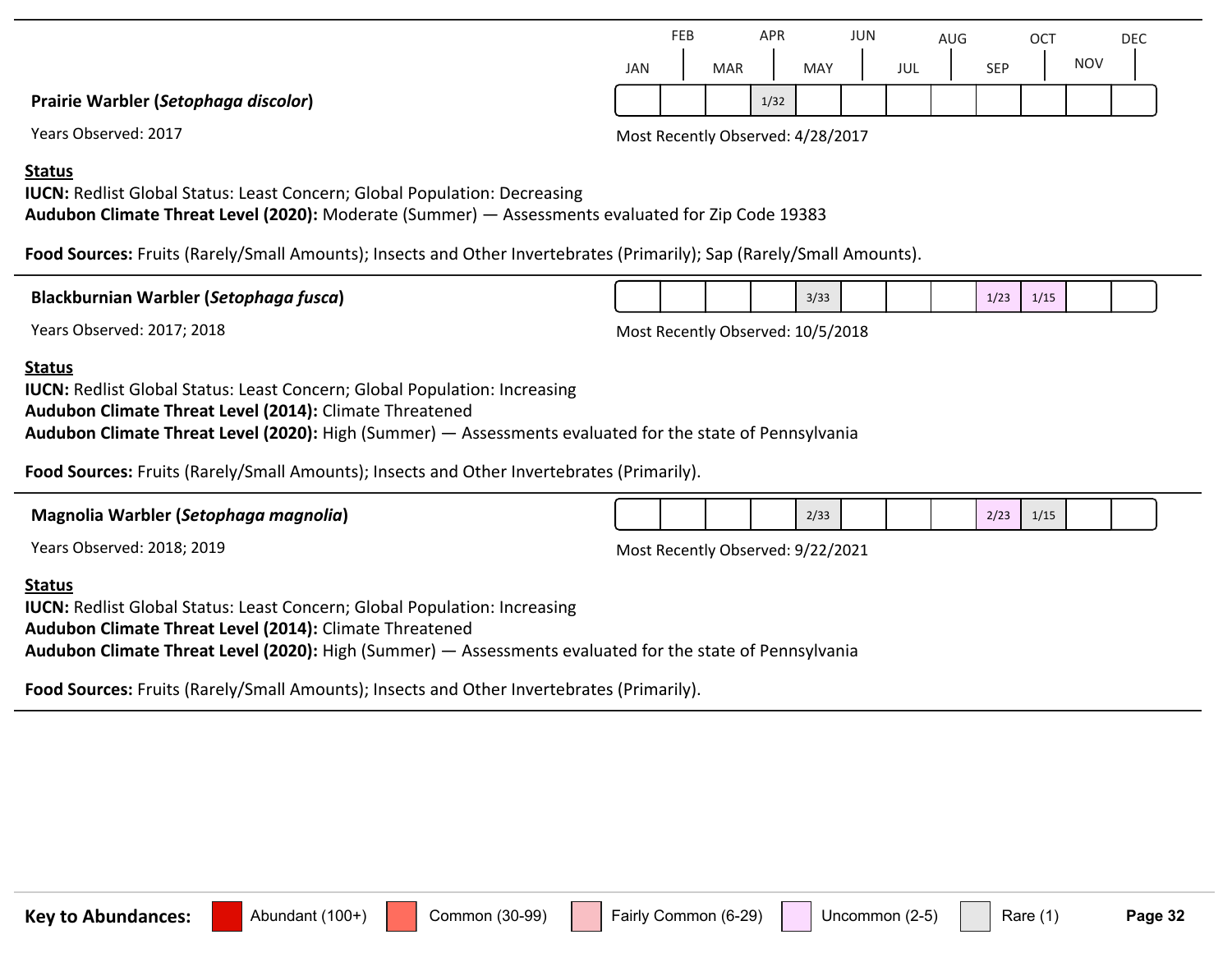|                                   |     | FEB |            | <b>APR</b> |     | JUN |             | AUG |                  | <b>OCT</b> |            | <b>DEC</b> |
|-----------------------------------|-----|-----|------------|------------|-----|-----|-------------|-----|------------------|------------|------------|------------|
|                                   | JAN |     | <b>MAR</b> |            | MAY |     | JUL<br>$ -$ |     | <b>SEP</b><br>ᇰᄂ |            | <b>NOV</b> |            |
| Palm Warbler (Setophaga palmarum) |     |     |            | 1/32       |     |     |             |     |                  | 1/15       |            |            |

Years Observed: 2019 Most Recently Observed: 10/4/2019

**Status**

**IUCN:** Redlist Global Status: Least Concern; Global Population: Increasing **Audubon Climate Threat Level (2014):** Climate Endangered **Audubon Climate Threat Level (2020):** Low (Winter) — Assessments evaluated for the state of Pennsylvania

**Food Sources:** Fruits (Secondarily/Seasonal); Insects and Other Invertebrates (Primarily); Seeds (Secondarily/Seasonal).

**Yellow Warbler (***Setophaga petechia***)**

Years Observed: 2004; 2015-2018 Most Recently Observed: 5/4/2021

 $1/32$   $16/33$   $4/12$   $1/15$ 

#### **Status**

**IUCN:** Redlist Global Status: Least Concern; Global Population: Stable

**Audubon Climate Threat Level (2020):** Moderate (Summer) — Assessments evaluated for Zip Code 19383

**Food Sources:** Fruits (Rarely/Small Amounts); Insects and Other Invertebrates (Primarily).

| American Redstart (Setophaga ruticilla) |                                   |  |  |  | 12/33 |  |  | 1/23 | 1/15 |  |  |  |  |
|-----------------------------------------|-----------------------------------|--|--|--|-------|--|--|------|------|--|--|--|--|
| Years Observed: 2004; 2016-2019         | Most Recently Observed: 5/10/2019 |  |  |  |       |  |  |      |      |  |  |  |  |
| Status                                  |                                   |  |  |  |       |  |  |      |      |  |  |  |  |

**Status**

**IUCN: Redlist Global Status: Least Concern; Global Population: Decreasing Audubon Climate Threat Level (2014):** Climate Threatened **Audubon Climate Threat Level (2020):** Moderate (Summer) — Assessments evaluated for Zip Code 19383

**Food Sources:** Fruits (Secondarily/Seasonal); Insects and Other Invertebrates (Primarily); Seeds (Secondarily/Seasonal).

Key to Abundances: **Abundant (100+)** Common (30-99) Fairly Common (6-29) Uncommon (2-5) Rare (1) Page 33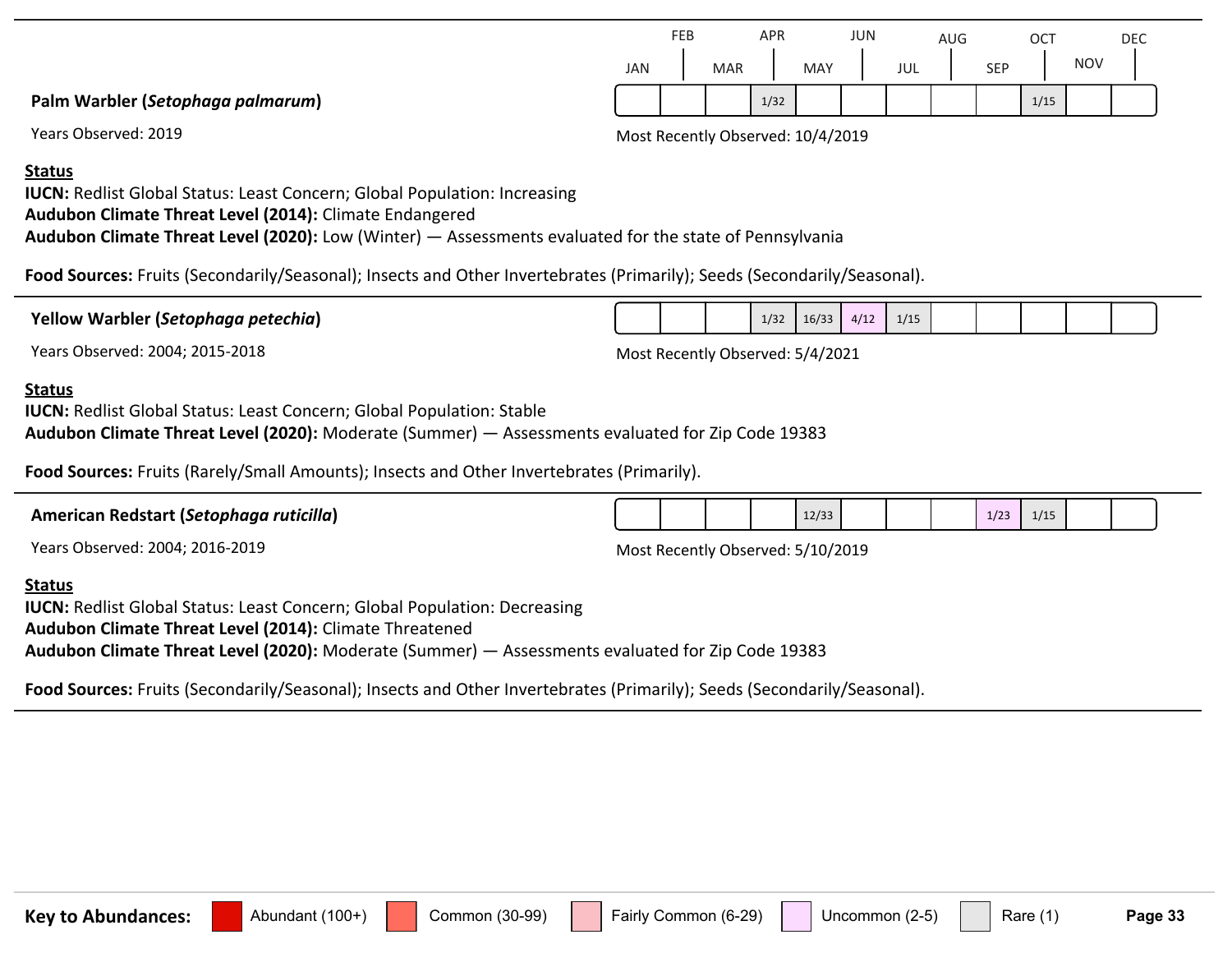|                |     | FEB |            | APR |      | JUN |     | AUG |            | <b>OCT</b> |            | <b>DEC</b> |  |
|----------------|-----|-----|------------|-----|------|-----|-----|-----|------------|------------|------------|------------|--|
|                | JAN |     | <b>MAR</b> |     | MAY  |     | JUL |     | <b>SEP</b> |            | <b>NOV</b> |            |  |
| phaga striata) |     |     |            |     | 4/33 |     |     |     |            | 1/15       |            |            |  |

**Blackpoll Warbler (***Setop* 

Years Observed: 2004; 2016; 2018; 2019 Most Recently Observed: 5/10/2019

#### **Status**

**Pennsylvania Biological Survey Status:** Pennsylvania Endangered **IUCN:** Redlist Global Status: Near Threatened; Global Population: Decreasing **Audubon Climate Threat Level (2014):** Climate Threatened

**Food Sources:** Fruits (Secondarily/Seasonal); Insects and Other Invertebrates (Primarily).

**Cape May Warbler (***Setophaga tigrina***)**

Years Observed: 2018; 2019 Most Recently Observed: 10/18/2019

#### **Status**

**IUCN:** Redlist Global Status: Least Concern; Global Population: Stable **Audubon Climate Threat Level (2014):** Climate Threatened

Food Sources: Fruits (Secondarily/Seasonal); Insects and Other Invertebrates (Primarily); Nectar (Secondarily/Seasonal); Sap (Rarely/Small Amounts).

#### **Black-throated Green Warbler (***Setophaga virens***)**

Years Observed: 2004; 2016; 2017; 2019 Most Recently Observed: 5/13/2021

 $2/32$  5/33

#### **Status**

**IUCN: Redlist Global Status: Least Concern; Global Population: Decreasing Audubon Climate Threat Level (2014):** Climate Threatened

**Food Sources:** Fruits (Secondarily/Seasonal); Insects and Other Invertebrates (Primarily).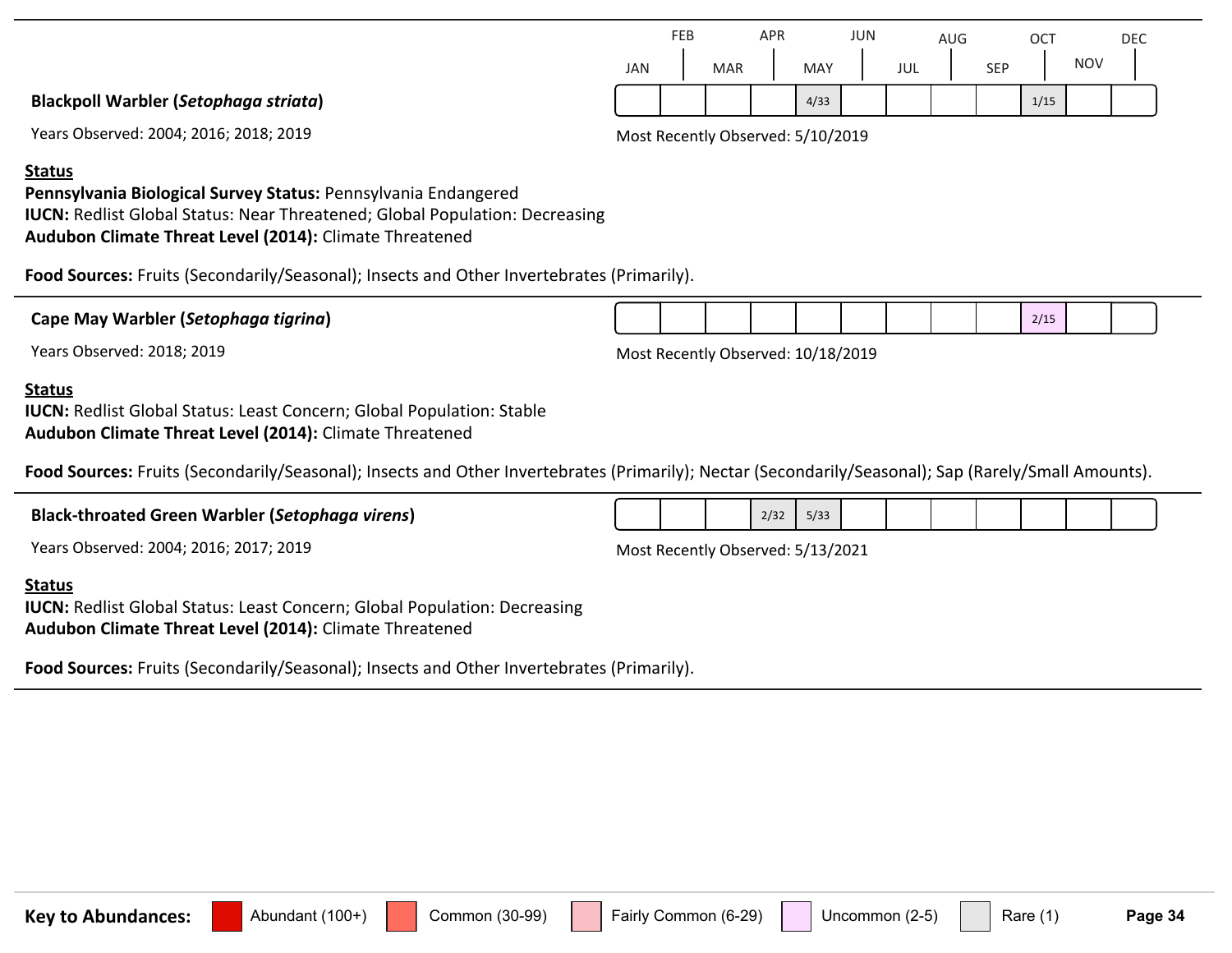|                                                   |            | FEB |            | APR  |      | JUN |     | AUG |            | OCT |            | DEC |
|---------------------------------------------------|------------|-----|------------|------|------|-----|-----|-----|------------|-----|------------|-----|
|                                                   | <b>JAN</b> |     | <b>MAR</b> |      | MAY  |     | JUL |     | <b>SEP</b> |     | <b>NOV</b> |     |
| <b>Blue-winged Warbler (Vermivora cyanoptera)</b> |            |     |            | 1/32 | 1/33 |     |     |     |            |     |            |     |

Years Observed: 2017; 2019 and the control of the Most Recently Observed: 5/10/2019

#### **Status**

**IUCN:** Redlist Global Status: Least Concern; Global Population: Decreasing **Audubon Climate Threat Level (2014):** Climate Threatened **Audubon Climate Threat Level (2020):** Moderate (Summer) — Assessments evaluated for Zip Code 19383

**Food Sources:** Insects and Other Invertebrates (Primarily).

| <b>Emberizids (Emberizidae)</b>                                                                                                                                                                                                                                                                            |                                    |     |     |       |  |  |  |       |
|------------------------------------------------------------------------------------------------------------------------------------------------------------------------------------------------------------------------------------------------------------------------------------------------------------|------------------------------------|-----|-----|-------|--|--|--|-------|
| Dark-eyed Junco (Junco hyemalis)                                                                                                                                                                                                                                                                           | 4/10                               |     | 4/9 | 11/32 |  |  |  | 12/17 |
| Years Observed: 2004; 2011; 2014-2020                                                                                                                                                                                                                                                                      | Most Recently Observed: 12/18/2021 |     |     |       |  |  |  |       |
| <b>Status</b><br><b>IUCN:</b> Redlist Global Status: Least Concern; Global Population: Stable<br>Audubon Climate Threat Level (2020): High (Summer) Stable (Winter) - Assessments evaluated for the state of Pennsylvania<br>Food Sources: Insects and Other Invertebrates (Primarily); Seeds (Primarily). |                                    |     |     |       |  |  |  |       |
| Swamp Sparrow (Melospiza georgiana)                                                                                                                                                                                                                                                                        | 1/10                               | 1/9 | 1/9 | 5/32  |  |  |  | 2/17  |
| Years Observed: 2004; 2014; 2016; 2017; 2019                                                                                                                                                                                                                                                               | Most Recently Observed: 4/19/2019  |     |     |       |  |  |  |       |
| <b>Status</b><br><b>IUCN:</b> Redlist Global Status: Least Concern; Global Population: Increasing<br>Audubon Climate Threat Level (2014): Climate Threatened<br>Audubon Climate Threat Level (2020): Moderate (Summer) Stable (Winter) — Assessments evaluated for the state of Pennsylvania               |                                    |     |     |       |  |  |  |       |

**Food Sources:** Insects and Other Invertebrates (Primarily); Seeds (Secondarily/Seasonal).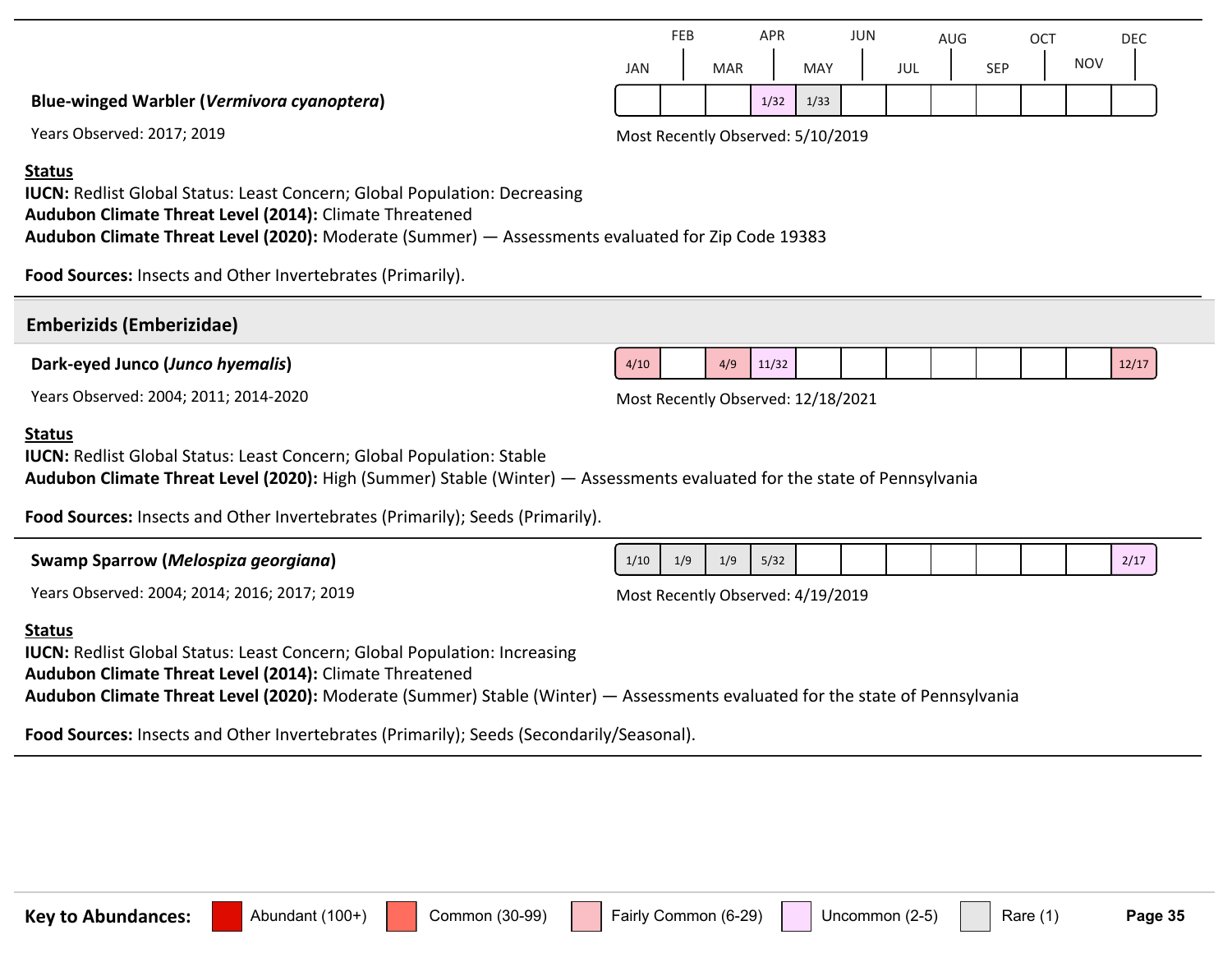| Years Observed: 2004; 2006; 2011; 2014-2020                                                                                                                                                                        | Most Recently Observed: 12/18/2021                                                                                                                        |
|--------------------------------------------------------------------------------------------------------------------------------------------------------------------------------------------------------------------|-----------------------------------------------------------------------------------------------------------------------------------------------------------|
| <b>Status</b><br><b>IUCN: Redlist Global Status: Least Concern; Global Population: Stable</b><br>Audubon Climate Threat Level (2020): Moderate (Summer) Stable (Winter) - Assessments evaluated for Zip Code 19383 |                                                                                                                                                           |
| Food Sources: Fish and Other Aquatic Life (Secondarily/Seasonal); Insects and Other Invertebrates (Primarily); Seeds (Primarily).                                                                                  |                                                                                                                                                           |
| Savannah Sparrow (Passerculus sandwichensis)                                                                                                                                                                       | 1/9                                                                                                                                                       |
| Years Observed:                                                                                                                                                                                                    | Most Recently Observed: 2/5/2021                                                                                                                          |
| <b>Status</b><br><b>IUCN:</b> Redlist Global Status: Least Concern; Global Population: Stable                                                                                                                      |                                                                                                                                                           |
| Fox Sparrow (Passerella iliaca)                                                                                                                                                                                    | 1/9<br>1/9<br>1/10<br>5/17                                                                                                                                |
| Years Observed: 2017-2019                                                                                                                                                                                          | Most Recently Observed: 12/18/2021                                                                                                                        |
| <b>Status</b><br><b>IUCN: Redlist Global Status: Least Concern; Global Population: Stable</b>                                                                                                                      |                                                                                                                                                           |
| Food Sources: Fish and Other Aquatic Life (Rarely/Small Amounts); Insects and Other Invertebrates (Primarily); Seeds (Primarily).                                                                                  |                                                                                                                                                           |
| <b>Eastern Towhee (Pipilo erythrophthalmus)</b>                                                                                                                                                                    | 1/7<br>20/32<br>24/33<br>7/12<br>7/15<br>1/6<br>10/23<br>5/15<br>5/17<br>1/10<br>1/9                                                                      |
| Years Observed: 2004; 2015-2020                                                                                                                                                                                    | Most Recently Observed: 1/19/2022                                                                                                                         |
| <b>Status</b><br><b>IUCN: Redlist Global Status: Least Concern; Global Population: Stable</b><br>Audubon Climate Threat Level (2020): High (Summer) Stable (Winter) - Assessments evaluated for Zip Code 19383     |                                                                                                                                                           |
| Foraging Strategies: Ground Forager                                                                                                                                                                                | Food Sources: Fruits (Secondarily/Seasonal); Herptiles (Rarely/Small Amounts); Insects and Other Invertebrates (Primarily); Seeds (Secondarily/Seasonal). |

JAN

FEB

MAR

APR

MAY

JUN

JUL

3/105 5/94 4/94 29/323 24/334 9/124 8/154 8/232 3/153 1/75 11/179

AUG

SEP

OCT

NOV

DEC

**Song Sparrow (***Melospiza melodia***)**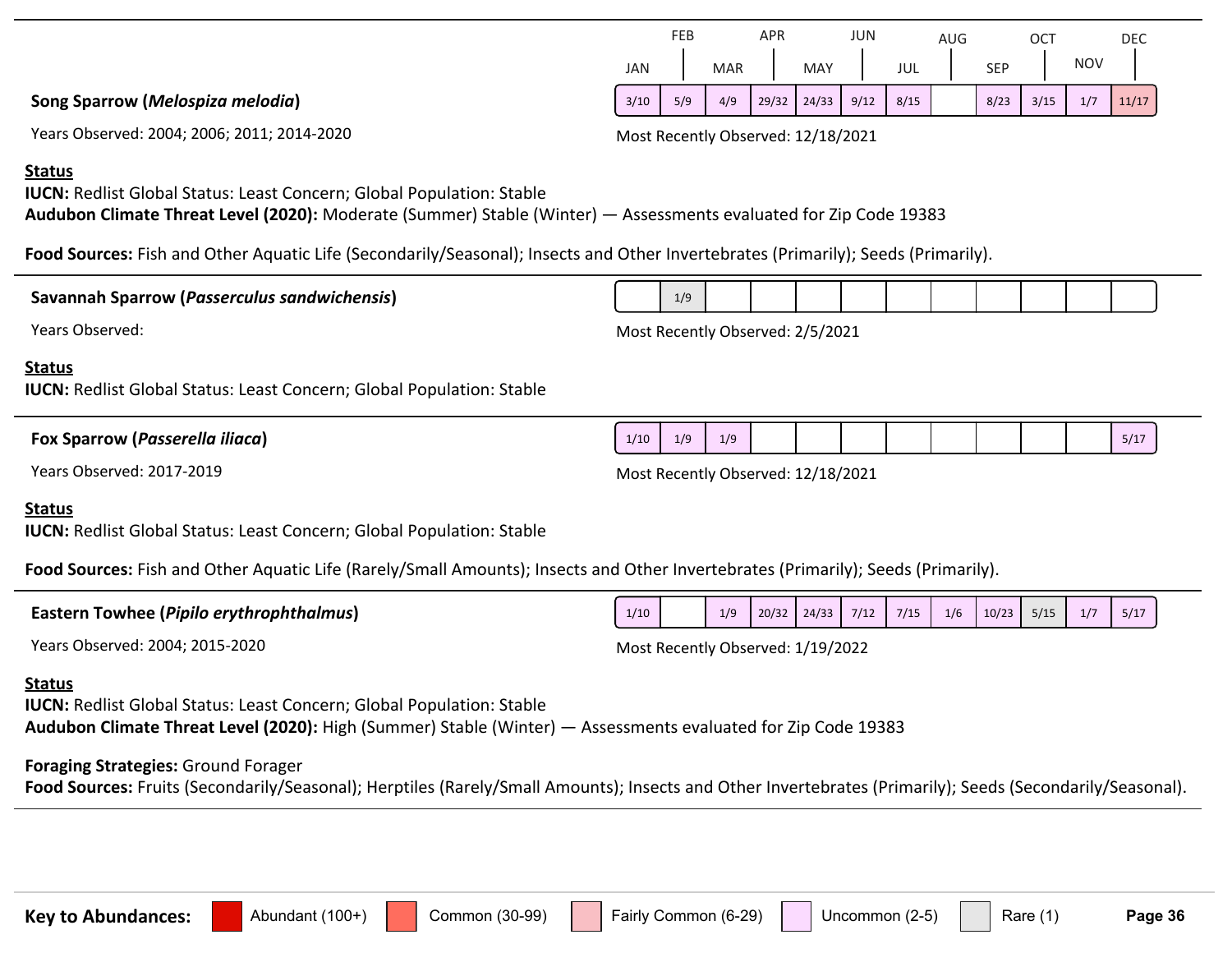| <b>Status</b><br><b>IUCN: Redlist Global Status: Least Concern; Global Population: Decreasing</b><br>Audubon Climate Threat Level (2020): High (Summer) Stable (Winter) - Assessments evaluated for Zip Code 19383                                                                   |                                                                 |
|--------------------------------------------------------------------------------------------------------------------------------------------------------------------------------------------------------------------------------------------------------------------------------------|-----------------------------------------------------------------|
| Food Sources: Insects and Other Invertebrates (Primarily); Seeds (Primarily).                                                                                                                                                                                                        |                                                                 |
| <b>American Tree Sparrow (Spizelloides arborea)</b>                                                                                                                                                                                                                                  | 1/9                                                             |
| Years Observed: 2018                                                                                                                                                                                                                                                                 | Most Recently Observed: 3/23/2018                               |
| <b>Status</b><br><b>IUCN: Redlist Global Status: Least Concern; Global Population: Decreasing</b>                                                                                                                                                                                    |                                                                 |
| Food Sources: Insects and Other Invertebrates (Primarily); Seeds (Primarily).                                                                                                                                                                                                        |                                                                 |
| <b>White-throated Sparrow (Zonotrichia albicollis)</b>                                                                                                                                                                                                                               | 24/32<br>5/33<br>4/9<br>5/15<br>11/17<br>6/10<br>3/9<br>1/7     |
| Years Observed: 2004; 2014-2020                                                                                                                                                                                                                                                      | Most Recently Observed: 1/24/2022                               |
| <b>Status</b><br><b>IUCN:</b> Redlist Global Status: Least Concern; Global Population: Stable<br>Audubon Climate Threat Level (2014): Climate Threatened<br>Audubon Climate Threat Level (2020): High (Summer) Stable (Winter) - Assessments evaluated for the state of Pennsylvania |                                                                 |
| Food Sources: Fruits (Secondarily/Seasonal); Insects and Other Invertebrates (Primarily); Seeds (Primarily).                                                                                                                                                                         |                                                                 |
|                                                                                                                                                                                                                                                                                      |                                                                 |
| Common (30-99)<br><b>Key to Abundances:</b><br>Abundant (100+)                                                                                                                                                                                                                       | Fairly Common (6-29)<br>Uncommon (2-5)<br>Page 37<br>Rare $(1)$ |

### **Status**

**Chipping Sparrow (***Spizella passerina***)**

**IUCN:** Redlist Global Status: Least Concern; Global Population: Increasing **Audubon Climate Threat Level (2020):** Moderate (Summer) Stable (Winter) — Assessments evaluated for the state of Pennsylvania

**Food Sources:** Insects and Other Invertebrates (Primarily); Seeds (Primarily).

### **Field Sparrow (***Spizella pusilla***)**

Years Observed: 2004; 2016; 2017; 2019 Most Recently Observed: 12/14/2019

# Years Observed: 2004; 2016-2019 Most Recently Observed: 12/18/2021

|     | FEB |            | <b>APR</b> |            | JUN |     | AUG |            | OC. |            | DEC. |
|-----|-----|------------|------------|------------|-----|-----|-----|------------|-----|------------|------|
| JAN |     | <b>MAR</b> |            | <b>MAY</b> |     | JUL |     | <b>SEP</b> |     | <b>NOV</b> |      |
|     |     | 1/9        | 11/32      | 9/33       |     |     |     | 1/23       |     |            | 1/17 |

1/10 4/32 1/15 1/15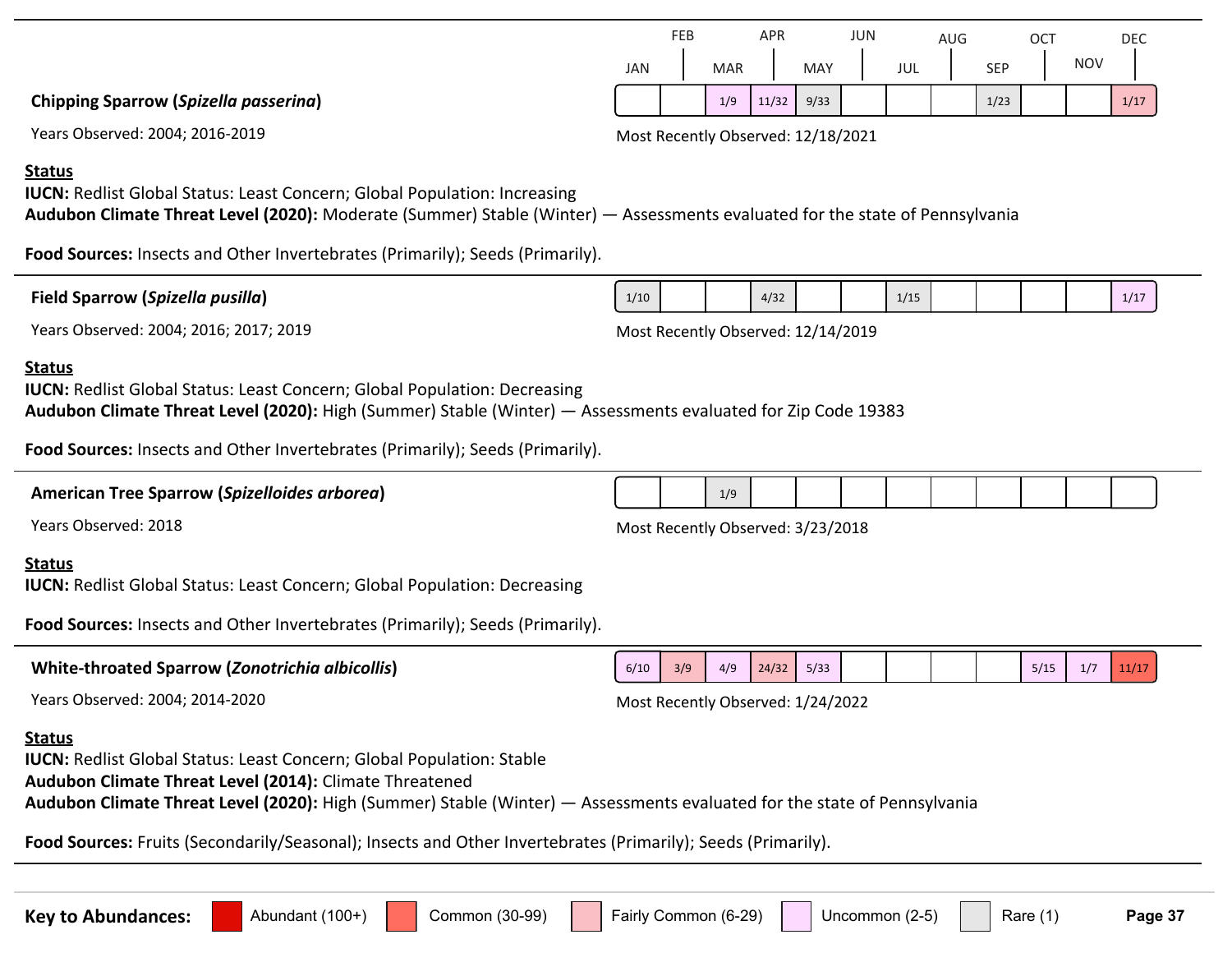# **White-crowned Sparrow (***Zonotrichia leucophrys***)**

Years Observed: 2015 2015 2015 2016 2017 2018 2019 2015

#### **Status**

**IUCN:** Redlist Global Status: Least Concern; Global Population: Stable

Food Sources: Fruits (Secondarily/Seasonal); Herbaceous Material (Secondarily/Seasonal); Insects and Other Invertebrates (Secondarily/Seasonal); Seeds (Primarily).

| <b>Cardinals, Piranga Tanagers and Allies (Cardinalidae)</b>                                                                                                                                                                                                                                                                      |                      |     |     |                                   |               |       |                |     |       |            |     |         |
|-----------------------------------------------------------------------------------------------------------------------------------------------------------------------------------------------------------------------------------------------------------------------------------------------------------------------------------|----------------------|-----|-----|-----------------------------------|---------------|-------|----------------|-----|-------|------------|-----|---------|
| <b>Northern Cardinal (Cardinalis cardinalis)</b>                                                                                                                                                                                                                                                                                  | 7/10                 | 6/9 | 6/9 |                                   | $31/32$ 28/33 | 10/12 | 8/15           | 1/6 | 17/23 | 11/15      | 3/7 | 11/17   |
| Years Observed: 2004; 2011; 2014-2020                                                                                                                                                                                                                                                                                             |                      |     |     | Most Recently Observed: 1/24/2022 |               |       |                |     |       |            |     |         |
| <b>Status</b><br><b>IUCN: Redlist Global Status: Least Concern; Global Population: Stable</b><br>Audubon Climate Threat Level (2020): Stable (Summer) Stable (Winter) - Assessments evaluated for Zip Code 19383                                                                                                                  |                      |     |     |                                   |               |       |                |     |       |            |     |         |
| <b>Foraging Strategies: Ground Forager</b><br>Food Sources: Fruits (Secondarily/Seasonal); Herbaceous Material (Secondarily/Seasonal); Insects and Other Invertebrates (Primarily); Seeds (Primarily).                                                                                                                            |                      |     |     |                                   |               |       |                |     |       |            |     |         |
| <b>Blue Grosbeak (Passerina caerulea)</b>                                                                                                                                                                                                                                                                                         |                      |     |     |                                   |               |       | 1/15           |     |       |            |     |         |
| Years Observed:                                                                                                                                                                                                                                                                                                                   |                      |     |     | Most Recently Observed: 7/11/1970 |               |       |                |     |       |            |     |         |
| <b>Status</b><br><b>IUCN:</b> Redlist Global Status: Least Concern; Global Population: Increasing                                                                                                                                                                                                                                 |                      |     |     |                                   |               |       |                |     |       |            |     |         |
| Indigo Bunting (Passerina cyanea)                                                                                                                                                                                                                                                                                                 |                      |     |     |                                   | 4/33          | 1/12  | 1/15           |     |       |            |     |         |
| Years Observed: 2004; 2018; 2019                                                                                                                                                                                                                                                                                                  |                      |     |     | Most Recently Observed: 5/10/2019 |               |       |                |     |       |            |     |         |
| <b>Status</b><br><b>IUCN: Redlist Global Status: Least Concern; Global Population: Decreasing</b><br>Audubon Climate Threat Level (2020): Moderate (Summer) - Assessments evaluated for Zip Code 19383<br>Food Sources: Fruits (Secondarily/Seasonal); Insects and Other Invertebrates (Primarily); Seeds (Secondarily/Seasonal). |                      |     |     |                                   |               |       |                |     |       |            |     |         |
| Abundant (100+)<br>Common (30-99)<br><b>Key to Abundances:</b>                                                                                                                                                                                                                                                                    | Fairly Common (6-29) |     |     |                                   |               |       | Uncommon (2-5) |     |       | Rare $(1)$ |     | Page 38 |

|     | <b>FEB</b> |            | <b>APR</b> |            | <b>JUN</b> |     | AUG |            | ОСТ |            | <b>DEC</b> |
|-----|------------|------------|------------|------------|------------|-----|-----|------------|-----|------------|------------|
| JAN |            | <b>MAR</b> |            | <b>MAY</b> |            | JUL |     | <b>SEP</b> |     | <b>NOV</b> |            |
|     |            |            |            |            |            |     |     |            |     |            | 1/17       |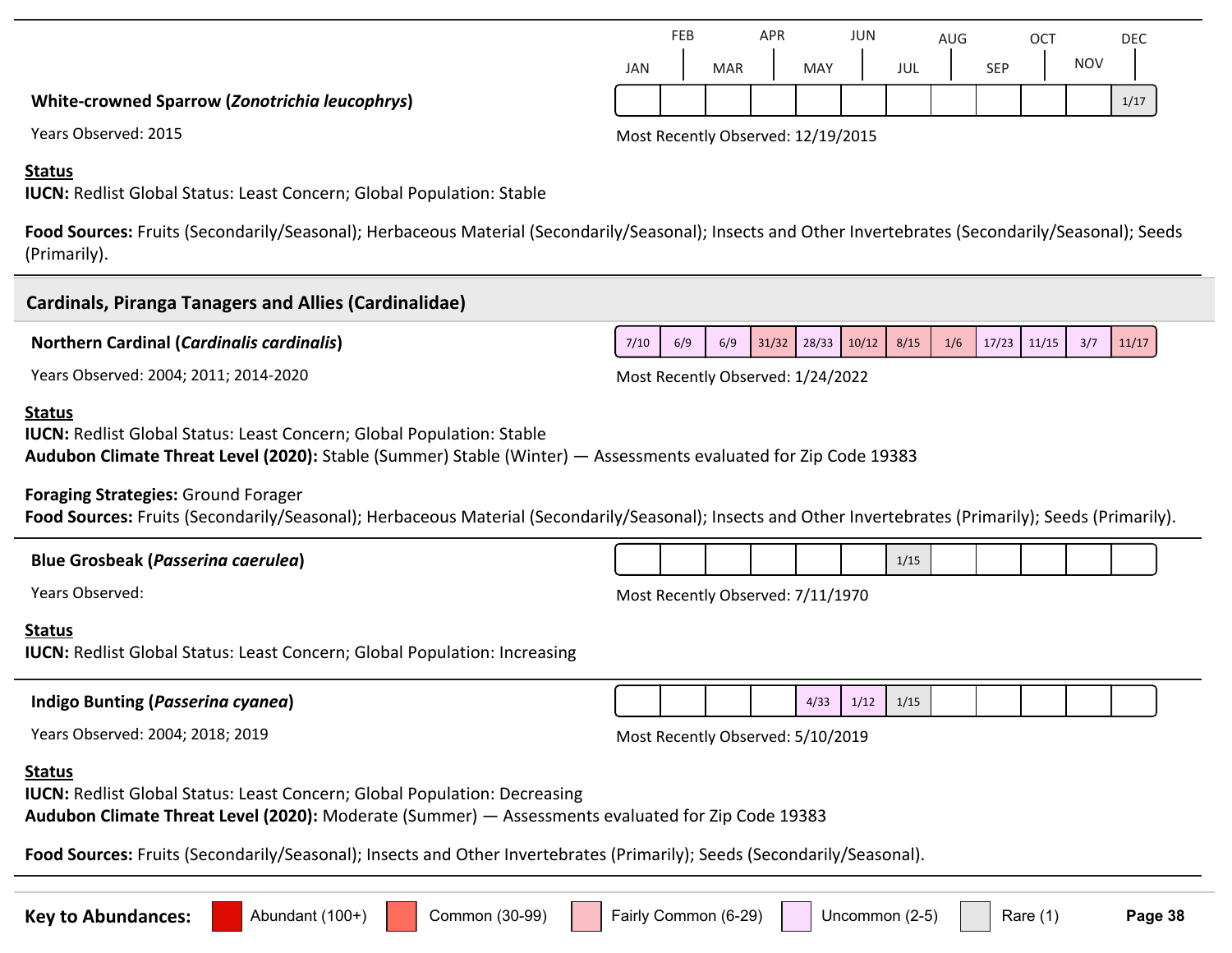| Years Observed: 2018; 2019                                                                                                                               |  |      | Most Recently Observed: 5/10/2019 |      |      |      |  |  |
|----------------------------------------------------------------------------------------------------------------------------------------------------------|--|------|-----------------------------------|------|------|------|--|--|
| <b>Status</b><br><b>IUCN:</b> Redlist Global Status: Least Concern; Global Population: Decreasing                                                        |  |      |                                   |      |      |      |  |  |
| Food Sources: Fruits (Secondarily/Seasonal); Insects and Other Invertebrates (Primarily).                                                                |  |      |                                   |      |      |      |  |  |
| Scarlet Tanager (Piranga olivacea)                                                                                                                       |  | 1/32 | 16/33                             | 3/12 | 7/15 | 1/23 |  |  |
| Years Observed: 2004; 2006; 2016-2018; 2020                                                                                                              |  |      | Most Recently Observed: 5/19/2021 |      |      |      |  |  |
| <b>Status</b><br><b>IUCN: Redlist Global Status: Least Concern; Global Population: Stable</b><br>Audubon Climate Threat Level (2014): Climate Threatened |  |      |                                   |      |      |      |  |  |

**Food Sources:** Earthworms (Rarely/Small Amounts); Fruits (Secondarily/Seasonal); Insects and Other Invertebrates (Primarily).

## **Blackbirds (Icteridae)**

**Red-winged Blackbird (***Agelaius phoeniceus***)**

Years Observed: 2004; 2014-2019 Most Recently Observed: 10/22/2021

### **Status**

**IUCN:** Redlist Global Status: Least Concern; Global Population: Decreasing **Audubon Climate Threat Level (2020):** Stable (Summer) Stable (Winter) — Assessments evaluated for Zip Code 19383

**Food Sources:** Fruits (Rarely/Small Amounts); Insects and Other Invertebrates (Primarily); Seeds (Primarily).

| <b>Key to Abundances:</b> | Abundant<br>. |  | $(30-99)$<br>tommon i |  | -29)<br>airlv<br>'-Ommon (6- |  | $\sqrt{2}$<br>Uncommon |  | $\overline{A}$<br>Rare | Page 39 |
|---------------------------|---------------|--|-----------------------|--|------------------------------|--|------------------------|--|------------------------|---------|
|---------------------------|---------------|--|-----------------------|--|------------------------------|--|------------------------|--|------------------------|---------|

 $2/9$  3/9 13/32 8/33 5/12 1/15 1/6 2/23 1/15 0 6/17

#### JAN FEB MAR APR MAY JUN JUL AUG SEP **OCT NOV** DEC 2/33 1/15

**Rose-breasted Grosbeak (***Pheucticus ludovicianus***)**

#### **Status**

### $Scarl$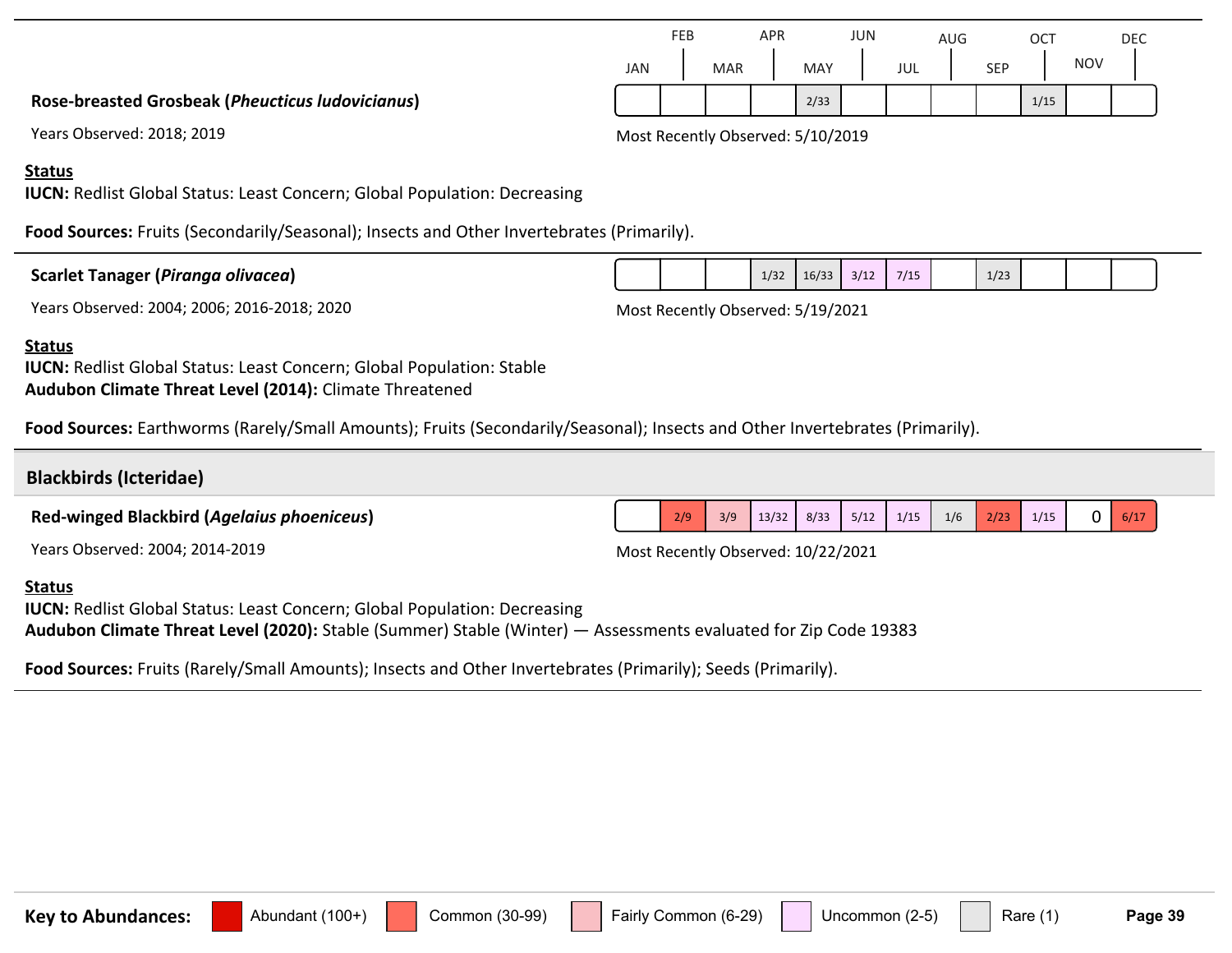|                                           |     | FEB |            | APR  |      | <b>JUN</b> |      | AUG |            | <b>OCT</b> |            | DEC |
|-------------------------------------------|-----|-----|------------|------|------|------------|------|-----|------------|------------|------------|-----|
|                                           | JAN |     | <b>MAR</b> |      | MAY  |            | JUL  |     | <b>SEP</b> |            | <b>NOV</b> |     |
| <b>Baltimore Oriole (Icterus galbula)</b> |     |     |            | 1/32 | 8/33 | 1/12       | 1/15 |     | 1/23       |            |            |     |

Years Observed: 2004; 2016-2019 Most Recently Observed: 5/13/2021

**Status**

**IUCN: Redlist Global Status: Least Concern; Global Population: Stable Audubon Climate Threat Level (2014):** Climate Threatened **Audubon Climate Threat Level (2020):** Low (Summer) — Assessments evaluated for Zip Code 19383

**Food Sources:** Fruits (Primarily); Insects and Other Invertebrates (Primarily); Nectar (Secondarily/Seasonal).

| <b>Orchard Oriole (Icterus spurius)</b> |                                   |  | 1/32 |  |  |  |  |
|-----------------------------------------|-----------------------------------|--|------|--|--|--|--|
| Years Observed: 2019                    | Most Recently Observed: 4/26/2019 |  |      |  |  |  |  |

#### **Status**

**IUCN:** Redlist Global Status: Least Concern; Global Population: Stable **Audubon Climate Threat Level (2014):** Climate Threatened **Audubon Climate Threat Level (2020):** Low (Summer) — Assessments evaluated for Zip Code 19383

**Food Sources:** Fruits (Secondarily/Seasonal); Insects and Other Invertebrates (Primarily); Nectar (Secondarily/Seasonal).

| <b>Brown-headed Cowbird (Molothrus ater)</b> | 1/10                              | 1/9 |  |  | $1/9$ $14/32$ $11/33$ $2/12$ $1/15$ | 1/6 | 1/23 |  | 1/17 |
|----------------------------------------------|-----------------------------------|-----|--|--|-------------------------------------|-----|------|--|------|
| Years Observed: 2004; 2015-2020              | Most Recently Observed: 4/11/2020 |     |  |  |                                     |     |      |  |      |

#### **Status**

**IUCN: Redlist Global Status: Least Concern; Global Population: Decreasing Audubon Climate Threat Level (2020):** Stable (Summer) Stable (Winter) — Assessments evaluated for Zip Code 19383

**Food Sources:** Insects and Other Invertebrates (Primarily); Seeds (Primarily).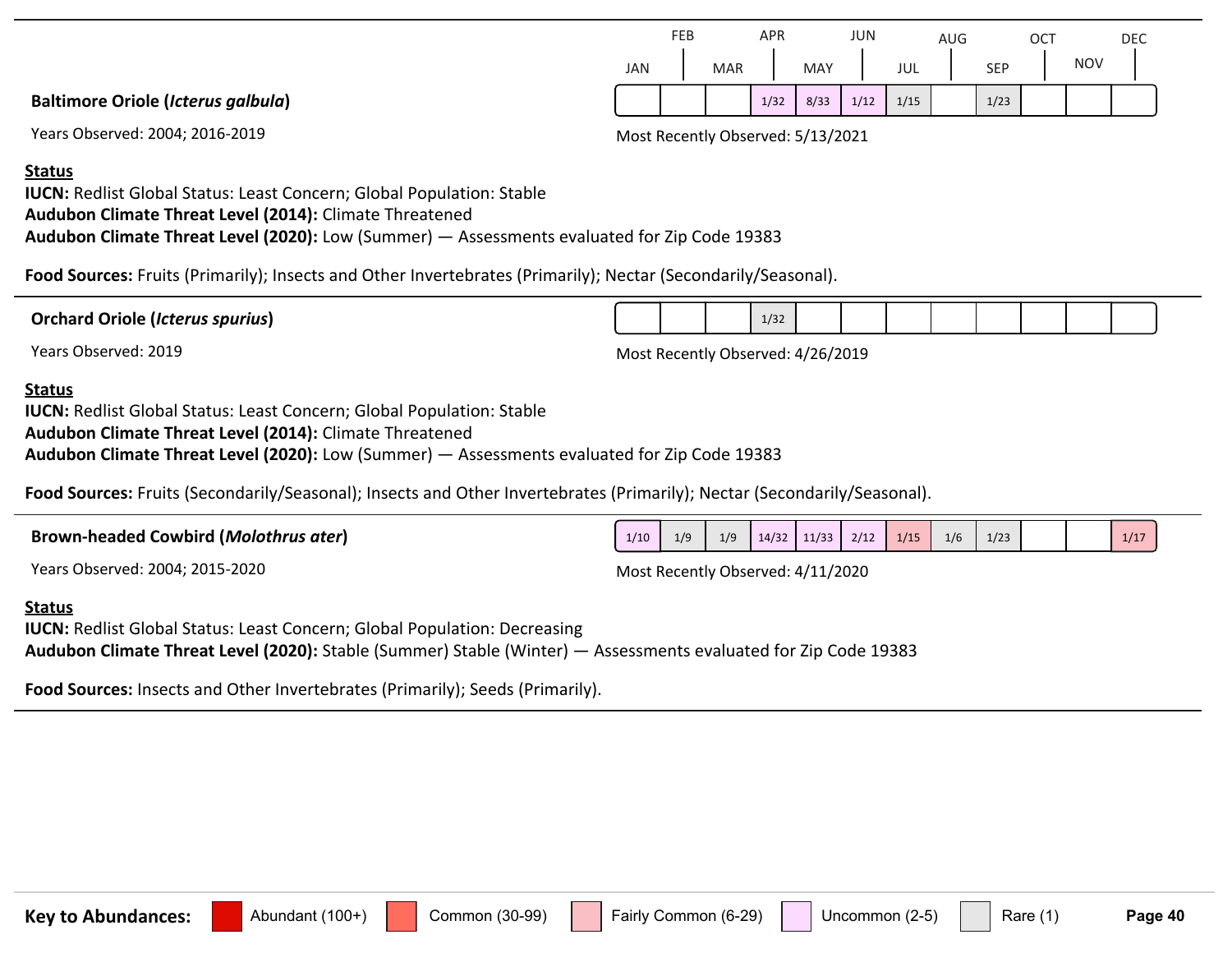**Common Grackle (***Quiscalus quiscula***)**

Years Observed: 2004; 2015-2019 Most Recently Observed: 1/18/2022

#### **Status**

**IUCN:** Redlist Global Status: Near Threatened; Global Population: Decreasing **Audubon Climate Threat Level (2020):** Low (Summer) Stable (Winter) — Assessments evaluated for Zip Code 19383

**Food Sources:** Birds (Secondarily/Seasonal); Earthworms (Secondarily/Seasonal); Eggs (Secondarily/Seasonal); Fish and Other Aquatic Life (Secondarily/Seasonal); Fruits (Secondarily/Seasonal); Herbaceous Material (Secondarily/Seasonal); Herptiles (Rarely/Small Amounts); Insects and Other Invertebrates (Primarily); Mammals (Rarely/Small Amounts); Seeds (Secondarily/Seasonal).

### **Fringilline and Cardueline Finches and Allies (Fringillidae)**

**House Finch (***Haemorhous mexicanus***)**

#### **Status**

**IUCN:** Redlist Global Status: Least Concern; Global Population: Increasing

**Audubon Climate Threat Level (2014):** Climate Threatened

**Audubon Climate Threat Level (2020):** Low (Summer) Low (Winter) — Assessments evaluated for Zip Code 19383

**Food Sources:** Fruits (Secondarily/Seasonal); Herbaceous Material (Secondarily/Seasonal); Insects and Other Invertebrates (Rarely/Small Amounts); Seeds (Primarily).

**Purple Finch (***Haemorhous purpureus***)**

Years Observed: 2018 2018 2018 2018 2018 2018 2019 2018 2019 2018 2019 2018 2019 2018

#### **Status**

**IUCN:** Redlist Global Status: Least Concern; Global Population: Decreasing

**Audubon Climate Threat Level (2014):** Climate Threatened

**Audubon Climate Threat Level (2020):** Moderate (Summer) Low (Winter) — Assessments evaluated for the state of Pennsylvania

**Food Sources:** Fruits (Secondarily/Seasonal); Herbaceous Material (Secondarily/Seasonal); Insects and Other Invertebrates (Rarely/Small Amounts); Seeds (Primarily).

Key to Abundances: **Alterator:** Abundant (100+) Common (30-99) Fairly Common (6-29) Uncommon (2-5) Rare (1) Page 41

1/151

|      | FEB |            | <b>APR</b> |            | JUN  |      | AUG |            | ОСТ  |            | <b>DEC</b> |
|------|-----|------------|------------|------------|------|------|-----|------------|------|------------|------------|
| JAN  |     | <b>MAR</b> |            | <b>MAY</b> |      | JUL  |     | <b>SEP</b> |      | <b>NOV</b> |            |
| 1/10 | 2/9 | 1/9        | 10/32      | 5/33       | 1/12 | 1/15 |     |            | 2/15 |            | 7/17       |

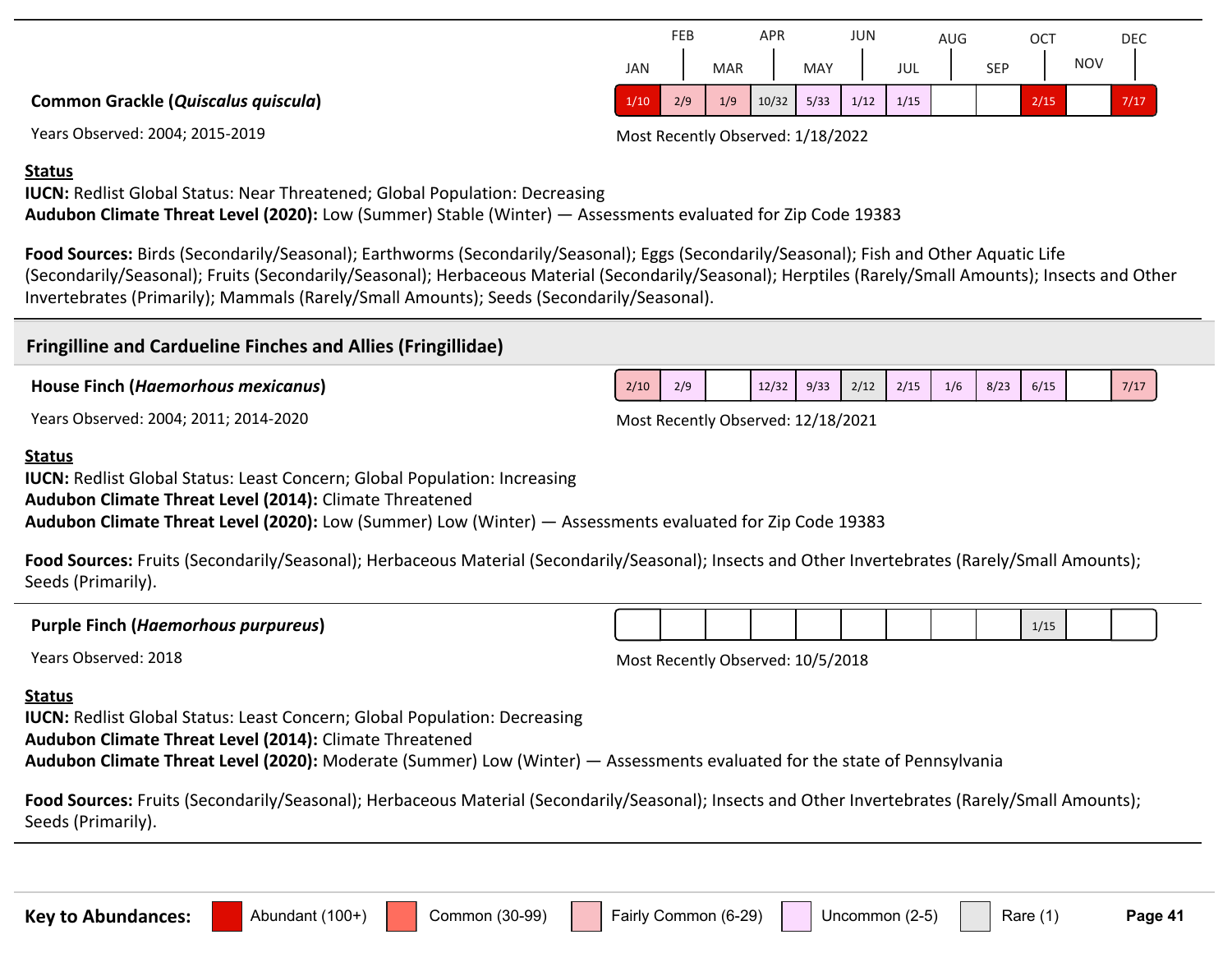Years Observed: 2004; 2014-2019 Most Recently Observed: 12/18/2021

#### **Status**

**IUCN:** Redlist Global Status: Least Concern; Global Population: Increasing **Audubon Climate Threat Level (2020):** Moderate (Summer) Stable (Winter) — Assessments evaluated for Zip Code 19383

Food Sources: Herbaceous Material (Secondarily/Seasonal); Insects and Other Invertebrates (Secondarily/Seasonal); Sap (Rarely/Small Amounts); Seeds (Primarily).

# **Old World Sparrows (Passeridae) House Sparrow (***Passer domesticus***)** Years Observed: 2004; 2016; 2017; 2019; 2020 Most Recently Observed: 10/22/2021  $1/10$   $1/9$   $1/9$   $2/32$   $5/33$   $3/12$   $3/15$   $4/23$   $4/15$   $2/17$

#### **Status**

**IUCN: Redlist Global Status: Least Concern; Global Population: Decreasing** 

**Food Sources:** Insects and Other Invertebrates (Rarely/Small Amounts); Seeds (Primarily).

| JAN  |     | <b>MAR</b> | MAY                           | JUL |     | <b>SFP</b>   | NOV |      |
|------|-----|------------|-------------------------------|-----|-----|--------------|-----|------|
| 1/10 | 2/9 |            | $17/32$ $17/33$ $4/12$ $5/15$ |     | 2/6 | $15/23$ 4/15 |     | 1/17 |
|      |     |            |                               |     |     |              |     |      |

JUN

JUL

AUG

SEP

**OCT** 

NOV

DEC

**MAY** 

APR

MAR

FEB